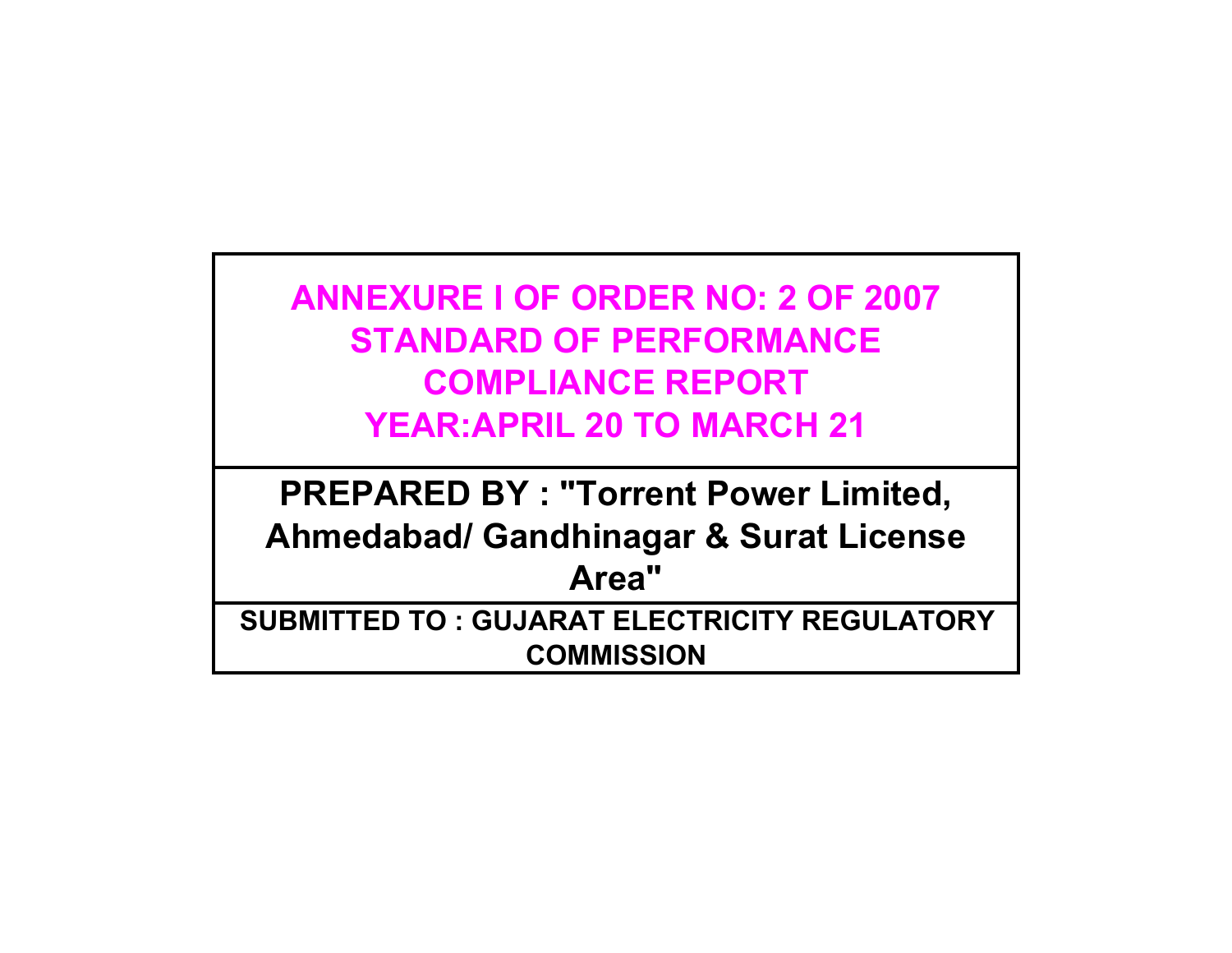### **Year : 2020-21**

# **Performa SoP 001: Fatal and Non-fatal accident report**

|                                                      | <b>Cummulative for the FY</b> |                          |           |    |            |  |  |  |  |
|------------------------------------------------------|-------------------------------|--------------------------|-----------|----|------------|--|--|--|--|
| Name of Area/Circle                                  |                               | (Departmental)           | (Outside) |    |            |  |  |  |  |
|                                                      | FH                            | <b>NFH</b>               | FH        | FA | <b>NFH</b> |  |  |  |  |
| <b>IAhmedabad License Area</b>                       |                               | $\overline{\phantom{0}}$ | 22        |    |            |  |  |  |  |
|                                                      |                               |                          |           |    |            |  |  |  |  |
| FH-Fatal human, NFH-Non fatal human, FA-Fatal Animal |                               |                          |           |    |            |  |  |  |  |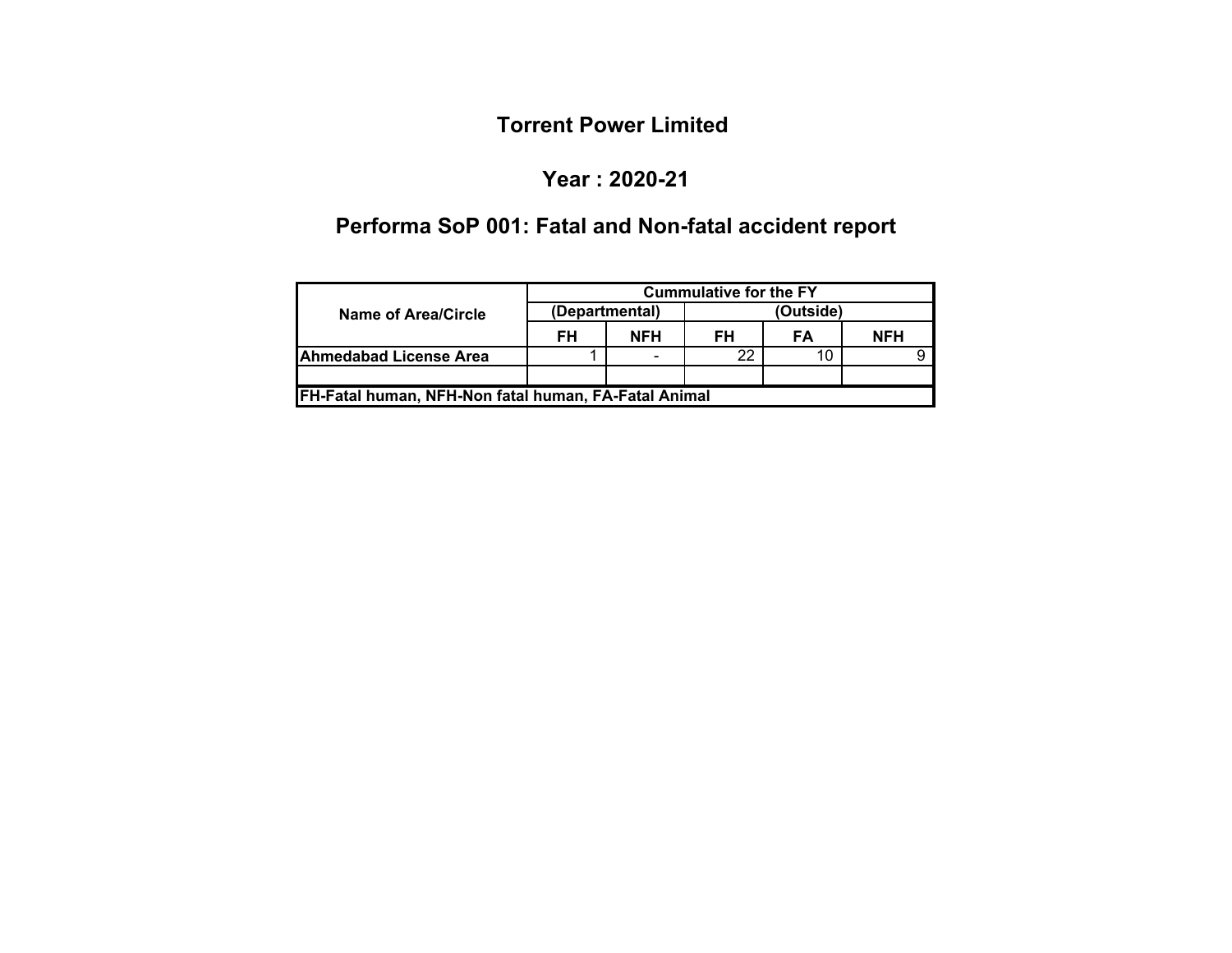#### **Year : 2020-21**

# **Performa SoP 001: Fatal and Non-fatal accident report**

|                                                      | <b>Cummulative for the FY</b> |                |           |    |            |  |  |  |  |  |
|------------------------------------------------------|-------------------------------|----------------|-----------|----|------------|--|--|--|--|--|
| Name of Area/Circle                                  |                               | (Departmental) | (Outside) |    |            |  |  |  |  |  |
|                                                      | <b>NFH</b><br>FH<br>FH        |                |           | FA | <b>NFH</b> |  |  |  |  |  |
| <b>ISurat License Area</b>                           | $\equiv$                      | ۰              |           |    |            |  |  |  |  |  |
| FH-Fatal human, NFH-Non fatal human, FA-Fatal Animal |                               |                |           |    |            |  |  |  |  |  |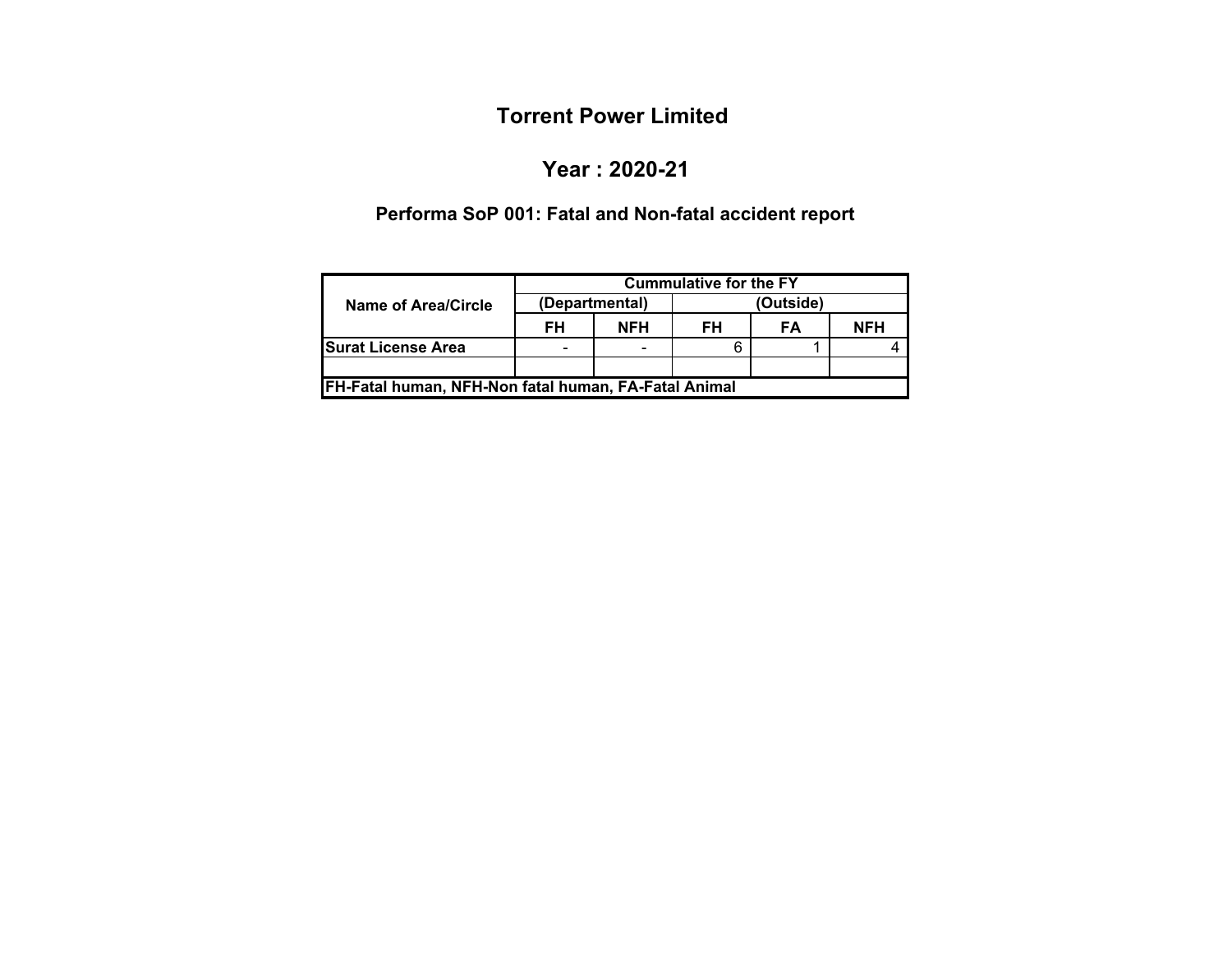|                | <b>TORRENT POWER LIMITED</b>                                                                             |                                                  |                                   |                                                                                                                                                                                                                                                                                                                                                                                                                                                                                                                                                                                                                                                                                                                                                                                                                                                                                                                                                                                                                                                                                                                                                                                                                                                                                                                                                                                                          |                                                                                                               |                                                                                                                                                                                                                                                                                            |                                                                               |                                                                                                                                                                                               |  |  |
|----------------|----------------------------------------------------------------------------------------------------------|--------------------------------------------------|-----------------------------------|----------------------------------------------------------------------------------------------------------------------------------------------------------------------------------------------------------------------------------------------------------------------------------------------------------------------------------------------------------------------------------------------------------------------------------------------------------------------------------------------------------------------------------------------------------------------------------------------------------------------------------------------------------------------------------------------------------------------------------------------------------------------------------------------------------------------------------------------------------------------------------------------------------------------------------------------------------------------------------------------------------------------------------------------------------------------------------------------------------------------------------------------------------------------------------------------------------------------------------------------------------------------------------------------------------------------------------------------------------------------------------------------------------|---------------------------------------------------------------------------------------------------------------|--------------------------------------------------------------------------------------------------------------------------------------------------------------------------------------------------------------------------------------------------------------------------------------------|-------------------------------------------------------------------------------|-----------------------------------------------------------------------------------------------------------------------------------------------------------------------------------------------|--|--|
|                |                                                                                                          |                                                  |                                   |                                                                                                                                                                                                                                                                                                                                                                                                                                                                                                                                                                                                                                                                                                                                                                                                                                                                                                                                                                                                                                                                                                                                                                                                                                                                                                                                                                                                          |                                                                                                               |                                                                                                                                                                                                                                                                                            |                                                                               |                                                                                                                                                                                               |  |  |
|                |                                                                                                          |                                                  |                                   | 2020-21                                                                                                                                                                                                                                                                                                                                                                                                                                                                                                                                                                                                                                                                                                                                                                                                                                                                                                                                                                                                                                                                                                                                                                                                                                                                                                                                                                                                  |                                                                                                               |                                                                                                                                                                                                                                                                                            |                                                                               |                                                                                                                                                                                               |  |  |
|                |                                                                                                          |                                                  |                                   | SoP 002 Action Taken Report FOR SAFETY MEASURES COMPLIED FOR THE ACCIDENTS OCCURRED                                                                                                                                                                                                                                                                                                                                                                                                                                                                                                                                                                                                                                                                                                                                                                                                                                                                                                                                                                                                                                                                                                                                                                                                                                                                                                                      |                                                                                                               |                                                                                                                                                                                                                                                                                            |                                                                               |                                                                                                                                                                                               |  |  |
| $\mathbf{1}$   | $\overline{2}$                                                                                           | 3                                                |                                   | 5                                                                                                                                                                                                                                                                                                                                                                                                                                                                                                                                                                                                                                                                                                                                                                                                                                                                                                                                                                                                                                                                                                                                                                                                                                                                                                                                                                                                        | 6                                                                                                             | $\overline{7}$                                                                                                                                                                                                                                                                             | 8                                                                             | 9                                                                                                                                                                                             |  |  |
| SR.<br>No.     | <b>Location of Accident and</b><br>Details of victim                                                     | <b>DATE OF</b><br><b>OCCURANCE</b>               | <b>TYPE OF</b><br><b>ACCIDENT</b> | <b>CAUSE OF ACCIDENT</b>                                                                                                                                                                                                                                                                                                                                                                                                                                                                                                                                                                                                                                                                                                                                                                                                                                                                                                                                                                                                                                                                                                                                                                                                                                                                                                                                                                                 | <b>FINDING OF CEI</b><br>/ EI/ AEI                                                                            | <b>REMEDIES</b><br>SUUGGESTED BY CEI /<br>EI /AEI IN VARIOUS<br><b>CASES</b>                                                                                                                                                                                                               | <b>WHETHER THE</b><br><b>REMEDY</b><br><b>SUGGESTED IS</b><br><b>COMPLIED</b> | <b>ACTION TAKEN TO AVOID</b><br><b>RECCURRENCE OF SUCH</b><br><b>ACCIDENT</b>                                                                                                                 |  |  |
|                | Ahmedabad License area                                                                                   |                                                  |                                   |                                                                                                                                                                                                                                                                                                                                                                                                                                                                                                                                                                                                                                                                                                                                                                                                                                                                                                                                                                                                                                                                                                                                                                                                                                                                                                                                                                                                          |                                                                                                               |                                                                                                                                                                                                                                                                                            |                                                                               |                                                                                                                                                                                               |  |  |
|                | Lalitaben Arunbhai Patani<br>Service no. 1357559.<br>269/A/10 Panditnagar na<br>chhapara, Saraspur       | 28-Mar-2020<br>(Considered<br>in Q1-2020-<br>21) | <b>NFHO</b>                       | An electrical non -fatal incident to human outsider occurred on 28-Mar-2020 at 07:00 hrs. The information<br>was received vide no power complaint no.1004926918 on 28-Mar-2020 at 11:37 hrs. NPC team visited the country<br>site immediately and disconnected the power supply of service no. 14357559.<br>As reported by witness (Mr. Kantilal Manilal Patni), at around 07:00 hrs dt. 28.03.2020, victim (Mrs.<br>Lalitaben Arunbhai Patni) got electric shock while trying to reconnect pipe with monoblock water pump and<br>he was switching ON the supply of pump. As stated by witness, the spark was observed in plug pin of<br>motor while switching ON the supply from switch board. The victim was taken to the Sardaben hospital,<br>Saraspur for treatment and discharged after treatment on 28.03.2020 at 18:00 hrs.<br>During TPL visit, the earthing terminal was found damaged in plug pin of water pump. Inside the pin, the<br>earth wire was open and in touch with phase terminal. Also sparking spot (black color) observed in plug<br>pin. So leakage current from earth wire passed to the victim's body through motor body & victim got<br>electric shock.<br>TPL service apparatus & earthing found in order.<br>Informed to Mr. C B Muniya (Asst. Elect. Inspector) about accident & shared the photos. He could not<br>visited the site due to country lockdown (COVID-19). | Due to<br>lockdown<br>(COVID-19)<br>investigation<br>was not<br>team of TPL<br>& EI.                          | During the site visit by Yes<br>TPL team, it was<br>suggested that the<br>electric wiring at the<br>scenario, joint consumer premises<br>shall be complied as<br>per requirements of<br>carried out by the CEA (Measures<br>relating to Safety and<br>Electric supply)<br>Regulation 2010. |                                                                               | The connection was<br>reconnected after verification<br>of the Test Report to meet<br>the requirements of the CEA<br>(Measures relating to Safety<br>and Electric supply)<br>Regulation 2010. |  |  |
| $\overline{2}$ | Javshree Jitubhai Khatik<br>Service No: 692682 - 382,<br>Usha Kiran Society, Sumin<br>Park, Vastral road | 14-Apr-20                                        | <b>FHO</b>                        | An electrical fatal incident to human outsider occurred on 14-Apr-2020 at 14:30 hrs. The information was<br>received through EI Ms Alpanaben Dani on 21-Apr-2020 at 11:40 hrs. NPC team visited the site but<br>because of COVID-19 and lockdown situation, power supply was kept ON for service no. 692682 as<br>instructed by EI. The joint site investigation was carried out by EI Ms Alpanaben Dani & TPL team on 22-<br>Apr-2020 at 12:10 hrs.<br>As reported by witness (Mr. Jitubhai Badarji Khatik) on 14-Apr-2020 at 14:30 hrs., victim (Ms Jayshree<br>Jitubhai Khatik) got electric shock while trying to connect pipe with monoblock water pump and power<br>supply of Pump was ON from switch board. Victim was taken to the LG hospital, where doctor on duty<br>declared her dead.<br>It was observed that earth wire was open and found touched with phase terminal (black color) inside the<br>plug pin of water pump. Also, earth wire was connected to body of water pump. Earthing was not available<br>in switchboard from which power supply was taken for water pump. So leakage current from earth wire<br>might have passed to the victim's body through motor body & victim got electric shock.<br>The service apparatus & earthing were found in order.                                                                                                                      | Joint<br>investigation<br>was carried<br>out by the<br>team of TPL<br>& El on 22-<br>Apr-2020 @<br>12.10 hrs. | During the site visit by Yes<br>TPL team . it was<br>suggested that the<br>electric wiring at the<br>consumer premises<br>shall be complied as<br>per requirements of<br>the CEA (Measures<br>relating to Safety and<br>Electric supply)<br>Regulation 2010.                               |                                                                               | Water pump removed away<br>from location. ELCB was<br>installed after incident.                                                                                                               |  |  |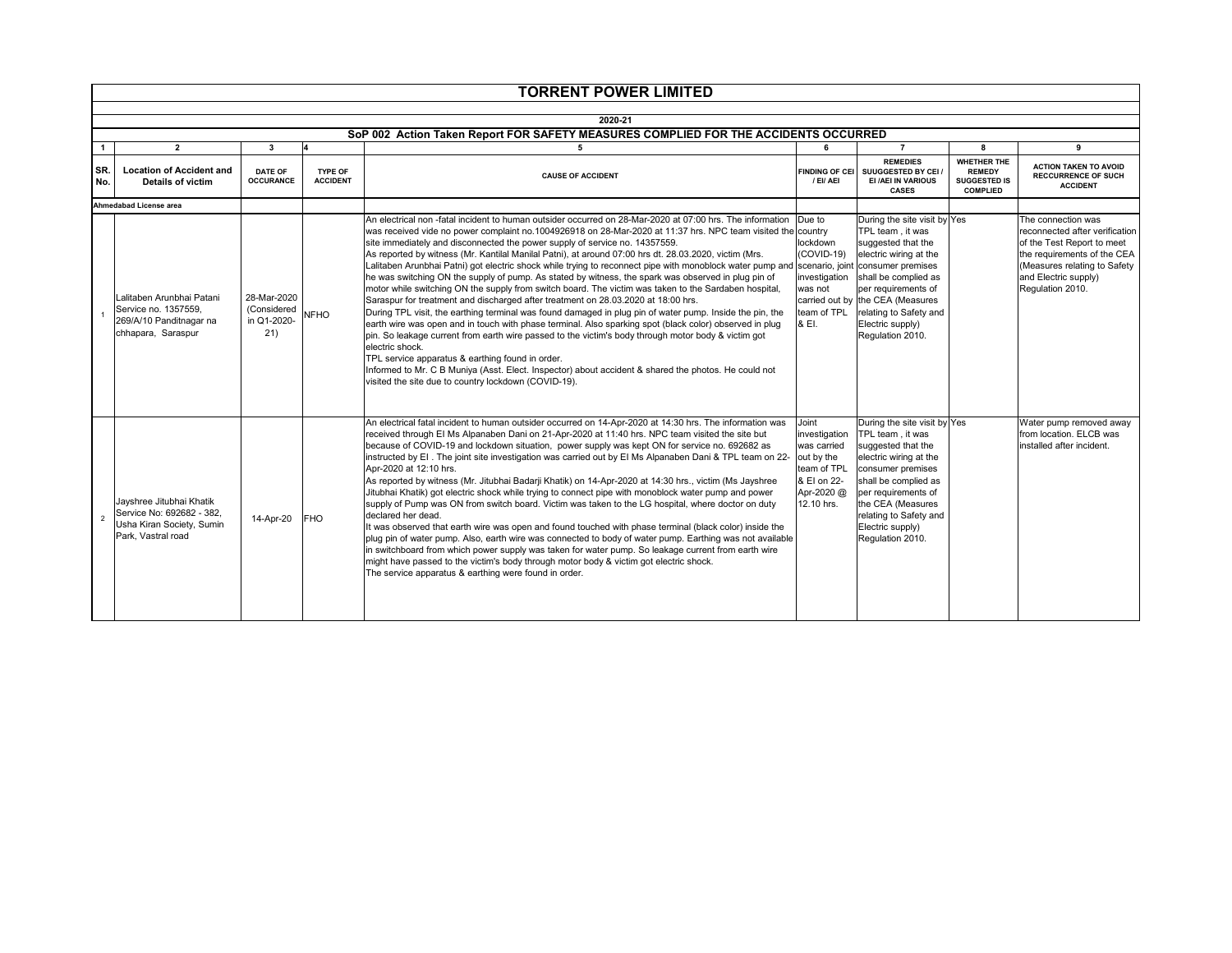| SR.<br>No.     | <b>Location of Accident and</b><br><b>Details of victim</b>                                    | DATE OF<br><b>OCCURANCE</b> | TYPE OF<br><b>ACCIDENT</b> | <b>CAUSE OF ACCIDENT</b>                                                                                                                                                                                                                                                                                                                                                                                                                                                                                                                                                                                                                                                                                                                                                                                                                                                                                                                                                                                                                                                                                                                                                                                                                                                                                                                                                                                                                                                                                                                                                                                                                                                                                                                                                                                                                                                                                                                                                                                                                                                                                                                                                                                                                                                                                                                                                                                                                                                                                                                                                                                                                                                                                                                                                                                                                                                                                                                                                         | <b>FINDING OF CEI</b><br>/ EI/ AEI                                                             | <b>REMEDIES</b><br>SUUGGESTED BY CEI /<br><b>EI /AEI IN VARIOUS</b><br><b>CASES</b>                                                                                                                                                                         | <b>WHETHER THE</b><br><b>REMEDY</b><br><b>SUGGESTED IS</b><br><b>COMPLIED</b> | <b>ACTION TAKEN TO AVOID</b><br><b>RECCURRENCE OF SUCH</b><br><b>ACCIDENT</b>      |
|----------------|------------------------------------------------------------------------------------------------|-----------------------------|----------------------------|----------------------------------------------------------------------------------------------------------------------------------------------------------------------------------------------------------------------------------------------------------------------------------------------------------------------------------------------------------------------------------------------------------------------------------------------------------------------------------------------------------------------------------------------------------------------------------------------------------------------------------------------------------------------------------------------------------------------------------------------------------------------------------------------------------------------------------------------------------------------------------------------------------------------------------------------------------------------------------------------------------------------------------------------------------------------------------------------------------------------------------------------------------------------------------------------------------------------------------------------------------------------------------------------------------------------------------------------------------------------------------------------------------------------------------------------------------------------------------------------------------------------------------------------------------------------------------------------------------------------------------------------------------------------------------------------------------------------------------------------------------------------------------------------------------------------------------------------------------------------------------------------------------------------------------------------------------------------------------------------------------------------------------------------------------------------------------------------------------------------------------------------------------------------------------------------------------------------------------------------------------------------------------------------------------------------------------------------------------------------------------------------------------------------------------------------------------------------------------------------------------------------------------------------------------------------------------------------------------------------------------------------------------------------------------------------------------------------------------------------------------------------------------------------------------------------------------------------------------------------------------------------------------------------------------------------------------------------------------|------------------------------------------------------------------------------------------------|-------------------------------------------------------------------------------------------------------------------------------------------------------------------------------------------------------------------------------------------------------------|-------------------------------------------------------------------------------|------------------------------------------------------------------------------------|
| 3              | Khajisinh Mandanpal<br>HT Service No. 100374176,<br>Hary Pack Pharma P. Ltd,<br>Vastral road   | 19-Apr-20                   | <b>FHO</b>                 | An electrical fatal incident to human outsider occurred on 19-Apr-2020. The information was received<br>through EI Ms Alpanaben Dani on 21-Apr-2020 at 12:30 hrs. The joint site investigation was carried out<br>by El Ms Alpanaben Dani & TPL team on 22-Apr-2020.<br>As reported by witness Mr. Arun Urpen Patta, victim Mr. Khajisinh Mandanpal was working as a machine<br>operator at Hary Pack Pharma P. Ltd. The victim was working at premises on 19.04.2020 at 09:00 hrs.<br>While working, he came to know that electric motor of under ground was not working. So he pulled out<br>electric motor for repairing using ladder available inside the underground water tank.<br>After repairing the motor, he installed the motor inside underground water tank. Later on, the victim<br>informed eye witness to switch on the power while standing on ladder which is half submerged in water.<br>As the eyewitness switched on the power of electric motor, victim immediately got electric shock and lost<br>consciousness. Eye witness switched off the power immediately and pulled victim out of water tank and<br>rubbed his hand and chest. Later on, victim was taken to the Civil hospital where he was declared dead by<br>doctor on duty.<br>ELCB was not installed on panel from where electric motor was connected. Joint Megger test was<br>performed on electric motor and results were not found within permissible limits. It appears that after<br>repairing of electric motor, some part was not properly insulated by the victim. He may have got electric<br>shock after installation of electric motor inside under ground water tank due to leakage current passed<br>through uninsulated electric motor portion through water and iron ladder. However, the actual cause of<br>fatal accident is unknown due to unavailability of post mortem report.                                                                                                                                                                                                                                                                                                                                                                                                                                                                                                                                                                                                                                                                                                                                                                                                                                                                                                                                                                                                                                                                                          | Joint<br>investigation<br>was carried<br>out by the<br>team of TPL<br>& El on 22-<br>Apr-2020. | During the site visit by Yes<br>TPL team, it was<br>suggested that the<br>electric wiring at the<br>consumer premises<br>shall be complied as<br>per requirements of<br>the CEA (Measures<br>relating to Safety and<br>Electric supply)<br>Regulation 2010. |                                                                               | Faulty wiring & water pump<br>was isolated.                                        |
| $\overline{4}$ | Jashvant R Vaghela<br>MSP No. CZ/0414/039,<br>Mahadevnagar, behind Maya<br>Cinema, Kubernagar. | 11-Jun-20                   | FHD - WCS                  | An electrical fatal incident to contractor employee occurred on 11-Jun-2020. The information was received<br>through Mr. Bharatbhai Patel (owner of M/s Shailee Projects P Ltd) on 11-Jun-2020 @ 13:30 hrs.Joint site investigation<br>visit was carried out on 16-Jun-2020 by El Ms Alpanaben Dani alongwith TPL representatives.<br>The complaint of fault on service number 2213789 on 11.06.2020 was allocated to Mr. Nirav Sadhu<br>(Supervisor of Shailee Project P. Ltd) who in turn, allotted the work to Mr. Jashvant R Vaghela (Jointer of<br>Shailee Projects P. Ltd). Mr. Jashvant Vaghela reached at location along with his two team members. It<br>was observed that the 3-phase service cable (for service no. 2213789) was burnt out from cable gland at<br>MSP No. CZ/0414/039 end. Mr. Jashvant isolated the faulty cable and cut it from the gland. He arranged<br>for extra cable piece and cable joint near MSP No. CZ/0414/039 as extra length of cable was not<br>available. He carried out cable jointing and cable glanding work. After glanding, the victim Mr. Jashvant<br>Vaghela and his team member Mr. Rajanikant Ravat started reconnecting cable leads in live MSP No.<br>CZ/0414/039. They connected neutral and blue phase cable leads in MSP respectively. After connection<br>of B phase cable lead, the victim suddenly started shivering and sat down. The helper Mr. Rajanikant<br>Ravat observed something abnormal with Mr. Jashvant who was on opposite side of MSP. He suspected<br>that Mr. Jashvant might have got electric shock. Hence, he took precaution and pushed the victim away<br>using insulated T-spanner. The helper also noticed a lot of perspiration on body of the victim. Attempts<br>were made to revive the victim by rubbing his hand palm & bottom surface of leg but he remained<br>unconsious. Immediately 108 was called and victim was shifted to Civil hospital, Asarva at 01:45 PM<br>where doctor on duty declared him dead.<br>While testing on site with test lamps, it was observed that phase voltage was available between R-N & Y-<br>N cable leads of 10/4C cable in MSP No. CZ/0414/039. On further testing at meter box of service no.<br>2213789, it was found that the capacitor at consumer end of the 3-phase service no. 2213789 was<br>connected in circuit. It was noted that with the connection of B-phase in MSP, return power was available<br>on R & Y cable leads of 10/4C cable. It was not possible to arrive at any conclusion but it was suspected<br>as stated by the helper Mr. Rajnikant Ravat that the victim might have received electric shock and might<br>be electrocuted.<br>The marks of electrocution / electric current path / electric shock was observed on the body of the victim<br>by Torrent Power's doctor during his visit to Civil hospital.<br>As the detailed Post Mortem report is awaited, the actual cause of death will be confirmed thereafter. | Joint<br>was carried<br>out by the<br>team of TPL<br>& El on 16-<br>June-2020.                 | During site visit by EI, Yes<br>it was suggested to<br>take precaution to<br>carry out work on<br>electrical network as<br>per the CEA<br>(Measures relating to<br>Safety and Electric<br>supply) Regulation<br>2010.                                       |                                                                               | Detailed investigation is<br>carried out and Preventive<br>actions are implemented |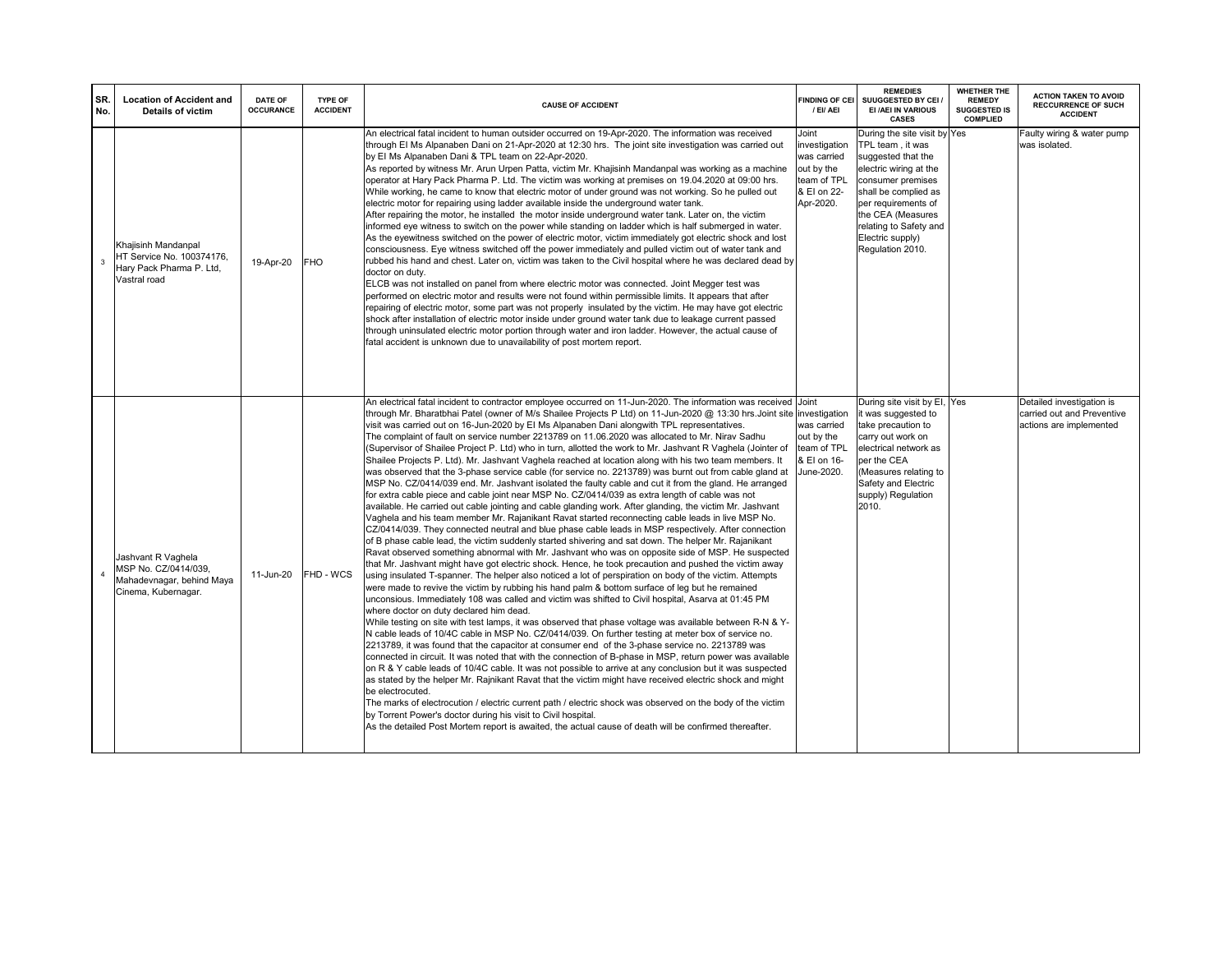| SR.<br>No. | <b>Location of Accident and</b><br><b>Details of victim</b>                                                                                                 | <b>DATE OF</b><br><b>OCCURANCE</b>        | <b>TYPE OF</b><br><b>ACCIDENT</b> | <b>CAUSE OF ACCIDENT</b>                                                                                                                                                                                                                                                                                                                                                                                                                                                                                                                                                                                                                                                                                                                                                                                                                                                                                                                                                                                                                                                                                                                                                                                                                                                                                                                                                                                                                                                                                                                                                                                                                                                                                                                       | <b>FINDING OF CEI</b><br>/ EI/ AEI                                                              | <b>REMEDIES</b><br>SUUGGESTED BY CEI /<br>EI /AEI IN VARIOUS<br><b>CASES</b>                                                                                                                                          | <b>WHETHER THE</b><br><b>REMEDY</b><br><b>SUGGESTED IS</b><br><b>COMPLIED</b> | <b>ACTION TAKEN TO AVOID</b><br><b>RECCURRENCE OF SUCH</b><br><b>ACCIDENT</b>                                                                                                                 |
|------------|-------------------------------------------------------------------------------------------------------------------------------------------------------------|-------------------------------------------|-----------------------------------|------------------------------------------------------------------------------------------------------------------------------------------------------------------------------------------------------------------------------------------------------------------------------------------------------------------------------------------------------------------------------------------------------------------------------------------------------------------------------------------------------------------------------------------------------------------------------------------------------------------------------------------------------------------------------------------------------------------------------------------------------------------------------------------------------------------------------------------------------------------------------------------------------------------------------------------------------------------------------------------------------------------------------------------------------------------------------------------------------------------------------------------------------------------------------------------------------------------------------------------------------------------------------------------------------------------------------------------------------------------------------------------------------------------------------------------------------------------------------------------------------------------------------------------------------------------------------------------------------------------------------------------------------------------------------------------------------------------------------------------------|-------------------------------------------------------------------------------------------------|-----------------------------------------------------------------------------------------------------------------------------------------------------------------------------------------------------------------------|-------------------------------------------------------------------------------|-----------------------------------------------------------------------------------------------------------------------------------------------------------------------------------------------|
| 5          | Cow<br>Bhurabhai ni chali (Near<br>S/3097793), Rabari Vasahat,<br>Ramapir to tekro, New wadaj                                                               | 16-Jun-20                                 | FA-WCS                            | An electrical fatal incident to animal occurred on 16-June-2020. The information was received through<br>complaint no. 1005090117 at 13:19 hrs on 16/06/2020. TPL team visited the site at 13:32 hrs. TPL<br>techcnian found that a cow was dead near the puddle at Bhurabhai ni chali, Rabari vasahat, Ramapir<br>Tekra, New Wadaj, Ahmedabad. 10/2C cable was also found in damaged and open condition at ground<br>level. Technician switched off the power of FSP circuit of incident area. Damaged cable was tested by<br>technician and found that there was no power in cable core but leakage was found in earth (armor) wire.<br>Site was visited by Asst. Electrical Inspector, GOG, Ahmadebad on 17/06/2020 at 12:30 hrs. The<br>damaged cable was isolated from far end.<br>During last Dec-18 and Jan-19 some of the premises were demolished near the incident area. It seems<br>that during the removal of debris of the demolished premises by concerned, cable may have been<br>damaged and remained open. As informed by cow owner, post mortem was not carried out, as exact<br>cause of death could not be ascertained. During site visit, the statement of cow's owner was taken.                                                                                                                                                                                                                                                                                                                                                                                                                                                                                                                                         | Joint<br>investigation<br>was carried<br>out by the<br>team of TPL<br>& El on 17-<br>June-2020. | The undergroung<br>cable might have<br>gotten damaged<br>during debris removal<br>by external agency.<br>Cable to be isolated<br>in such condition                                                                    | Yes                                                                           | Old UG LT cable made<br>potend and faulty portion of<br>cable was isolated.                                                                                                                   |
| 6          | Rakeshbhai Mungabhai<br>Lasuna 7 & 8 (service no.<br>2173888), Sudama Ind estate,<br>Near Narol circle, Narol                                               | 27-Jun-2020<br>(Considered<br>in July-20) | <b>FHO</b>                        | An electrical fatal incident to Human occurred on 27-June-2020. The information was received through EI<br>office on 03-Jul-2020. TPL NPC team visited the site and disconnected the power supply of service no.<br>2173888 on 03-Jul-2020. The joint site investigation was carried out by EI MS Alapnaben Dani & TPL<br>team on 06-Jul-2020.<br>The incident took place at premises of service no. 2173888 at 7/8, Sudama estate, near Narol Ciricle,<br>Ahmedabad. As per statement given by Mr. Shivratan Manivar (owner of premises) during site visit in<br>presence of EI, when he reached at his factory on 27.06.2020 at 09:00 hrs, he saw victim on floor near<br>grinding machine & industrial pedestal fan was on victim's body and was in running condition. He switched<br>off the power supply of fan & grinding machine and called 108 ambulance, where doctor on duty declared<br>him dead & sent body to V S Hospital for post mortem as per instructed by Narol Police station.<br>During the joint visit, it was observed that the installed ELCB at consumer site (service no. 2173888) was<br>not in working condition. Also industrial pedestal fan was also found faulty (leakage current on fan's<br>metallic body). While checking consumer wiring, switch was found connected in neutral. The said fan was<br>getting supply from this switchboard.<br>Based on the statement given by Mr. Shivratan Maniyar (owner of premises) and faulty condition of fan<br>and wiring, it is suspected that when victim might have come in contact with fan's metallic body, leakage<br>current from faulty fan might have passed through victim's body.<br>TPL service apparatus and earthing was checked and found in order. | Joint<br>investigation<br>was carried<br>out by the<br>team of TPL<br>& El on 06-<br>July-2020. | During site visit by EI, Yes<br>it was suggested to<br>take precaution to<br>carry out work on<br>electrical network as<br>per the CEA<br>(Measures relating to<br>Safety and Electric<br>supply) Regulation<br>2010. |                                                                               | The connection was<br>reconnected after verification<br>of the Test Report to meet<br>the requirements of The CEA<br>(Measures relating to Safety<br>and Electric supply)<br>Regulation 2010. |
|            | Cow - 02 nos. & Dog - 01 No.<br>Dy. City Engineer (ELE)<br>A.M.C., (service no.<br>2174928), C/7, S-118/044,<br>Drainage Pump, B/h Omkar<br>Factory, Memco. | 04-Jul-20                                 | <b>FA</b>                         | An electrical fatal incident to animals occurred on 04-July-2020. The information was received at TPL call<br>centre on 04-July-2020 at 02:03 PM. TPL NPC team visited the site and disconnected the power supply of<br>AMC sump section Service No. (2174928). Joint site investigation was carried out by AEI Mr. Bipin C<br>Shah alongwith TPL representatives on 04.07.2020 at 06:00 PM.<br>As reported, the accident occurred at AMC sump section, drainage pump, near Omkar Factory,<br>Premnagar, memco and two nos. of cow and one no of dog came in contact with the AMC sump section.<br>Afte receiving complaint, NPC techncian reached at the site and observed that two cows and one dog<br>were found dead on road near AMC sump section. TPL technician checked with tester at the section and<br>the tester was glowing. Leakage current was observed on AMC sump section. ELCB was not installed at<br>customer installation at the time of accident.<br>During site inspection, it was found that on consumer load wire side, B Phase wire was touching AMC<br>sump section through metallic MS rod. MS rod was touching section MS body.<br>It appears that the animals might have come in contact of the AMC sump section where leakage current<br>was observed due to consumer B phase live load wire touching the AMC sump section metallic body and<br>they might have got electrocuted. The Post mortem report of animals were not available. TPL service no.<br>2174928 and its network was found in order.                                                                                                                                                                                                           | Joint<br>investigation<br>was carried<br>out by the<br>team of TPL<br>& El on 04-<br>July-2020. | During site visit by EI, No<br>it was suggested to<br>take precaution to<br>carry out work on<br>electrical network as<br>per the CEA<br>(Measures relating to<br>Safety and Electric<br>supply) Regulation<br>2010.  |                                                                               | Service is still in<br>disconnected condition                                                                                                                                                 |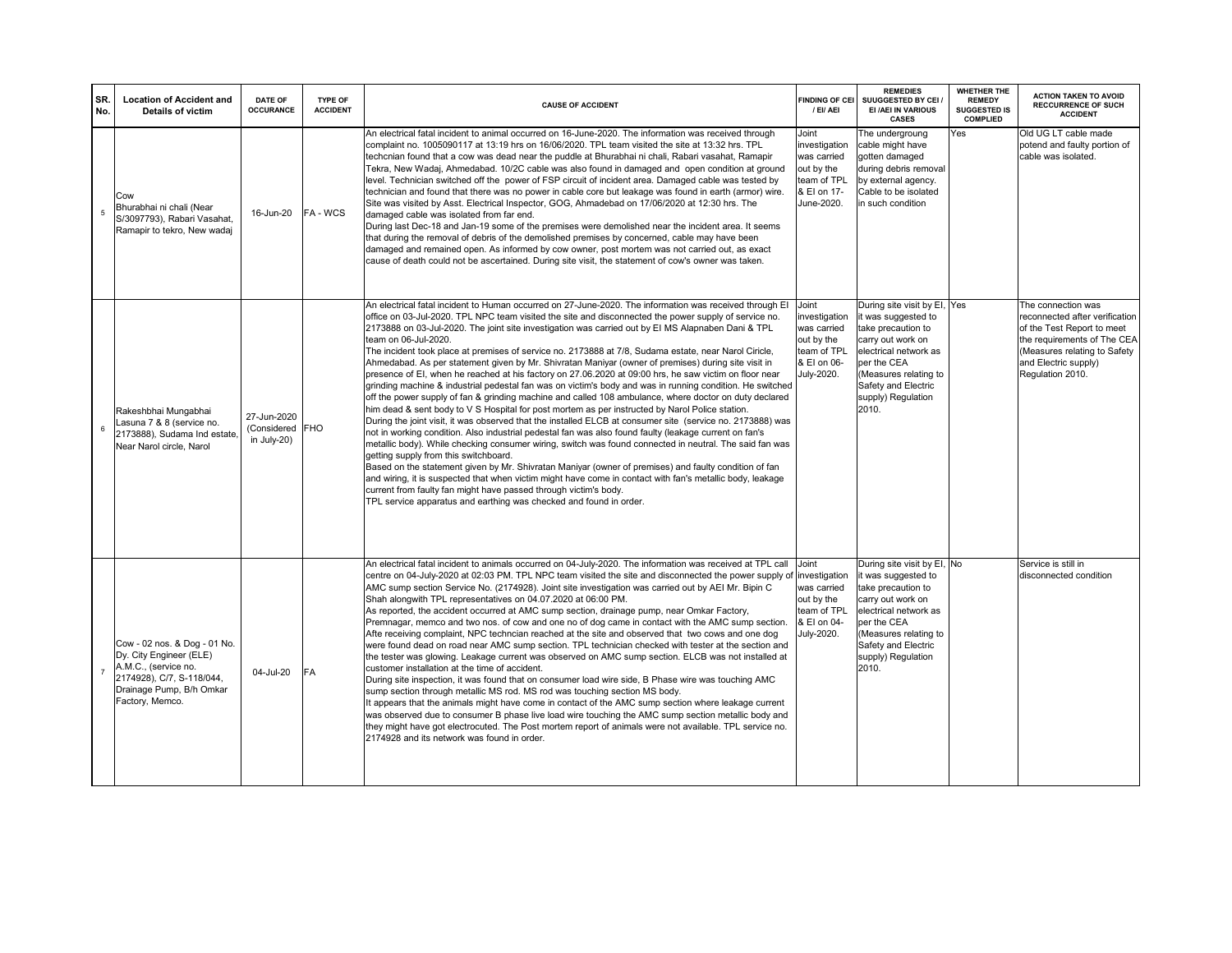| SR.<br>No. | <b>Location of Accident and</b><br><b>Details of victim</b>                                         | <b>DATE OF</b><br><b>OCCURANCE</b>              | <b>TYPE OF</b><br><b>ACCIDENT</b> | <b>CAUSE OF ACCIDENT</b>                                                                                                                                                                                                                                                                                                                                                                                                                                                                                                                                                                                                                                                                                                                                                                                                                                                                                                                                                                                                                                                                                                                                                                                                                                                                                                                                                                                      | <b>FINDING OF CEI</b><br>/ EI/ AEI                                                              | <b>REMEDIES</b><br>SUUGGESTED BY CEI /<br>EI /AEI IN VARIOUS<br><b>CASES</b>                                                                                                                                                                        | <b>WHETHER THE</b><br><b>REMEDY</b><br><b>SUGGESTED IS</b><br><b>COMPLIED</b> | <b>ACTION TAKEN TO AVOID</b><br><b>RECCURRENCE OF SUCH</b><br><b>ACCIDENT</b>                                                                                                                 |
|------------|-----------------------------------------------------------------------------------------------------|-------------------------------------------------|-----------------------------------|---------------------------------------------------------------------------------------------------------------------------------------------------------------------------------------------------------------------------------------------------------------------------------------------------------------------------------------------------------------------------------------------------------------------------------------------------------------------------------------------------------------------------------------------------------------------------------------------------------------------------------------------------------------------------------------------------------------------------------------------------------------------------------------------------------------------------------------------------------------------------------------------------------------------------------------------------------------------------------------------------------------------------------------------------------------------------------------------------------------------------------------------------------------------------------------------------------------------------------------------------------------------------------------------------------------------------------------------------------------------------------------------------------------|-------------------------------------------------------------------------------------------------|-----------------------------------------------------------------------------------------------------------------------------------------------------------------------------------------------------------------------------------------------------|-------------------------------------------------------------------------------|-----------------------------------------------------------------------------------------------------------------------------------------------------------------------------------------------|
| R.         | Cow<br>Ser No. 2288877, Street light<br>(High Mast) Section, Nr.<br>Ambedkar Circle, Shahpur        | 07-Jul-20                                       | <b>FA</b>                         | An Electrical fatal incident to animal occurred at consumer installation on 07-Jul-2020 at 13:24 hrs. at<br>AMC Streetlight section, Nr. Ambedkar Circle, Shahpur. TPL received information about the incident<br>through shock complaint No. 1005159475 (Dummy Service No.) on 07-Jul-2020 at 13:24 hrs. TPL NPC<br>team visited the site for attending complaint and found a dead cow lying near AMC streetlight section.<br>While testing with electric tester, TPL team observed leakage current on AMC streetlight section. TPL<br>team disconnected power of service no. 2288877 on 07-Jul-2020 at 14:10 hrs.<br>Joint site visit was carried out by TPL team with AEI Mr Bipin Shah on 08-Jul-2020 at 15:10 hrs.During<br>joint visit with AEI, it was found that AMC Streetlight crew had installed a new ELCB device after incident.<br>As per the photos acquired from the AMC Streetlight crew, the R-Phase load wire's insulation was worn<br>out and the core was touching the metallic structure of section due to which the section was energized.<br>The flashover marks were evident inside the section where the faulty wire was in contact. It appears that<br>the leakage current from faulty R-phase load wire was the cause of energizing the section and the cow got<br>in contact with the section and got electrocuted.                                                              | Joint<br>investigation<br>was carried<br>out by the<br>team of TPL<br>& El on 08-<br>July-2020. | During site visit by EI,<br>it was suggested to<br>take precaution to<br>carry out work on<br>electrical network as<br>per the CEA<br>(Measures relating to<br>Safety and Electric<br>supply) Regulation<br>2010.                                   | <b>Yes</b>                                                                    | The connection was<br>reconnected after verification<br>of the Test Report to meet<br>the requirements of the CEA<br>(Measures relating to Safety<br>and Electric supply)<br>Regulation 2010. |
| 9          | Cow<br>Service No. 1352364, Juna<br>Bapunagar, Rakhial Road                                         | 15-Jul-20                                       | FA                                | An Electrical fatal incident to animal occurred at consumer installation on 15-Jul-2020 at Juna Bapunagar,<br>Rakhial Road. The information regarding the incident was received at TPL call centre on dated 15.07.2020<br>at 10.46 PM. TPL NPC team visited the site and disconnected the streetlight service.<br>The joint site investigation was carried out by AEI Mr. C B Munia alongwith TPL representatives on<br>20.07.2020 at 03.00 PM.<br>The accident took place near a streetlight pole (BNM/BMM/1020), Juna Bapunagar, Rakhial road. After<br>receiving complaint, NPC team reached at site and observed that a cow was dead on road near streetlight July-2020.<br>pole (BNM/BMM/1020). TPL team checked with tester at pole and tester was glowing. Leakage current<br>was observed on streetlight pole. Distribution box of streetlight pole was at ground level and filled with soil.<br>ELCB was not installed at customer installation. AMC streelight personnel were also present at site. They<br>have disconnected the power of streetlight pole from nearest pole distribution. Information about cow<br>owner was not available.<br>It is suspected that the cow might have come in contact with the streetlight pole and leakage current from<br>streetlight pole passed to cow's body and cow might have got electrocuted. TPL service apparatus and<br>earthing was found in order. | Joint<br>investigation<br>was carried<br>out by the<br>team of TPL<br>& El on 20-               | During site visit by EI, Yes<br>it was suggested to<br>take precaution to<br>carry out work on<br>electrical network as<br>per the CEA<br>(Measures relating to<br>Safety and Electric<br>supply) Regulation<br>2010.                               |                                                                               | The connection was<br>reconnected after verification<br>of the Test Report to meet<br>the requirements of the CEA<br>(Measures relating to Safety<br>and Electric supply)<br>Regulation 2010. |
| 10         | Vikash Naresh Hooda<br>Radhika Party Plot (service<br>no. 3268011), Sindhu Bhavan<br>Road, Bodakdev | 16-Jan-2020<br>(considered in FHO<br>$July-20)$ |                                   | Information about fatal accident to human which took place on 16.01.2020 at Radhika Party plot,<br>Bodakdev was received by Torrent Power Ltd on 20.01.2020 at 16:00 hrs. NPC team reached at site and<br>supply was disconnected of service no. 3268011.<br>Report was not submitted earlier as the cause of death was not confirmed at that time.<br>Joint site inspection was done alongwith EI Ms Alpanaben Dani on 22.07.2020. As reported, Mr. Vikas<br>Hooda was working on Akshar advertisement board for fixing poster with other person and suddenly he fell & El on 20-<br>on the ground. Immediatley ambulance was called and he was taken for treatment at Sola Civil hospital,<br>where doctor on duty declared him dead. The cause of accidemt could not be ascertained as no witness<br>was available.<br>The site was inspected, but no evidence as to the probable cause of shock was found. TPL earthing upto<br>service apparatus was found in order, while a seperate two core non armored cable from customer<br>distribution was feeding advertisement board for which ELCB protection was not provided.                                                                                                                                                                                                                                                                               | Joint<br>investigation<br>was carried<br>out by the<br>team of TPL<br>July-2020.                | During site visit by<br>TPL team, it was<br>suggested that the<br>electric wiring at the<br>consumer premises<br>shall be complied as<br>per requirements of<br>the CEA (Measures<br>relating to Safety and<br>Electric supply)<br>Regulation 2010. | Yes                                                                           | The connection was<br>reconnected after verification<br>of the Test Report to meet<br>the requirements of the CEA<br>(Measures relating to Safety<br>and Electric supply)<br>Regulation 2010. |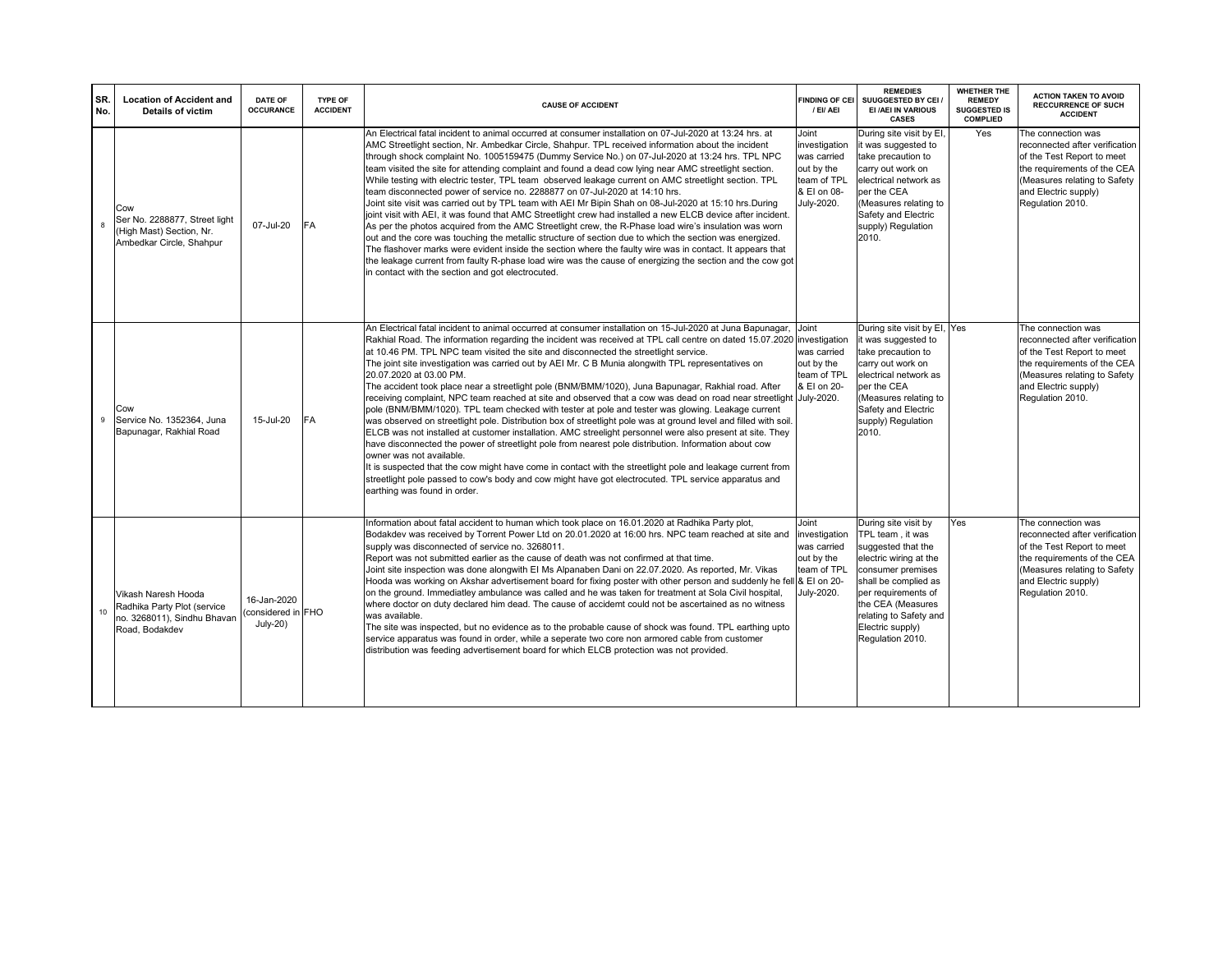| SR.<br>No. | <b>Location of Accident and</b><br><b>Details of victim</b>                                                                                   | <b>DATE OF</b><br><b>OCCURANCE</b>      | TYPE OF<br><b>ACCIDENT</b> | <b>CAUSE OF ACCIDENT</b>                                                                                                                                                                                                                                                                                                                                                                                                                                                                                                                                                                                                                                                                                                                                                                                                                                                                                                                                                                                                                                                                                                                                                                                                                                                                                                                                                                                                                                                                                                                                                                                                                                                                                                                                                                         | <b>FINDING OF CEI</b><br>/ EI/ AEI                                                              | <b>REMEDIES</b><br>SUUGGESTED BY CEI /<br>EI /AEI IN VARIOUS<br><b>CASES</b>                                                                                                                                          | <b>WHETHER THE</b><br><b>REMEDY</b><br><b>SUGGESTED IS</b><br><b>COMPLIED</b> | <b>ACTION TAKEN TO AVOID</b><br><b>RECCURRENCE OF SUCH</b><br><b>ACCIDENT</b>                                                                                                                 |
|------------|-----------------------------------------------------------------------------------------------------------------------------------------------|-----------------------------------------|----------------------------|--------------------------------------------------------------------------------------------------------------------------------------------------------------------------------------------------------------------------------------------------------------------------------------------------------------------------------------------------------------------------------------------------------------------------------------------------------------------------------------------------------------------------------------------------------------------------------------------------------------------------------------------------------------------------------------------------------------------------------------------------------------------------------------------------------------------------------------------------------------------------------------------------------------------------------------------------------------------------------------------------------------------------------------------------------------------------------------------------------------------------------------------------------------------------------------------------------------------------------------------------------------------------------------------------------------------------------------------------------------------------------------------------------------------------------------------------------------------------------------------------------------------------------------------------------------------------------------------------------------------------------------------------------------------------------------------------------------------------------------------------------------------------------------------------|-------------------------------------------------------------------------------------------------|-----------------------------------------------------------------------------------------------------------------------------------------------------------------------------------------------------------------------|-------------------------------------------------------------------------------|-----------------------------------------------------------------------------------------------------------------------------------------------------------------------------------------------|
| 11         | Vidhabhai Pathingbhai<br>Gharasiya<br>M/S Shalin Textiles (service<br>no. 590398), 168 Pirana<br>Road, Nr. Advance Petro<br>Chemicals, Piplai | 24-Jul-20                               | <b>FHO</b>                 | Information about fatal inicdent to Human which took place on 24.07.2020 at Shalin textiles, Piplaj was<br>received by Torrent Power Ltd on 27.07.2020. TPL NPC team reached at site and disconnected the<br>supply.<br>Joint site inspection was done along with GEI Ms Alpanaben dani on 29.07.2020. As reported by Mr.<br>Harunbhai Devdiwala - owner of the factory, Mr Vidhabhi Gharasiya was alone operating RCC breaking<br>machine and suddenly he might have received an electric shock. Mr. Dhanjibhai Lalbhai (contractor) took<br>him to L G hospital, Maninagar, where doctor on duty declared him dead.<br>The site was inspected, but no evidence as to the probable cause of shock was found. TPL service<br>apparatus was found in order. Customer side ELCB and gorund earthing was found missing.                                                                                                                                                                                                                                                                                                                                                                                                                                                                                                                                                                                                                                                                                                                                                                                                                                                                                                                                                                             | Joint<br>investigation<br>was carried<br>out by the<br>team of TPL<br>& El on 29-<br>July-2020. | During site visit by EI, Yes<br>it was suggested to<br>take precaution to<br>carry out work on<br>electrical network as<br>per the CEA<br>(Measures relating to<br>Safety and Electric<br>supply) Regulation<br>2010. |                                                                               | The connection was<br>reconnected after verification<br>of the Test Report to meet<br>the requirements of the CEA<br>(Measures relating to Safety<br>and Electric supply)<br>Regulation 2010. |
| 12         | Kapilbhai Prakashbhai Naliya<br>632/11 (New Raipur bhajiya<br>house - Service no. 655143),<br>Nr. Masjid, Isanpur                             | 19-Feb-20<br>(considered<br>in July-20) | <b>FHO</b>                 | Fatal incident to human occurred on 19.02.2020. As per copy of letter received from EI office, Mr.<br>Kapilbhai Prakashbhai Naliya got electric shock while he came in contact with iron pole on 19.02.2020.<br>TPL team visited site on 20.02.2020, during visit no abnormality except absence of ELCB was found. As<br>per request and as discussed with EI, power was kept ON as new ELCB was immediately provided by<br>customer. The joint site visit was carried out by EI Ms Alpanaben dani and TPL representatives on<br>25.02.2020.<br>The accident took place at premises of service no. 655143, 632/11 (New Raipur Bhajiya house), Nr.<br>Masjid, Isanpur.<br>As per statement given by Mr. Pravinbhai Baldevbhai Thakor (wireman) in the presence of EI, on<br>19.02.202 at 18:00 hrs, Mr. Kamleshbhai (owner of the premises) called him for repairing of tubelight. He<br>reached at location & replaced the old wires of two nos. tubelights. As per Mr. Pravinbhai, victim (Mr<br>Kapilbhai Naliya) fell near the iron pole. Mr. Kamleshbhai took victim to the LG hospital, Maninagar by auto<br>ricksaw where doctor on duty declared him dead and sent body to VS hospital for Post mortem. The<br>situation before repairing of tubelight was not available. When site of service no. 655143 visited on<br>20.02.2020 by TPL, no abnormality expect absence of ELCB was found. The consumer side tubelight<br>wires were got repaired by owner of the shop. TPL service apparatus and earthing was checked and<br>found in order. As informed by El office on 29-July-2020, PM report of the victim stated cause of death as<br>electrocution.                                                                                                                               | Joint<br>investigation<br>was carried<br>out by the<br>team of TPL<br>& El on 25-<br>Feb-2020.  | During site visit, no<br>evidence for probable<br>electric shock was<br>found.                                                                                                                                        | <b>NA</b>                                                                     | Service was not<br>disconnected                                                                                                                                                               |
| 13         | Dipak Ganeshkumar Kori<br>Gujarat Toughned Glass (P)<br>Ltd (HT service no. 8001073),<br>FP 280, Opposite Rupalee<br>Textiles, Narol, Circle. | 02-Aug-20                               | <b>FHO</b>                 | Fatal incident to human occurred on 02.08.2020 at consumer premises. Information about the fatal<br>accident which took place on 02.08.2020 at M/s Gujarat Toughned Glass P. Ltd was received by TPL<br>from El Ms Alpanaben Dani on 06.08.2020.<br>Joint visit was conducted by EI Ms Alpanaben Dani and TPL representatives on 10.08.2020.<br>AS reported, victim Mr. Dipak Ganeshkumar Kori was working as a labourer in HT service - M/s Gujarat<br>Toughned Glass P. Ltd and was staying in small staff huts situated inside compound area of said<br>premises. As reported by eyewitness Mr. Rameshbhai Mafabhai Baveleshah, victim was trying to connect  Aug-2020.<br>the table fan. The table fan was situated on small bed, with flexible fan cable and extension board<br>connected with the LT swicth board of hut on day of incidence i.e. on 02.08.2020 at 09:30 PM. Further<br>reported that while connecting fan flexible cable with extension board, he got electrical shock and<br>collapsed on ground. Eyewitness immediately reached and tried to give him first aid. However<br>acknowledging no response from victim, he immediately called the 108 ambulance. Later on, victim was<br>taken to L G hospital, where he was declared dead by doctor on duty.<br>During joint inspection, supply of extension board was taken from switch board of staff hut. However, no<br>ELCB was found connected on network. Meggar test was also performed on fan and resistance values<br>were found as per the standard. Hence, it appears that victim may have got electrocuted when he came in<br>contact with open socket of flexible fan cable and extension board with wet hands. However, actual cause<br>of fatal accident is unknown as post mortem report is still awaited. | Joint<br>investigation<br>was carried<br>out by the<br>team of TPL<br>& El on 10-               | During site visit, no<br>evidence for probable<br>electric shock was<br>found.                                                                                                                                        | NA.                                                                           | Service was not<br>disconnected                                                                                                                                                               |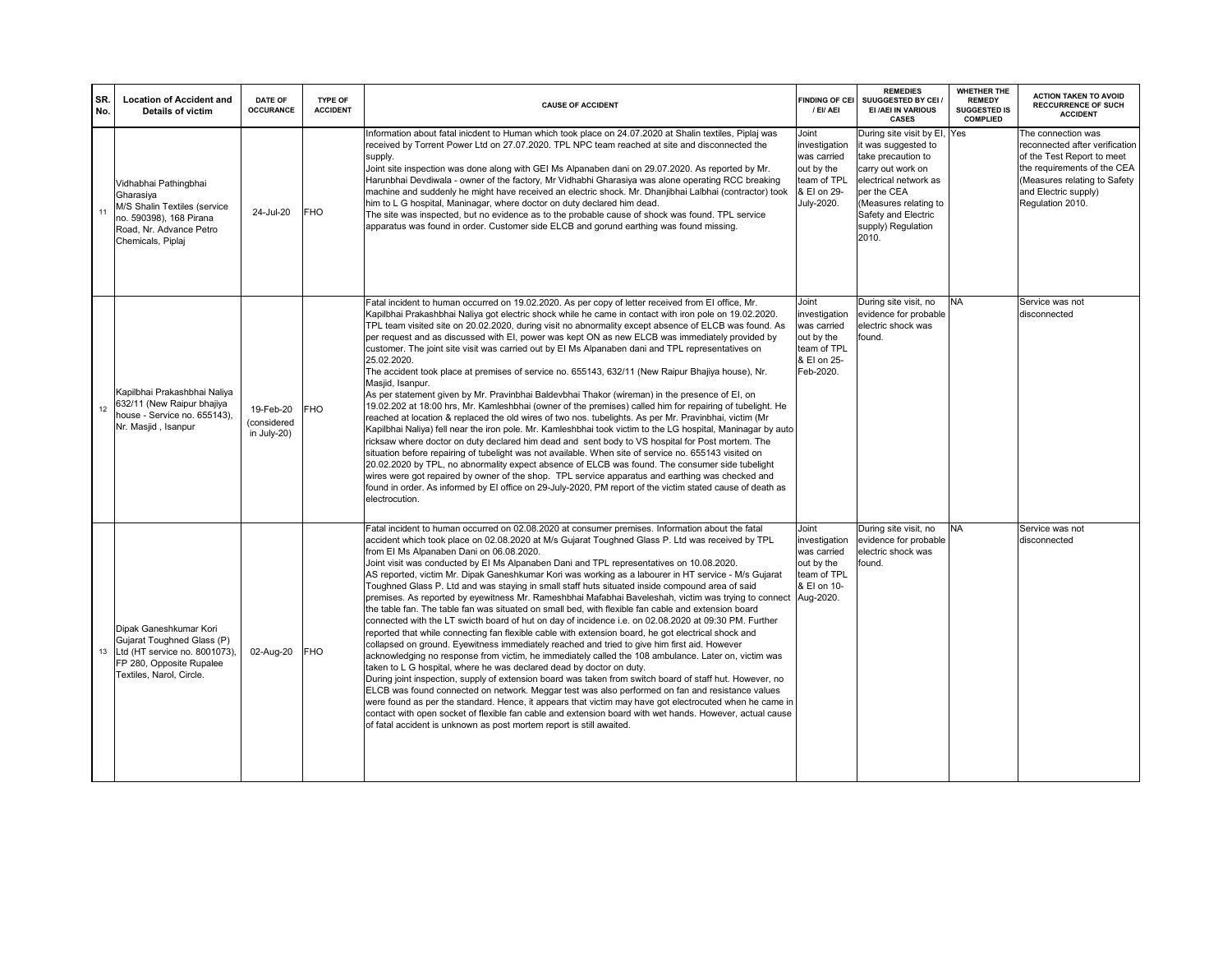| SR.<br>No. | <b>Location of Accident and</b><br><b>Details of victim</b>                                                            | <b>DATE OF</b><br><b>OCCURANCE</b> | TYPE OF<br><b>ACCIDENT</b> | <b>CAUSE OF ACCIDENT</b>                                                                                                                                                                                                                                                                                                                                                                                                                                                                                                                                                                                                                                                                                                                                                                                                                                                                                                                                                                                                                                                                                                                                                                                                                                                                                                                  | <b>FINDING OF CEI</b><br>/ EI/ AEI                                                             | <b>REMEDIES</b><br>SUUGGESTED BY CEI /<br>EI /AEI IN VARIOUS<br><b>CASES</b>                                                                                                                                          | WHETHER THE<br><b>REMEDY</b><br><b>SUGGESTED IS</b><br><b>COMPLIED</b> | <b>ACTION TAKEN TO AVOID</b><br><b>RECCURRENCE OF SUCH</b><br><b>ACCIDENT</b>                                                                                                                 |
|------------|------------------------------------------------------------------------------------------------------------------------|------------------------------------|----------------------------|-------------------------------------------------------------------------------------------------------------------------------------------------------------------------------------------------------------------------------------------------------------------------------------------------------------------------------------------------------------------------------------------------------------------------------------------------------------------------------------------------------------------------------------------------------------------------------------------------------------------------------------------------------------------------------------------------------------------------------------------------------------------------------------------------------------------------------------------------------------------------------------------------------------------------------------------------------------------------------------------------------------------------------------------------------------------------------------------------------------------------------------------------------------------------------------------------------------------------------------------------------------------------------------------------------------------------------------------|------------------------------------------------------------------------------------------------|-----------------------------------------------------------------------------------------------------------------------------------------------------------------------------------------------------------------------|------------------------------------------------------------------------|-----------------------------------------------------------------------------------------------------------------------------------------------------------------------------------------------|
|            | Rohit Rajaram Tarone<br>Sheetal West Park (service<br>no. 100451448), Alpha One<br>mall. Vastrapur                     | 05-Aug-20                          | <b>FHO</b>                 | Information about fatal accident which took place on 05.08.2020 at Sheetal West side, Vastrapur was<br>received by Torrent Power Ltd on 06.08.2020 through complain. TPL NPC team reached at site and<br>supply of service no. 100451448 was disconnected on the same day.<br>Joint site inspection was done alongwith GEI Ms Alpanaben dani on 07.08.2020. As reported, Mr. Rohit<br>Tarone was found lying on the gorund near electric board. One labourer came and informed to Mr. Bala<br>Murgan - Site Manager, Manish Construction. Mr Bala with other labourers ran towards incident place<br>after switching off main supply of entire site. As reported, Mr Tarone might have come into contact of live<br>wire and he might have got the electric shock. He was also drunk at the same time. Immediately they took<br>Mr Tarone to Zydus hospital, where doctor on duty declared him dead.<br>The site was inspected, but no evidence as to the probable cause of shock was found. TPL installation<br>was found in order. TPL earthing upto service apparatus was found in order. Megger value of motor<br>starter checked and also found in order. Customer side 3 phase ELCB was missing. Only single phase<br>ELCB was found in lighting circuit. Electric board where incident occurred was found without earthing.        | Joint<br>investigation<br>was carried<br>out by the<br>team of TPL<br>& El on 07-<br>Aug-2020. | During site visit by EI,<br>it was suggested to<br>take precaution to<br>carry out work on<br>electrical network as<br>per the CEA<br>(Measures relating to<br>Safety and Electric<br>supply) Regulation<br>2010.     | Yes                                                                    | The connection was<br>reconnected after verification<br>of the Test Report to meet<br>the requirements of the CEA<br>(Measures relating to Safety<br>and Electric supply)<br>Regulation 2010. |
| 15         | Cow<br>Street light pole no MMI 1012<br>(service no 1448428), Meera<br>cinema road, Maninagar                          | 07-Aug-20                          | <b>FA</b>                  | Fatal animal incident occurred on 07.08.2020. The information regarding the incident was received from<br>AMC officers on 07.08.2020 at 13:15 hrs. M/s Citelum team visited the site, cow was found dead near<br>AMC streetlight pole no. MMI 1012, Mira slum quarters, Danilimda. TPL team also reached at incident<br>location. TPL team disconnected the power supply of service no. 1448428.<br>During joit visit with EI, it was found that there was an external wire connected with one of the phases of<br>the power supply.                                                                                                                                                                                                                                                                                                                                                                                                                                                                                                                                                                                                                                                                                                                                                                                                      | Joint<br>investigation<br>was carried<br>out by the<br>team of TPL<br>& El on 10-<br>Aug-2020. | During site visit by EI, Yes<br>it was suggested to<br>take precaution to<br>carry out work on<br>electrical network as<br>per the CEA<br>(Measures relating to<br>Safety and Electric<br>supply) Regulation<br>2010. |                                                                        | The connection was<br>reconnected after verification<br>of the Test Report to meet<br>the requirements of the CEA<br>(Measures relating to Safety<br>and Electric supply)<br>Regulation 2010. |
| 16         | Cow<br>Streetlight pole no. MBT 8791<br>(service no. 3070114),<br>Manekbaug, Ambawadi                                  | 08-Aug-20                          | <b>FA</b>                  | Information of an electrocution of cow at streetlight pole no. MBT-8791, near Bhikhabhai ni chali,<br>Meldinagar, Rabarivas, Manekbaug was received at NPC department, Torrent Power Ltd through TPL call<br>centre on 08.08.2020 at 10:13 PM. TPL NPC team visited the site and found that dead cow was lying near<br>streetlight pole MBT-8791. Electric leakage current was observed on AMC streetlight pole no. MBT-8791,<br>when checked by electric tester. ELCB was not found. Supply of service no. 3070114 was disconnected<br>by TPL team. Land near streetlight pole was wet due to rain.<br>Joit visit with AEI Mr. K D Solanki was carried out on 10.08.2020. During joint visit it was observed that<br>earthing connection is found connected to streetlight pole body. During testing, insulation resistance of<br>streetlight pole wiring found in order. As reported by Ketanbhai Desai - owner of cow, his cow got<br>electrocuted while passing by streetlight pole MBT-8791 on 08.08.2020 at 10:10 PM.<br>TPL earthing at service apparatus of service no. 3070114 was found in order. However, on 08.08.2020,<br>TPL team found leakage current on pole during site visit. It is suspected that the cow might have been<br>electrocuted due to contact with streetlight pole having leakage current on its surface. | Joint<br>investigation<br>was carried<br>out by the<br>team of TPL<br>& El on 10-<br>Aug-2020. | During site visit by EI, No<br>it was suggested to<br>take precaution to<br>carry out work on<br>electrical network as<br>per the CEA<br>(Measures relating to<br>Safety and Electric<br>supply) Regulation<br>2010.  |                                                                        | Service is still in<br>disconnected condition                                                                                                                                                 |
| 17         | Cow<br>Street lighting pole no GHJ<br>38485 (service no. 3328811),<br>Devi Park Society, Krishna<br>Complex, Vastrapur | 12-Aug-20                          | <b>FA</b>                  | Information of electrocution of a cow at Devipark Soc., Opp. Krishna complex, Vastrapur was received by<br>Torrent Power Ltd through call centre. TPL team visited the site and found one dead cow lying on ground<br>near stretlight pole no. GHJ38485. TPL team disconnected the streetlight service no. 3328811.<br>Joint visit with EI was done on 13.08.2020. During joint visit, insulation resistance testing of streetlight<br>cable was carried out between pole no. GHJ38485 & GHJ38484 between phase, neutral & earthing.<br>Insulation resistance values were 0 mega ohms. The Streetlight cable was found faulty. Further the area<br>was also found wet due to rain and ELCB/RCCB was not available in streetlight network.<br>It is suspected that the faulty streetlight cable, might have caused leakage current to the streetlight pole<br>no. GHJ38485. The cow may have got electrocuted when it accidentally came into contact with the<br>sreetlight pole. TPL earthing service apparatus was found in order.                                                                                                                                                                                                                                                                                                       | Joint<br>investigation<br>was carried<br>out by the<br>team of TPL<br>& El on 13-<br>Aug-2020. | During site visit by EI, Yes<br>it was suggested to<br>take precaution to<br>carry out work on<br>electrical network as<br>per the CEA<br>(Measures relating to<br>Safety and Electric<br>supply) Regulation<br>2010. |                                                                        | The connection was<br>reconnected after verification<br>of the Test Report to meet<br>the requirements of the CEA<br>(Measures relating to Safety<br>and Electric supply)<br>Regulation 2010. |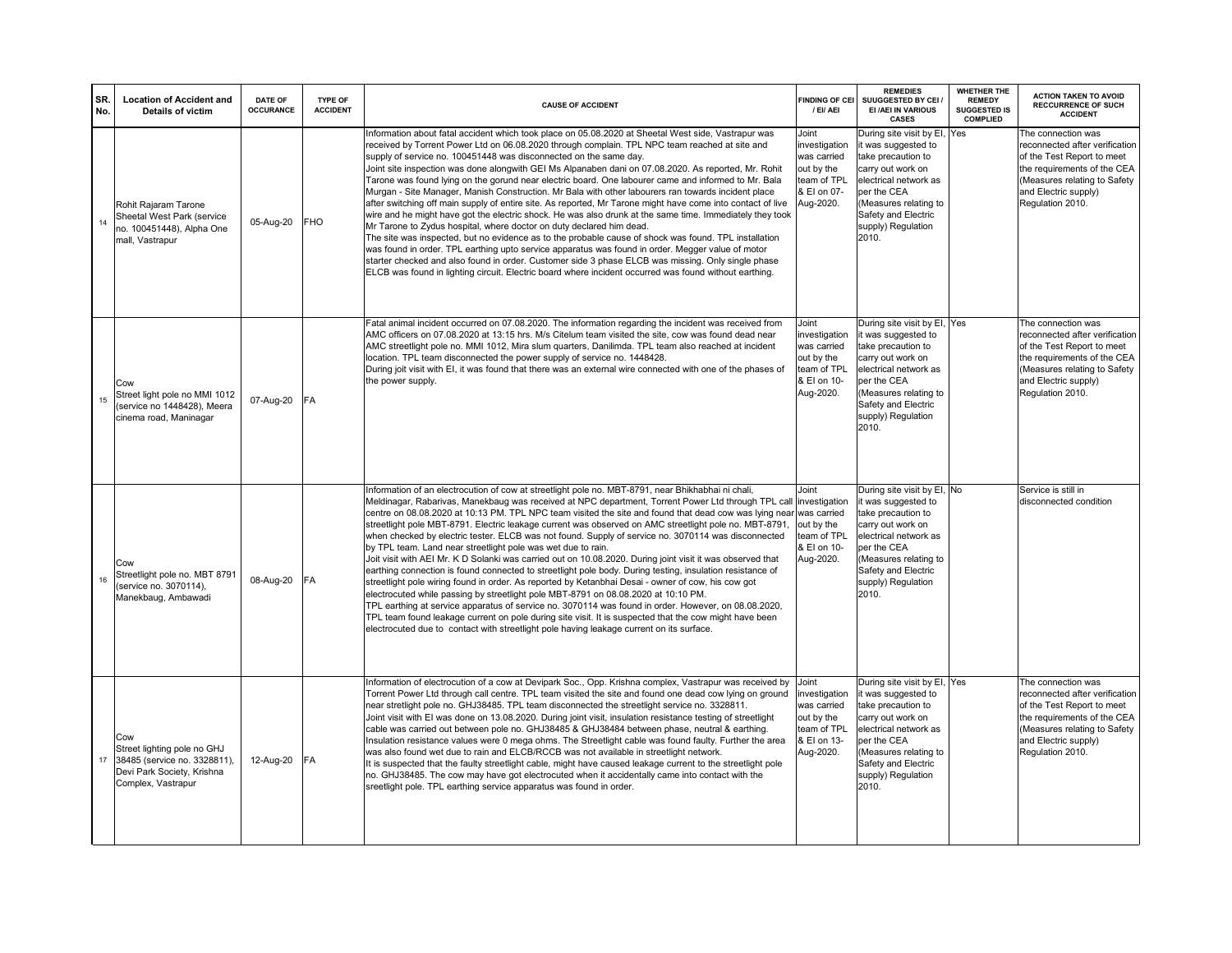| SR.<br>No. | <b>Location of Accident and</b><br><b>Details of victim</b>                                                                              | <b>DATE OF</b><br><b>OCCURANCE</b> | TYPE OF<br><b>ACCIDENT</b> | <b>CAUSE OF ACCIDENT</b>                                                                                                                                                                                                                                                                                                                                                                                                                                                                                                                                                                                                                                                                                                                                                                                                                                                                                                                                                                                                                                                                                                                                                                                                                                                                                                                                                                                                                                                                                                                                                                                                                                                                                                                                                                                                                                                                                                   | <b>FINDING OF CEI</b><br>/ EI/ AEI                                                             | <b>REMEDIES</b><br>SUUGGESTED BY CEI /<br>EI / AEI IN VARIOUS<br><b>CASES</b>                                                                                                                                                                       | <b>WHETHER THE</b><br><b>REMEDY</b><br><b>SUGGESTED IS</b><br><b>COMPLIED</b> | <b>ACTION TAKEN TO AVOID</b><br><b>RECCURRENCE OF SUCH</b><br><b>ACCIDENT</b>                                                                                                                 |
|------------|------------------------------------------------------------------------------------------------------------------------------------------|------------------------------------|----------------------------|----------------------------------------------------------------------------------------------------------------------------------------------------------------------------------------------------------------------------------------------------------------------------------------------------------------------------------------------------------------------------------------------------------------------------------------------------------------------------------------------------------------------------------------------------------------------------------------------------------------------------------------------------------------------------------------------------------------------------------------------------------------------------------------------------------------------------------------------------------------------------------------------------------------------------------------------------------------------------------------------------------------------------------------------------------------------------------------------------------------------------------------------------------------------------------------------------------------------------------------------------------------------------------------------------------------------------------------------------------------------------------------------------------------------------------------------------------------------------------------------------------------------------------------------------------------------------------------------------------------------------------------------------------------------------------------------------------------------------------------------------------------------------------------------------------------------------------------------------------------------------------------------------------------------------|------------------------------------------------------------------------------------------------|-----------------------------------------------------------------------------------------------------------------------------------------------------------------------------------------------------------------------------------------------------|-------------------------------------------------------------------------------|-----------------------------------------------------------------------------------------------------------------------------------------------------------------------------------------------|
| 18         | Ms Dhruvi Rathod & Ms Mahi<br>Rathod<br>House No. 1423 (service no.<br>372622), Chhotalalni chali, B/s<br>Akash Ganganagar,<br>Amraiwadi | 13-Aug-20                          | <b>FHO</b>                 | Through newspaper (Divya Bhaskar) dated 15.08.2020, TPL NPC section came to know that Ms Dhruvi<br>Rathod & Ms Mahi Rathod met with an electric accident at service no. 372622, 1423, Shaileshkumar<br>chhotalal ni chali, B/s Akash ganganagar, Amraiwadi on 13.08.2020. TPL team visited the site on<br>15.08.2020. During site visit, premises was found closed & was under construction. No authorised person<br>was available at site. Primary information was received from Mr. Maheshbhai (neighbour) on 13.08.2020<br>at 13.40 hrs that two children died probably due to electric shock and were taken to L G hospital. No eye<br>witness was available at site. TPL earthing and voltage level found in order at service apparatus.<br>During site visit with EI Ms Alpanaben Dani on 18.08.2020 at 15.15 hrs, loose, hanging and tapped wiring<br>was observed in consumer premises as renovation work was in progress. Metallic pedestal fan found<br>shorted, which was there at the place of accident when Mr Mukeshbhai found Ms Dhruvi & Ms Mahi<br>unconsious. Twisted loose and tapped wire was used to supply metallic pedestal fan. Earthing & ELCB<br>were not available in consumer side installation. As stated by Mrs Hetalben rathod (mother of victims) that<br>Ms Dhruvi & Ms Mahi might have received electrical shock while playing near metallic pedestal fan and<br>were taken to L G hospital, where doctor on duty declared them dead.                                                                                                                                                                                                                                                                                                                                                                                                                                                    | Joint<br>investigation<br>was carried<br>out by the<br>team of TPL<br>& El on 18-<br>Aug-2020. | During site visit by EI, No<br>it was suggested to<br>take precaution to<br>carry out work on<br>electrical network as<br>per the CEA<br>(Measures relating to<br>Safety and Electric<br>supply) Regulation<br>2010.                                |                                                                               | Service is still in<br>disconnected condition                                                                                                                                                 |
| 19         | Nikhil Yadav<br>House No. 1/141 (service No.<br>715205), Lalbhai Fakirbhai ki<br>chali, Bapunagar                                        | 16-Aug-20                          | <b>NFHO</b>                | The information regarding electric shock was received at TPL callcentre (complaint no. 1005274252) on<br>16.08.2020 at 02.28 PM, while incident took place on 16.08.2020 at 12:00 PM. TPL NPC team visited the<br>location and disconnected the supply. On informing AEI, Mr. C B Muniya about accident, he instructed to<br>restore the power of service after installation of ELCB in consumer wiring and test report submission by<br>customer. ELCB was installed and test report submitted by customer on 16.08.2020 at 08.00 PM. Service<br>was reconnected by TPL after testing ELCB working condition.<br>The accident took place in the premises of service no. 715205, 1/141, Lalbhai fakirni chali, Bapunagar. As Aug-2020.<br>reported by witness (Ms Karishma Yadav, victim's elder sister), victim (Mr Nikhil Yadav) got electric shock<br>at 12:00 PM on 16.08.2020, while trying to get stationary compass box behind the refrigerator. As stated<br>by witness, when she and her brother (Mr Jayesh) tried to rescue Mr. Nikhil, they also felt shock. Then<br>one of their neighbour came and isolated by removing plug pin of refrigerator. The victim was unconscious<br>and taken to the Shardaben hospital Saraspur for treatment and discharged on 18.08.2020.<br>During joint visit with AEI, insulation resistance of refrigerator was found in order. During TPL visit, while<br>testing throug tester, leakage current was observed on switchboard from which power supply was taken<br>for refrigerator. ELCB was not found in consumer wiring at the time of incident. Hence it is suspected that<br>when victim had inserted his hand behind the refrigerator to get compass box out, he might have come in<br>contact with any live contact of refrigerator near compressor unit and got electric shock. TPL service<br>apparatus and earthing was found in order.                          | Joint<br>investigation<br>was carried<br>out by the<br>team of TPL<br>& El on 17-              | During site visit by<br>TPL team, it was<br>suggested that the<br>electric wiring at the<br>consumer premises<br>shall be complied as<br>per requirements of<br>the CEA (Measures<br>relating to Safety and<br>Electric supply)<br>Regulation 2010. | Yes                                                                           | The connection was<br>reconnected after verification<br>of the Test Report to meet<br>the requirements of the CEA<br>(Measures relating to Safety<br>and Electric supply)<br>Regulation 2010. |
| 20         | Hirenbhai Gordhanbhai Mistry<br>House No. 13/1 (service no.<br>691606), Shiv Park society,<br>Opp. Govindwadi, Isanpur.                  | 15-Aug-20                          | <b>FHO</b>                 | Fatal incident to human occurred on 15.08.2020. As per copy of letter received from EI office, Mr.<br>Hirenbhai Gordhanbhai Mistry got electric shock while in contact with electric plug for mobile charging on<br>15.08.2020. TPL team visited site on 17.08.2020 at 11:45 hrs. It was observed that switch board was<br>having neutral control switch and no ELCB was installed. The joint site visit was carried out by El Ms<br>Alpanaben dani and TPL representatives on 18.08.2020 @ 16.00 hrs.<br>The accident took place at premises of service no. 691606: 13/1, Shiv Park socicety, Opp. Gordhanwadi,<br>Isanpur. As per statement given by Mrs Kundanben Mistry (victim's wife), Mr. Hirenbhai (victim) was going<br>to charge mobile phone through two core flexible wire, having one end of wire in his hand and other end of<br>wire's having 3 pin top plug in his other hand. When he inserted one end of wire into plug socken in switch<br>board with other end of wire having three pin plug in his other hand, he suddenly fell down and his head<br>collided with nearby wall. He shouted to turn off the switch, meanwhile neighbours gathered due to<br>shouting and one of the neighbour turned off the main switch (MCB) provided outside of the premises.<br>Then after Mrs Kundanben seperated out wire from victim's hand. The victim was taken to L G Hospital<br>through 108 ambulance, where doctors on duty decalred him dead.<br>It is suspected that while trying to insert open wire in socket of switch board, the other end of wire having<br>three pin plug was in his other hand and the current might have passed through victim's body.<br>Further as per statement of Mrs Kundanben (victim's wife), after this incident on 17.08.2020, they replaced<br>the wiring and switch boards and provided ELCB. TPL service apparatus and earthing were checked and<br>found in order. | Joint<br>investigation<br>was carried<br>out by the<br>team of TPL<br>& El on 18-<br>Aug-2020. | During site visit by<br>TPL team, it was<br>suggested that the<br>electric wiring at the<br>consumer premises<br>shall be complied as<br>per requirements of<br>the CEA (Measures<br>relating to Safety and<br>Electric supply)<br>Regulation 2010. | Yes                                                                           | The connection was<br>reconnected after verification<br>of the Test Report to meet<br>the requirements of the CEA<br>(Measures relating to Safety<br>and Electric supply)<br>Regulation 2010. |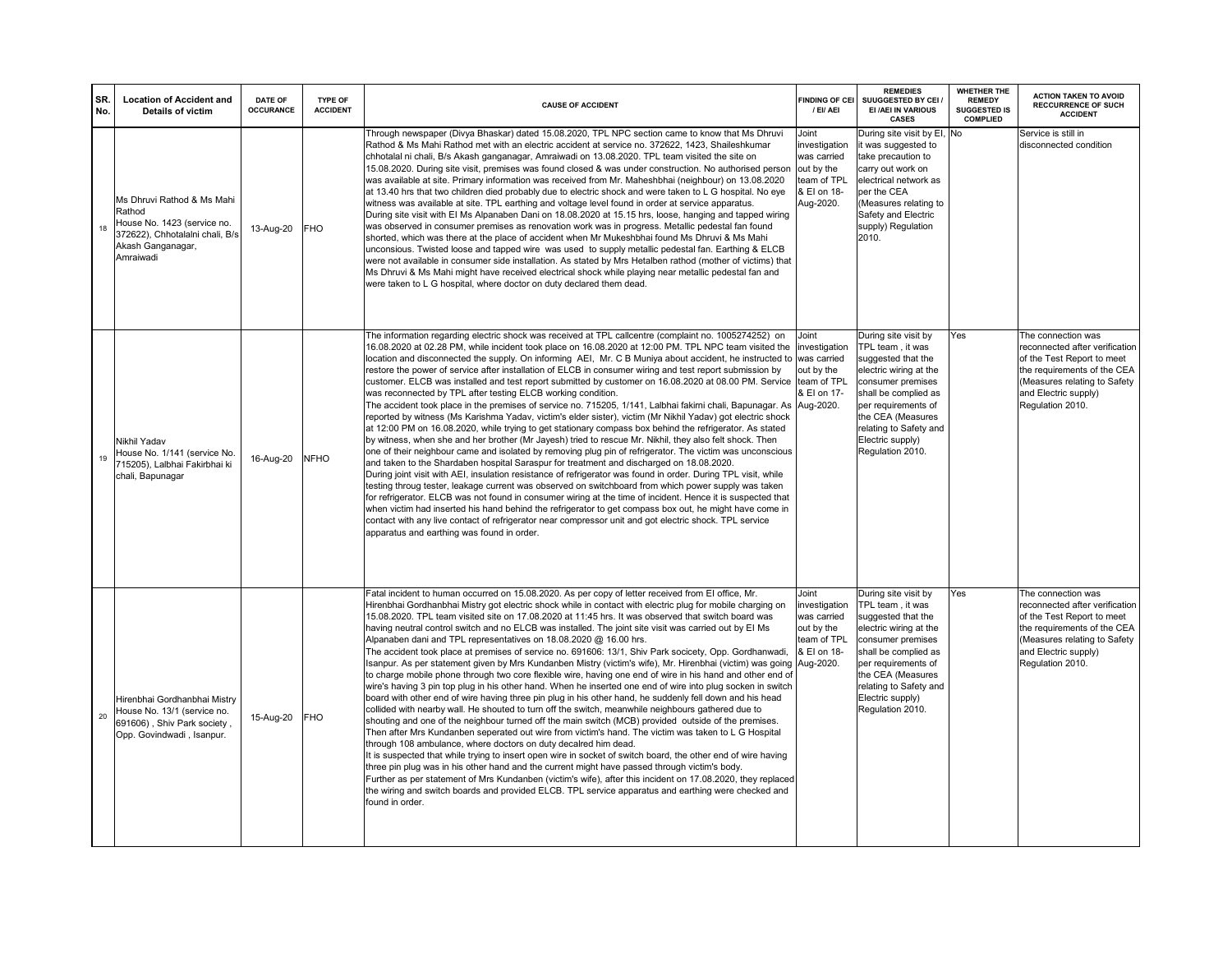| SR.<br>No. | <b>Location of Accident and</b><br>Details of victim                                                             | <b>DATE OF</b><br><b>OCCURANCE</b> | <b>TYPE OF</b><br><b>ACCIDENT</b> | <b>CAUSE OF ACCIDENT</b>                                                                                                                                                                                                                                                                                                                                                                                                                                                                                                                                                                                                                                                                                                                                                                                                                                                                                                                                                                                                                                                                                                                                                                                                                                                                                                                                                                                                                                                                                                                                                   | <b>FINDING OF CEI</b><br>/ EI/ AEI                                                             | <b>REMEDIES</b><br>SUUGGESTED BY CEI /<br>EI /AEI IN VARIOUS<br><b>CASES</b>                                                                                                                                                                        | <b>WHETHER THE</b><br><b>REMEDY</b><br><b>SUGGESTED IS</b><br><b>COMPLIED</b> | <b>ACTION TAKEN TO AVOID</b><br><b>RECCURRENCE OF SUCH</b><br><b>ACCIDENT</b>                                                                                                                 |
|------------|------------------------------------------------------------------------------------------------------------------|------------------------------------|-----------------------------------|----------------------------------------------------------------------------------------------------------------------------------------------------------------------------------------------------------------------------------------------------------------------------------------------------------------------------------------------------------------------------------------------------------------------------------------------------------------------------------------------------------------------------------------------------------------------------------------------------------------------------------------------------------------------------------------------------------------------------------------------------------------------------------------------------------------------------------------------------------------------------------------------------------------------------------------------------------------------------------------------------------------------------------------------------------------------------------------------------------------------------------------------------------------------------------------------------------------------------------------------------------------------------------------------------------------------------------------------------------------------------------------------------------------------------------------------------------------------------------------------------------------------------------------------------------------------------|------------------------------------------------------------------------------------------------|-----------------------------------------------------------------------------------------------------------------------------------------------------------------------------------------------------------------------------------------------------|-------------------------------------------------------------------------------|-----------------------------------------------------------------------------------------------------------------------------------------------------------------------------------------------|
| 21         | Cow<br>Service no. 100195882.<br>Tejendra Prakash Society-1<br>Nr. Vidhya niketan school,<br>Khodiyar nagar road | 20-Aug-20                          | <b>FA</b>                         | The information regarding the fatal animal incident was received by Torrent Power call centre on<br>20.08.2020 at 01.25 AM (compliant no. 1005287875). While incident took place on 20.08.2020 at 01:15<br>Am, TPL NPC team visited the site and disconnected the supply of AMC streetlight service no.<br>100195882. The joint site investigation was carried out by AEI Mr C B Muniya alongwith TPL<br>representatives & representatives of M/s Citelum on 20.08.2020 at 02.00 PM.<br>The accident took place near an AMC streetlight pole no. TPV 1875, Tejendra Prakash Soc-1, Viratnagar.<br>After receiving complaint, NPC team reached at site and observed that a cow was found dead on road<br>near a street light pole no. TPV 1875. TPL technician checked with tester at pole and tester was glowing.<br>Leakage current was observed on streetlight pole. Also burnt and sparking spot of cable found in<br>distribution box of streetlight. ELCB was not installed at customer installation at the time of accident.<br>During joit site visit with AEI, it was observed that cable joint were burnt and insulation of cable exposed in<br>distribution box of streetlight pole and in contact with metallic part of streetlight pole. On enguiry at site,<br>information about cow owner was not available.<br>It is suspected that the cow may have come in contact of the AMC streetlight pole and leakage current<br>from streetlight pole passed to cow's body and cow may have got electrocuted. TPL service apparatus<br>and earthing found in order. | Joint<br>investigation<br>was carried<br>out by the<br>team of TPL<br>& El on 20-<br>Aug-2020. | During site visit by<br>TPL team, it was<br>suggested that the<br>electric wiring at the<br>consumer premises<br>shall be complied as<br>per requirements of<br>The CEA (Measures<br>relating to Safety and<br>Electric supply)<br>Regulation 2010. | Yes                                                                           | The connection was<br>reconnected after verification<br>of the Test Report to meet<br>the requirements of the CEA<br>(Measures relating to Safety<br>and Electric supply)<br>Regulation 2010. |
| 22         | Jashiben Bhaiii Thakor<br>House No. 4 (service no.<br>3236412), Chamundanagar,<br>Malav Talav, Thaltej           | 21-Aug-20                          | <b>FHO</b>                        | Fatal human incident occurred on 21.08.2020. A complaint of an electric shock was received at 02.03<br>PM at TPL call centre on 21.08.2020 vide complain no. 1005292880. TPL team visited the site and<br>informed that one lady fell on ground while carrying out floor cleaning at Chamundanagar, Malav talav,<br>Thaltej and shifted to Zydus hospital, Thaltej. On testing, leakage current was observed at the incident<br>premises and also three adjacent premises (service nos. 3236411, 3236410, 3236415). The accident<br>premises (service no. 3236412) is given electric supply through express cable from outdoor distribution<br>box. Supply of the said and adjacent premises were disconnected. Joint visit with EI was done on<br>24.08.2020. Insulation resistance testing of TPL cable of 10/2C (service no. 3236412) was carried out and<br>found healthy. Meter box was at sufficient height from ground level. The premises and surrounding area<br>were found wet due to rain. TPL earthing upto service apparatus was found in order. Consumer wiring and<br>electrical installation like fan, tubelights, etc and wires were found in hanging condition. Leakage observed<br>in nearby house on consumers' equipments like fridge and switch board during the testing. On the night<br>before incident i.e. on 20.08.2020, there was a heavy lightning stroke in the surrounding area.<br>It is suspected that electric leakge might have occurred on wall, flooring and equipment due to faulty<br>equipment / wiring of consumer installations  | Joint<br>investigation<br>was carried<br>out by the<br>team of TPL<br>& El on 24-<br>Aug-2020. | During site visit by<br>TPL team, it was<br>suggested that the<br>electric wiring at the<br>consumer premises<br>shall be complied as<br>per requirements of<br>the CEA (Measures<br>relating to Safety and<br>Electric supply)<br>Regulation 2010. | Yes                                                                           | The connection was<br>reconnected after verification<br>of the Test Report to meet<br>the requirements of the CEA<br>(Measures relating to Safety<br>and Electric supply)<br>Regulation 2010. |
| 23         | Jitendrabhai Govindbhai<br>Thakor Jalsa Party Plot<br>(service no. 3026775), Opp.<br>Raja Palace, Thaltej        | 17-Aug-20                          | <b>FHO</b>                        | Fatal human incident was occurred on 17.08.2020. Information about the incident which took place on<br>17.08.2020 at Jalsa Party plot, Thaltej was received by Torrent Power Ltd on 21.08.2020 at 16:00 hrs.<br>TPL team visited the premises and disconnected supply of service no. 3026775. Joint site inspection was<br>done with EI Ms Alpanaben Dani on 24.08.2020. As reported by Mr Sunny Desai (Owner), Mr.<br>Jitendrabhai Thakor was doing grass cutting work at Party Plot. Mr. Rakeshbhai - watchman had noticed<br>that Mr Thakor was lying on the ground near grass cutting machine. He call 108 ambulance, where doctor<br>declared him dead.<br>The site was inspected, but no evidence as to the probable cause of shock was found. TPL service<br>apparatus and earthig was found in order. Insulation resistance of cutter machine checked and machine<br>was found shorted. MCB of cutter machine was also found in tripped condition. Customer side 3 phase<br>ELCB and earthing was found missing. Cutter machine was also found operating with two core cable.                                                                                                                                                                                                                                                                                                                                                                                                                                                                                      | Joint<br>investigation<br>was carried<br>out by the<br>team of TPL<br>& El on 24-<br>Aug-2020. | During site visit by<br>TPL team, it was<br>suggested that the<br>electric wiring at the<br>consumer premises<br>shall be complied as<br>per requirements of<br>the CEA (Measures<br>relating to Safety and<br>Electric supply)<br>Regulation 2010. | Yes                                                                           | The connection was<br>reconnected after verification<br>of the Test Report to meet<br>the requirements of the CEA<br>(Measures relating to Safety<br>and Electric supply)<br>Regulation 2010. |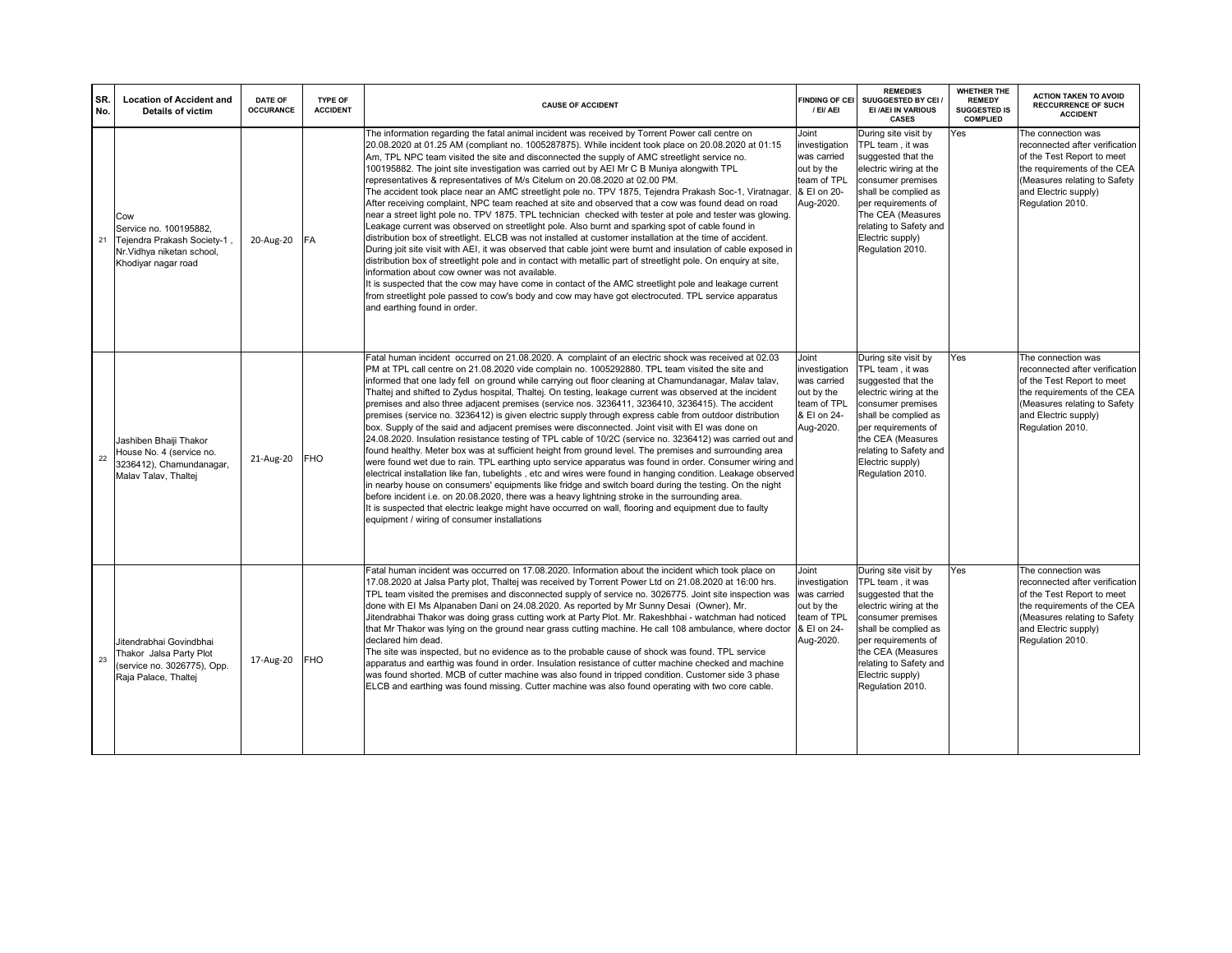| SR.<br>No. | <b>Location of Accident and</b><br><b>Details of victim</b>                                                                                           | <b>DATE OF</b><br><b>OCCURANCE</b> | <b>TYPE OF</b><br><b>ACCIDENT</b> | <b>CAUSE OF ACCIDENT</b>                                                                                                                                                                                                                                                                                                                                                                                                                                                                                                                                                                                                                                                                                                                                                                                                                                                                                                                                                                                                                                                                                                                                                                                                                                                                                                                                                            | <b>FINDING OF CEI</b><br>/ EI/ AEI                                                             | <b>REMEDIES</b><br>SUUGGESTED BY CEI /<br>EI /AEI IN VARIOUS<br><b>CASES</b>                                                                                                                                                                        | <b>WHETHER THE</b><br><b>REMEDY</b><br><b>SUGGESTED IS</b><br><b>COMPLIED</b> | <b>ACTION TAKEN TO AVOID</b><br><b>RECCURRENCE OF SUCH</b><br><b>ACCIDENT</b>                                                                                                                 |
|------------|-------------------------------------------------------------------------------------------------------------------------------------------------------|------------------------------------|-----------------------------------|-------------------------------------------------------------------------------------------------------------------------------------------------------------------------------------------------------------------------------------------------------------------------------------------------------------------------------------------------------------------------------------------------------------------------------------------------------------------------------------------------------------------------------------------------------------------------------------------------------------------------------------------------------------------------------------------------------------------------------------------------------------------------------------------------------------------------------------------------------------------------------------------------------------------------------------------------------------------------------------------------------------------------------------------------------------------------------------------------------------------------------------------------------------------------------------------------------------------------------------------------------------------------------------------------------------------------------------------------------------------------------------|------------------------------------------------------------------------------------------------|-----------------------------------------------------------------------------------------------------------------------------------------------------------------------------------------------------------------------------------------------------|-------------------------------------------------------------------------------|-----------------------------------------------------------------------------------------------------------------------------------------------------------------------------------------------|
| 24         | Malsingbhai Hirabhai Damor<br>Nakshatra Infrastructure<br>(service no. 100474273),<br>473,483, P.N.12, T.P.58,<br>Opposite Rishit Residency,<br>Narol | 20-Aug-20                          | <b>FHO</b>                        | Fatal human incident occurred on 20.08.2020. Information about the incident which took place on<br>20.08.2020 at Nakshtra Infrastructure, Narol was received by Torrent Power Ltd on 24.08.2020 @ 13.30<br>hrs. TPL team visited the site and disconnected supply of service no. 100474273.<br>Joint site inspection was done alongwith EI Ms Alpanaben Dani on 25.08.2020. As reported by Mr<br>Harpalsinh Vaghela - Civil Engineer, Mr. Malsinghbhai Damor was doing work of filling concrete work on<br>the sixth floor of construction site along with 3 other labourers. Mr Damor was operating vibrator machine<br>on the site. Mr Damor had thumped the vibrator machine and suddenly he fell down in unconsious<br>condition. Then he was shifted to the L G Hospital, where doctor on duty declared him dead.<br>The site was inspected, but no evidence as to the probable cause of shock was found. TPL service<br>apparatus and earthing was found in order. Insulation resisitance of vibrator machine was checked and<br>found in order. Customer side 3 phase ELCB and earthing was found but vibrator machine was found<br>operating with two core cable only.                                                                                                                                                                                                      | Joint<br>investigation<br>was carried<br>out by the<br>team of TPL<br>& El on 25-<br>Aug-2020. | During site visit by<br>TPL team, it was<br>suggested that the<br>electric wiring at the<br>consumer premises<br>shall be complied as<br>per requirements of<br>the CEA (Measures<br>relating to Safety and<br>Electric supply)<br>Regulation 2010. | Yes                                                                           | The connection was<br>reconnected after verification<br>of the Test Report to meet<br>the requirements of the CEA<br>(Measures relating to Safety<br>and Electric supply)<br>Regulation 2010. |
| 25         | Nisha Sunnybhai Indrekar<br>Service No. 2242592, Free<br>colony, Chhara nagar, Kuber<br>nagar, Naroda                                                 | 26-Aug-20                          | <b>FHO</b>                        | Fatal human incident occurred on 26.08.2020. The information regarding the incident was received from<br>El Ms Alpanaben dani on 29.08.2020, while incident took place on 26.08.2020 at 04.30 PM. TPL team<br>visited the site and disconnected the supply of service no. 2242592 on 29.08.2020. Joint site investigation<br>was carried out by EI Ms Alpanaben Dani and TPL representatvies.<br>As per information, an accident occurred at Free colony, Chharanagar, Naroda and Ms Nisha got<br>electrocuted. There was a hanging flexible wire extended by customer between two rooms. ELCB was not & El on 01-<br>installed at consumer installation at the time of accident.<br>During site inspection and as informed by witness, wire of customer side was hanging in open space<br>available between two rooms during rainfall and there was water logging in the open space. The hanging<br>customer side live wire was found in broken condition and was inside the water logging area at the time of<br>incident. The victim while playing went into water logging area and might have got electrocuted.<br>It appears that Ms Nisha might have come in contact with water to which consumer side hanging wire<br>was touching and she might have got electrocuted. However, exact cause of death could not be<br>ascertained. TPL service apparatus was found in order. | Joint<br>investigation<br>was carried<br>out by the<br>team of TPL<br>Sep-2020.                | During site visit by<br>TPL team, it was<br>suggested that the<br>electric wiring at the<br>consumer premises<br>shall be complied as<br>per requirements of<br>the CEA (Measures<br>relating to Safety and<br>Electric supply)<br>Regulation 2010. | No                                                                            | Service is still in<br>disconnected condition                                                                                                                                                 |
| 26         | Shiv Morliprasad<br>A/110 (service no. 1427415).<br>Shri Krishna Industrial Estate.<br>Ring road, Odhav                                               | 03-Sep-20                          | <b>FHO</b>                        | Fatal human incident occurred on 03.09.2020 at Rajeshwari Plastic, Shri Krishna Industrial Esate, Odhav.<br>The information regarding the incident was received by Torrent Power Ltd on 08.09.2020 at NPC. TPL<br>team reached at site and disconnected the supply of service no. 1427415.<br>Joint site inspection was done along with EI Ms Alpanaben Dani on 09.09.2020. As reported Mr Shiv Morli<br>Prasad was doing work near extruder machine and he was standing at iron plates with bare feet. There<br>was a fan nearby extruder machine. Mr Prasad was operating machine and suddenly he fell down in<br>unconscious condition. They took Mr Shiv Morli Prasad to Civil hospital for preliminary treatment where<br>doctor on duty declared him dead.<br>The site was inspected, but no evidence as to the probable cause of shock was found. TPL earthing upto<br>service apparatus was found in order. Insulation resistance value of fan was checked and the fan was<br>found shorted. Customer side 3 phase ELCB was found but the earthing was missing. Nearby fan was<br>also found operating with two core cable only.                                                                                                                                                                                                                                            | Joint<br>investigation<br>was carried<br>out by the<br>team of TPL<br>& El on 09-<br>Sep-2020. | During site visit by<br>TPL team, it was<br>suggested that the<br>electric wiring at the<br>consumer premises<br>shall be complied as<br>per requirements of<br>the CEA (Measures<br>relating to Safety and<br>Electric supply)<br>Regulation 2010. | Yes                                                                           | The connection was<br>reconnected after verification<br>of the Test Report to meet<br>the requirements of the CEA<br>(Measures relating to Safety<br>and Electric supply)<br>Regulation 2010. |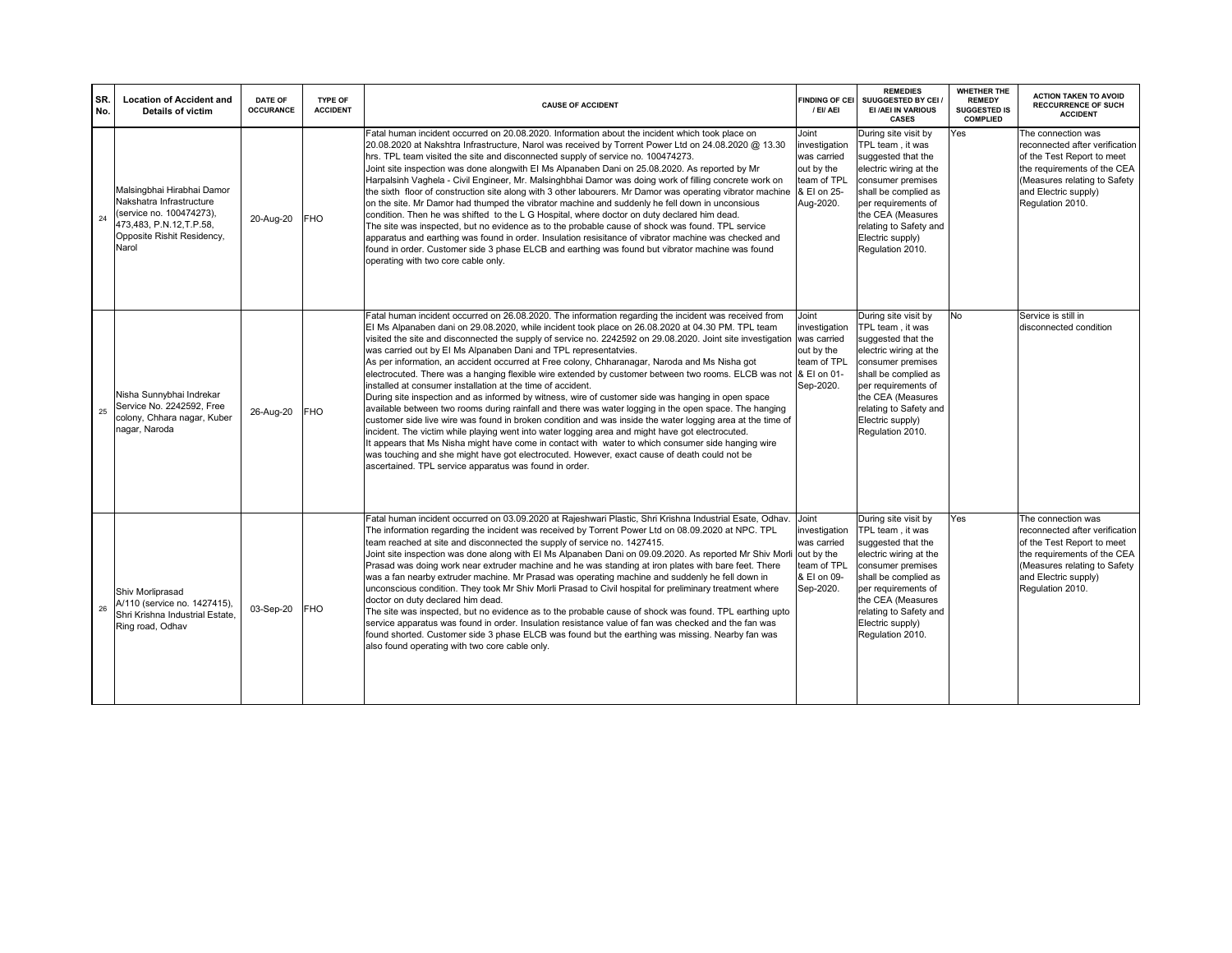| SR.<br>No. | <b>Location of Accident and</b><br><b>Details of victim</b>                                                                 | <b>DATE OF</b><br><b>OCCURANCE</b> | TYPE OF<br><b>ACCIDENT</b> | <b>CAUSE OF ACCIDENT</b>                                                                                                                                                                                                                                                                                                                                                                                                                                                                                                                                                                                                                                                                                                                                                                                                                                                                                                                                                                                                                                                                                                                                                                                                                                                                                                                                                                                                                                                                                                                                                                                                                                                                                                                                                                                    | <b>FINDING OF CEI</b><br>/ EI/ AEI                                                             | <b>REMEDIES</b><br>SUUGGESTED BY CEI /<br>EI /AEI IN VARIOUS<br><b>CASES</b>                                                                                                                                                                        | <b>WHETHER THE</b><br><b>REMEDY</b><br><b>SUGGESTED IS</b><br><b>COMPLIED</b> | <b>ACTION TAKEN TO AVOID</b><br><b>RECCURRENCE OF SUCH</b><br><b>ACCIDENT</b>                                                                                                                 |
|------------|-----------------------------------------------------------------------------------------------------------------------------|------------------------------------|----------------------------|-------------------------------------------------------------------------------------------------------------------------------------------------------------------------------------------------------------------------------------------------------------------------------------------------------------------------------------------------------------------------------------------------------------------------------------------------------------------------------------------------------------------------------------------------------------------------------------------------------------------------------------------------------------------------------------------------------------------------------------------------------------------------------------------------------------------------------------------------------------------------------------------------------------------------------------------------------------------------------------------------------------------------------------------------------------------------------------------------------------------------------------------------------------------------------------------------------------------------------------------------------------------------------------------------------------------------------------------------------------------------------------------------------------------------------------------------------------------------------------------------------------------------------------------------------------------------------------------------------------------------------------------------------------------------------------------------------------------------------------------------------------------------------------------------------------|------------------------------------------------------------------------------------------------|-----------------------------------------------------------------------------------------------------------------------------------------------------------------------------------------------------------------------------------------------------|-------------------------------------------------------------------------------|-----------------------------------------------------------------------------------------------------------------------------------------------------------------------------------------------|
| 27         | Dayashankar Baijnath<br>Goswami<br>610/98 (service No. 745720),<br>Madhubhai Mill Compound,<br>B/H. Hanjar Cinema, Saraspur | 04-Sep-20                          | <b>FHO</b>                 | The information regarding the fatal human accident was received from EI Ms Alpanaben Dani on<br>07.09.2020 at 04.30 PM. While incidence took place on 04.09.2020 at 11.00 AM. TPL team visited the<br>site and supply disconnected for service no. 745720. The joint site investigation was carried out along with was carried<br>El Ms Alpanaben Dani and TPL representatives on 09.09.2020.<br>The accident took place in the premises of service no. 745720 at 610/98, Madhubhai Mill compound, B/h<br>Hanjar cinema, Saraspur. As reported by witness (Mr Shreeram Patel), on 04.09.2020 at 11:00 AM, the<br>victim Mr. Dayashankar Goswami was dead due to suspected electric shock while digging work in 5 feet<br>deep pit at above said premises for renovation work. The victim was taken to Shardaben hospital, where<br>doctor on duty declared him dead.<br>During TPL visit, it was observed that inside the customer's premises where accident occurred, the<br>customer's electrical wiring was loose, hanging and damaged due to renovation work in progress. As<br>stated by witness, victim was doing digging work in a pit, suddenly he shouted and died in the pit. As per<br>witness, victim got electrical shock in the pit.<br>The information about the accident was received on 07.09.2020 while the accident occurred on<br>04.09.2020. During visit on 07.09.2020, no cable or wiring was found inside the pit by TPL team. So it was<br>further checked by digging additonally in the same pit, but no cable or wire was found in the pit. Therefore,<br>it is suspected that victim may have been electrocuted due to coming in contact with any of unsafe live<br>damaged, loose and hanging wiring in customer premises. TPL service apparatus & earthing found in<br>order. | Joint<br>investigation<br>out by the<br>team of TPL<br>& El on 09-<br>Sep-2020.                | During site visit by<br>TPL team, it was<br>suggested that the<br>electric wiring at the<br>consumer premises<br>shall be complied as<br>per requirements of<br>the CEA (Measures<br>relating to Safety and<br>Electric supply)<br>Regulation 2010. | <b>No</b>                                                                     | Service is still in<br>disconnected condition                                                                                                                                                 |
| 28         | Ghanshyambhai Dodiya<br>Saumya Residency (service<br>no. 100087351), Near<br>Manohar Villa, Nicol, Naroda                   | 11-Sep-20                          | <b>NFHO</b>                | The information regarding the incident was received by TPL callcentre on 11.09.2020 at 08.55 PM. TPL<br>team visited the site and disconnected the supply of service no. 100087351. Joint site investigation was<br>carried out by AEI Mr Harshadbhai Patel and TPL representatives on 12.09.2020 at 01.00 PM.<br>An accident occurred at Saumya residency, Near Manohar Villa, Nikol and Mr. Ghanshyambhai Dodiya got<br>electric shock. While TPL team reached the site, it was found that there was a loose and hanging metallic<br>wire near main gate of society. TPL team disconnected the supply and cut hanging metallic wire.<br>During site inspection with AEI and as informed by the Injured person, metallic wire was loose and<br>hanging near society main gate. The metallic wire was hanging from customer's faulty streetlight fixure.<br>The streetlight fixure was found faulty and found shorted with its metallic body. So power supply leakage<br>extended from customers' faulty streetlight fixure to bare metallic wire and this metallic wire entangled with<br>victim's leg. Streetlight fixture was not earthed. During testing leakage current was found on streetlight<br>fixture. The customer streetlight fixture was being supplied power from the common service no.<br>100087351. ELCB was not found installed in particular common streetlight circuit. Also it was raining at the<br>time of incident.<br>TPL service apparatus was found in order. It appears that Mr Ghanshyambhai might have come in contact<br>with bare metallic wire, which was touching the faulty live customer streetlight fixture and he might have<br>got electrical shock.                                                                                                                | Joint<br>investigation<br>was carried<br>out by the<br>team of TPL<br>& El on 12-<br>Sep-2020. | During site visit by<br>TPL team, it was<br>suggested that the<br>electric wiring at the<br>consumer premises<br>shall be complied as<br>per requirements of<br>the CEA (Measures<br>relating to Safety and<br>Electric supply)<br>Regulation 2010. | Yes                                                                           | The connection was<br>reconnected after verification<br>of the Test Report to meet<br>the requirements of the CEA<br>(Measures relating to Safety<br>and Electric supply)<br>Regulation 2010. |
| 29         | Cow<br><b>BRTS</b> street light section<br>(service no. 100071311), Near<br>Gurucold storage, Motera.                       | 11-Sep-20                          | <b>FA</b>                  | TPL received information of animal (cow) fatal accident via complaint by Torrent power Ltd call centre vide Joint<br>complaint no. 1005358528 on 11.09.2020 at 21.31 hrs. TPL team visited the site and the cow was found<br>dead near BRTS streetlight section. TPL team made power off from FSP circuit for streetlight service.<br>During further testing TPL earthing found in order. Service cable was also found in order. During testing,<br>while making cunsumer side MCB switch ON, leakage current was found on Streetlight section metallic<br>body. So BRTS streetlight sevice no. 100071311 was disconnected by TPL team.<br>The site was visited by AEI and TPL representatives on 12.09.2020 @ 12:30 PM. During the visit,<br>consumer side B phase and Neutral connectors were found shorted in streetlight section. So leakage<br>current was observed on streetlight section.<br>Consumer side ELCB was not provided in the streetlight section. Also streetlight section earthing was not<br>found visually.                                                                                                                                                                                                                                                                                                                                                                                                                                                                                                                                                                                                                                                                                                                                                                            | investigation<br>was carried<br>out by the<br>team of TPL<br>& El on 12-<br>Sep-2020.          | During site visit by<br>TPL team, it was<br>suggested that the<br>electric wiring at the<br>consumer premises<br>shall be complied as<br>per requirements of<br>the CEA (Measures<br>relating to Safety and<br>Electric supply)<br>Regulation 2010. | Yes                                                                           | The connection was<br>reconnected after verification<br>of the Test Report to meet<br>the requirements of the CEA<br>(Measures relating to Safety<br>and Electric supply)<br>Regulation 2010. |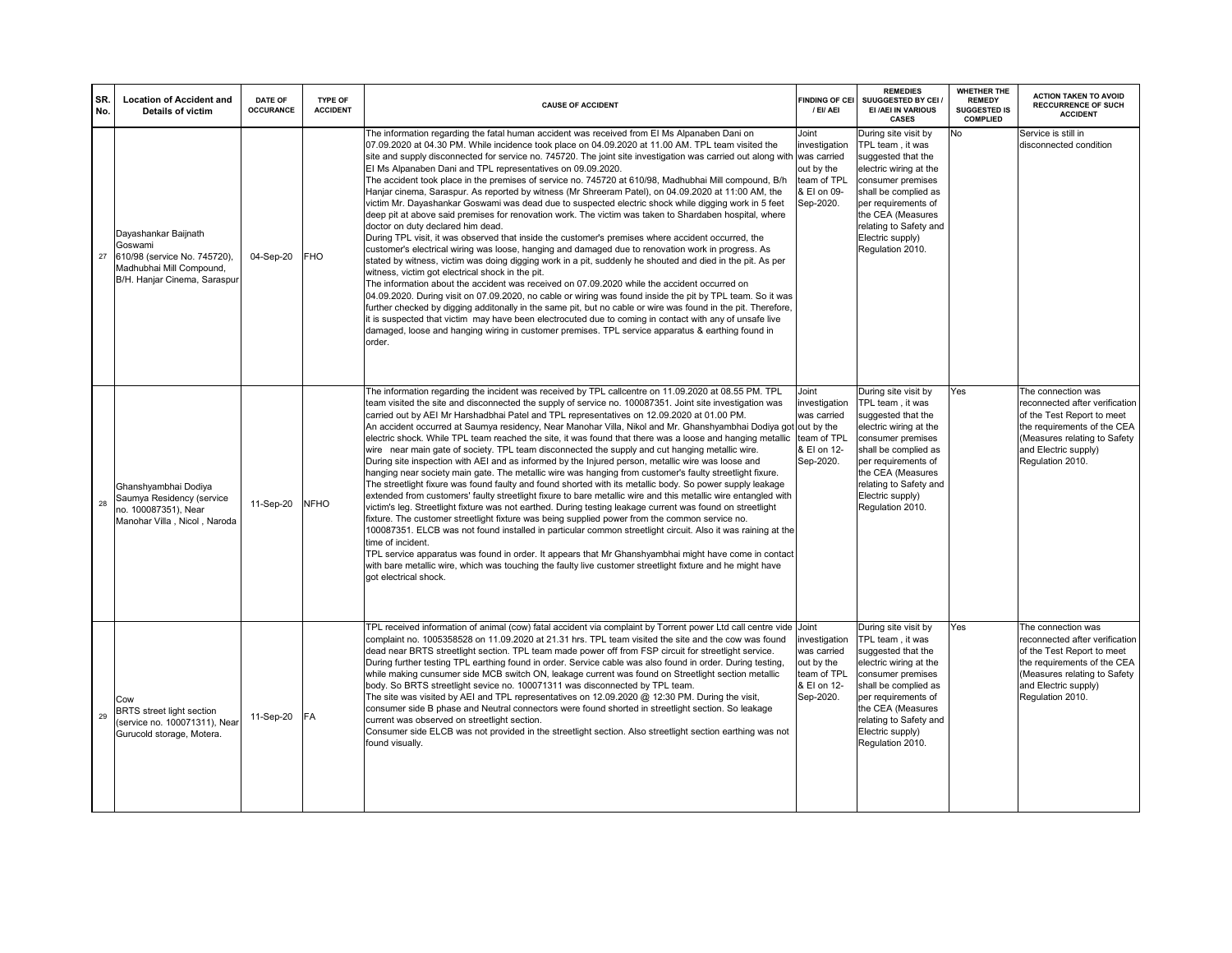| SR.<br>No. | <b>Location of Accident and</b><br><b>Details of victim</b>                                                                                                            | <b>DATE OF</b><br><b>OCCURANCE</b> | TYPE OF<br><b>ACCIDENT</b> | <b>CAUSE OF ACCIDENT</b>                                                                                                                                                                                                                                                                                                                                                                                                                                                                                                                                                                                                                                                                                                                                                                                                                                                                                                                                                                                                                                                                                                                                                                                                                                                                                                                        | <b>FINDING OF CEI</b><br>/ EI/ AEI                                                             | <b>REMEDIES</b><br>SUUGGESTED BY CEI /<br>EI /AEI IN VARIOUS<br><b>CASES</b>                                                                                                                                                                        | <b>WHETHER THE</b><br><b>REMEDY</b><br><b>SUGGESTED IS</b><br><b>COMPLIED</b> | <b>ACTION TAKEN TO AVOID</b><br><b>RECCURRENCE OF SUCH</b><br><b>ACCIDENT</b>                                                                                                                 |
|------------|------------------------------------------------------------------------------------------------------------------------------------------------------------------------|------------------------------------|----------------------------|-------------------------------------------------------------------------------------------------------------------------------------------------------------------------------------------------------------------------------------------------------------------------------------------------------------------------------------------------------------------------------------------------------------------------------------------------------------------------------------------------------------------------------------------------------------------------------------------------------------------------------------------------------------------------------------------------------------------------------------------------------------------------------------------------------------------------------------------------------------------------------------------------------------------------------------------------------------------------------------------------------------------------------------------------------------------------------------------------------------------------------------------------------------------------------------------------------------------------------------------------------------------------------------------------------------------------------------------------|------------------------------------------------------------------------------------------------|-----------------------------------------------------------------------------------------------------------------------------------------------------------------------------------------------------------------------------------------------------|-------------------------------------------------------------------------------|-----------------------------------------------------------------------------------------------------------------------------------------------------------------------------------------------|
| 30         | Rameshwar Mahadev Thakor<br>Shed No. 201 (service no.<br>1366576) Maruti Industries,<br>Shankar Industrial Estate,<br>Opposite Adishwar Estate,<br>CTM cross road, CTM | 19-Sep-20                          | <b>FHO</b>                 | Information about fatal human accident which took place on 19.09.2020 at Maruti Industries, Shankar<br>Industrial Estate, CTM cross road was received by Torrent Power Ltd on 20.09.2020 at Call centre. TPL<br>team visited the site and supply of service no. 1366576 was disconnected by TPL team.<br>Joint site inspection was done along with EI Ms Alpanaben Dani on 23.09.2020. As reported by Mr.<br>Bhagyanbhai Patel (fitter at Maruti Industries), Victim Mr Rameshwar Thakor was doing welding work in<br>SS mixing tank. Mr Thakor was sitting inside the tank and was operating welding rod and suddenly he<br>might have received shock. They shifted Mr Thakor to Sardar Hospital, Maninagar, where doctor on duty<br>declared him dead.<br>The site was inspoted, but no evidence as to the probable cause of shock was found. Welding rod<br>alongwith cable was collected by FSL officials. TPL earthing upto service apparatus was found in order.<br>Cusomer side 3 phase ELCB was found and earthing was also done but not connected to the main<br>switch.                                                                                                                                                                                                                                                               | Joint<br>investigation<br>was carried<br>out by the<br>team of TPL<br>& El on 23-<br>Sep-2020. | During site visit by<br>TPL team, it was<br>suggested that the<br>electric wiring at the<br>consumer premises<br>shall be complied as<br>per requirements of<br>the CEA (Measures<br>relating to Safety and<br>Electric supply)<br>Regulation 2010. | Yes                                                                           | The connection was<br>reconnected after verification<br>of the Test Report to meet<br>the requirements of the CEA<br>(Measures relating to Safety<br>and Electric supply)<br>Regulation 2010. |
|            | Samit Mahato<br>Service No. 773681, 1, Suraj<br>31 Estate, B/h plot no. 3757,<br>near Express Highway, Phase<br>- IV. Vatva                                            | 26-Sep-20                          | <b>FHO</b>                 | Information about fatal human accident which took place on 26.09.2020 at Suraj Estate, Ph-IV, Vatva was<br>received by Torrent Power Ltd on 28.09.2020 at Call centre. TPL team visited the site and disconnected<br>supply of service no. 773681.<br>Joint site inspection was done alongwith EI Ms Alpanaben dani on 30.09.2020. As reported by Mr Lalman<br>Prasad Gautam, the victim Mr Samit Mahato was engaged in Arc welding process. While cleaning sweat<br>from his forehead, Arc holder machine came in contact with his neck and he received shock. They shifted<br>Mr Mahato to L G Hospital, Maninagar where doctor on duty declared him dead.<br>The site was inspected, but no evidence as to the probable cause of shock was found. TPL earthing upto<br>service apparatus was found in order. Customer side 3 phase ELCB was found and earthing was also<br>done but ELCB rating was not proper                                                                                                                                                                                                                                                                                                                                                                                                                               | Joint<br>investigation<br>was carried<br>out by the<br>team of TPL<br>& El on 30-<br>Sep-2020. | During site visit by<br>TPL team, it was<br>suggested that the<br>electric wiring at the<br>consumer premises<br>shall be complied as<br>per requirements of<br>the CEA (Measures<br>relating to Safety and<br>Electric supply)<br>Regulation 2010. | Yes                                                                           | The connection was<br>reconnected after verification<br>of the Test Report to meet<br>the requirements of the CEA<br>(Measures relating to Safety<br>and Electric supply)<br>Regulation 2010. |
| 32         | Rameshchandra Kala Suva<br>Service No. 100604426, 30,<br>Bhagirath Society, Near<br>Dhoribhai Park, Naranpura,                                                         | 01-Oct-20                          | <b>FHO</b>                 | Information of fatal accident to Mr Rameshchandra Kala Suva which occurred at about 10.30 AM on<br>01.10.2020, was received from Electrical inspector office on 02.10.2020. TPL team visited the place of<br>accident and disconnected the electric supply of service no. 1006004426, the source of electric supply to<br>the place of accident.<br>Joint visit with Electrical Inspector was carried out on 13.10.2020. During visit, it was observed that at the<br>place of accident, house is under construction, loose temporary flexible wire was connected with water<br>pump. Joint was observed with extended flexible wire of the water pump, during testing with Megger, no<br>earthing was found with body of water pump, ELCB was found replaced during joint visit.<br>As per information received during joint visit, victim Mr Rameshchandra slipped while carrying bucket full<br>of water and fell on the electric water pump. Water also spilled on the wiring joint and surface. Immediately<br>ambulance was called and victim was taken to Civil hospital.<br>It is possible that IP might have received electric shock when he came into contact with wet water pump.<br>However exact cause of accident could not be ascertained in absence of any evidence. TPL earthing upto<br>service apparatus was found in order. | Joint<br>investigation<br>was carried<br>out by the<br>team of TPL<br>& El on 13-<br>Oct-2020. | During site visit by<br>TPL team, it was<br>suggested that<br>electric wiring at the<br>consumer premises<br>shall be in<br>compliance to the<br>requirements of CEA<br>(Measures relating to<br>Safety and Electric<br>supply) Regulation<br>2010. | Yes                                                                           | The connection was<br>reconnected after verification<br>of Test Report to meet the<br>requirements of CEA<br>(Measures relating to Safety<br>and Electric supply)<br>Regulation 2010.         |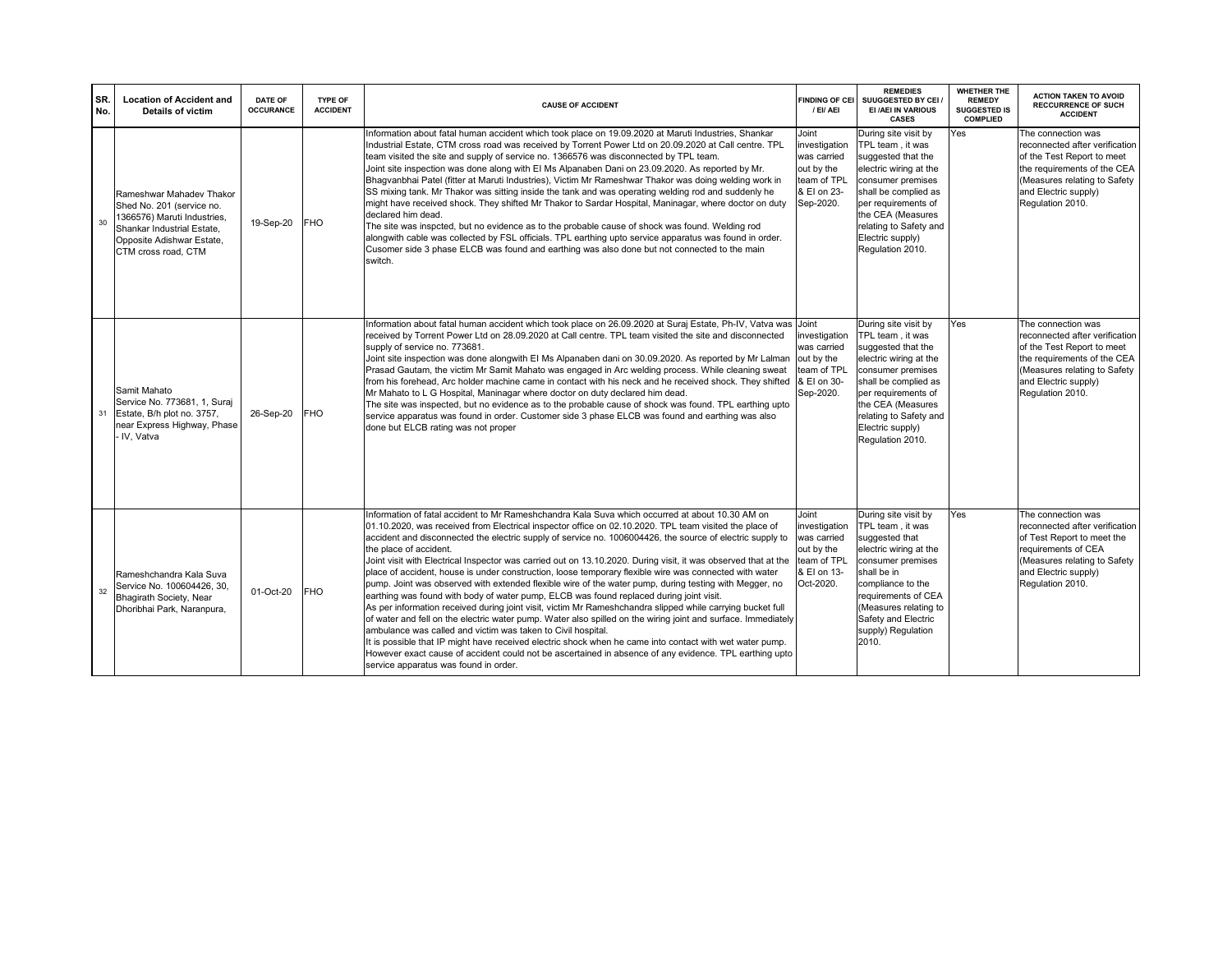| SR.<br>No. | <b>Location of Accident and</b><br><b>Details of victim</b>                                                                  | DATE OF<br><b>OCCURANCE</b> | <b>TYPE OF</b><br><b>ACCIDENT</b> | <b>CAUSE OF ACCIDENT</b>                                                                                                                                                                                                                                                                                                                                                                                                                                                                                                                                                                                                                                                                                                                                                                                                                                                                                                                                                                                                                                                                                                                                                                                                                                                                                                                                                                                                                                                                                                                                                                                                                                                                                                                                                                                                                                                                                                                                                                                                                                                               | <b>FINDING OF CEI</b><br>/ EI/ AEI                                                             | <b>REMEDIES</b><br>SUUGGESTED BY CEI /<br>EI /AEI IN VARIOUS<br><b>CASES</b>                                                                                                                                                                        | <b>WHETHER THE</b><br><b>REMEDY</b><br><b>SUGGESTED IS</b><br><b>COMPLIED</b> | <b>ACTION TAKEN TO AVOID</b><br><b>RECCURRENCE OF SUCH</b><br><b>ACCIDENT</b>                                                                                                         |
|------------|------------------------------------------------------------------------------------------------------------------------------|-----------------------------|-----------------------------------|----------------------------------------------------------------------------------------------------------------------------------------------------------------------------------------------------------------------------------------------------------------------------------------------------------------------------------------------------------------------------------------------------------------------------------------------------------------------------------------------------------------------------------------------------------------------------------------------------------------------------------------------------------------------------------------------------------------------------------------------------------------------------------------------------------------------------------------------------------------------------------------------------------------------------------------------------------------------------------------------------------------------------------------------------------------------------------------------------------------------------------------------------------------------------------------------------------------------------------------------------------------------------------------------------------------------------------------------------------------------------------------------------------------------------------------------------------------------------------------------------------------------------------------------------------------------------------------------------------------------------------------------------------------------------------------------------------------------------------------------------------------------------------------------------------------------------------------------------------------------------------------------------------------------------------------------------------------------------------------------------------------------------------------------------------------------------------------|------------------------------------------------------------------------------------------------|-----------------------------------------------------------------------------------------------------------------------------------------------------------------------------------------------------------------------------------------------------|-------------------------------------------------------------------------------|---------------------------------------------------------------------------------------------------------------------------------------------------------------------------------------|
| 33         | Nidhiben Shaileshbhai<br>Chauhan<br>Service No. 519218, 90/B/24,<br>Adityanagar, opp Ashok mills,<br>Naroda road             | 05-Oct-20                   | <b>NFHO</b>                       | Information of electric shock to Ms. Nidhiben Chauhan on 05.10.2020, was received vide electric shock<br>compliant no. 1005418700 @ 13:45 hrs. on 05.10.2020. TPL NPC team visited the site and power supply<br>of service no. 519218 from which supply was fed to the place of accident was disconnected. Service<br>apparatus and TPL earthing of service no. 519218 was found in order. No earthing was provided in<br>customer side wiring and no leakage current was observed.<br>Joint visit with Electrical Inspector was carried out on 06.10.2020. During joint visit, eyewitness Mr.<br>Chiragbhai Solanki informed that on 05.10.2020 @ 08:45 hrs., he heard shouting for help from the house<br>adjacent to his premises. He rushed there and found that Ms Nidhi, the Ip was stuck with iron grill of her<br>house due to electric current leakage and shouting for help. He switched off the main switch of electric<br>supply of the service of Torrent Power Ltd. As soon as electric supply was switched off, IP was separated<br>from the grill. IP was taken to GCS hospital for treatment.<br>During joint visit, wiring of the place of accident was inspected. One single switch board and its wiring was<br>found hanging and open on the wall to which iron grill was attached. Also this wall was wet due to rainy<br>water leakage from the roof. If IP Ms Nidhi got injured due to leakage current electric shock, then it's<br>possible that loose and hanging wires of the hanging switch board may have come in contact with wet wall<br>and current may have leaked through wall to the iron grill and when Ms Nidhi had touched the grill, she<br>may have received the electric shock. However, in absence of any evidence of current leakage at the<br>place of accident at the time of visit the exact cause of accident could not be ascertained.                                                                                                                                                                                                  | Joint<br>investigation<br>was carried<br>out by the<br>team of TPL<br>& EI on 06-<br>Oct-2020. | During site visit by<br>TPL team, it was<br>suggested that<br>electric wiring at the<br>consumer premises<br>shall be in<br>compliance to the<br>requirements of CEA<br>(Measures relating to<br>Safety and Electric<br>supply) Regulation<br>2010. | Yes                                                                           | The connection was<br>reconnected after verification<br>of Test Report to meet the<br>requirements of CEA<br>(Measures relating to Safety<br>and Electric supply)<br>Regulation 2010. |
| 34         | Antra Varma<br>Service No. 341684. Jahangir<br>Vakil ni chali, Devjipura,<br>Dariyakhan Ghummat,<br>Shahibaug                | 10-Oct-20                   | <b>NFHO</b>                       | Information of electric shock to Ms Antara Verma, received @ 10.08 hrs on 10.10.2020 vide electric shock Joint<br>complaint no. 1005429690 @ Torrent Power Ltd. TPL NPC team visited the site. At the time of visit,<br>current leakage through iron sheet roof of the place of accident was observed with tester. It was identified<br>that current was leaking from one ceiling fan of one of the house, which was three houses apart from the<br>place of accident but iron sheets of the roofs of all the houses are in contact with each other. Current<br>leakage was confirmed by switching ON and Off the ceiling fan. As son as switch of the fan was switched<br>off, current leakage stopped. Service no. 341684 of the premise from which current leakage was<br>confirmed was disconnected. TPL side service apparatus and earthing were found in order.<br>Joint visit with Electrical inspector was carried out on 12.10.2020. During joint visit, eyewitness Ms<br>Leelaben Thakor informed that on 10.10.2020 @ 10:00 hrs, she heard shouting of IP Ms Antra from<br>house adjacent to her house. Leelaben saw that Ms Antra was on the roof of her house and she was<br>stuck with one iron wire while hanging wet clothes on it due to electric current and was shouting for help.<br>Her brother rushed on the roof and separated Ms Antra from the wire with the help of wooden stick.<br>Treatment was given to the IP at private clinic. During joint visit with AEI, ceiling fan from which current<br>was leaking was inspected. Fan which was hanging on the ceiling through iron rod and hook was in direct<br>contact with the iron sheet roof due to torn out rubber bushing. Iron sheet roof on which ceiling fan was<br>hung was in continuous contact with the iron sheet roof of the place of accident, where IP received electric<br>shock. It is possible that IP Ms Antara may have received electric shock due to current leakage from the<br>ceiling fan when she was hanging wet clothes on iron wire standing on iron sheet roof of her house. | investigation<br>was carried<br>out by the<br>team of TPL<br>& El on 12-<br>Oct-2020.          | During site visit by<br>TPL team, it was<br>suggested that<br>electric wiring at the<br>consumer premises<br>shall be in<br>compliance to the<br>requirements of CEA<br>(Measures relating to<br>Safety and Electric<br>supply) Regulation<br>2010. | Yes                                                                           | The connection was<br>reconnected after verification<br>of Test Report to meet the<br>requirements of CEA<br>(Measures relating to Safety<br>and Electric supply)<br>Regulation 2010. |
|            | Fesan Yasinbhai Ajmeri<br>Service No. 3325238, C/B/1,<br>35 Royal Akbar Tower, Opp.<br>Agro Pump, Sarkhej road,<br>Juhapura. | 13-Oct-20                   | <b>FHO</b>                        | Information of fatal accident to Mr. Faizan Yasin Aimeri which occurred @ 01:00 AM on 13.10.2020, was<br>received at 12:30 PM on 13.10.2020 from Electrical Inspector office. TPL team visited the place of<br>accident and disconnected the electric supply of service no. 3325238, the source of electric supply to the<br>place of accident.<br>Joint visit with Electrical inspector was carried out on 17.10.2020. During visit, it was observed that at the<br>place of accident premise furniture work was in progress. As per information, victim Mr. Faizan was doing<br>glass fitting work with the help of portable electric hand drill machine. A hand drill machine was connected<br>with loose extended flexible wire without using male-female arrangement from distribution switch board. As<br>the IP tried to remove flexible wire from two pin plug of hand drill machine, he suddenly shouted and fell<br>down. After hearing the shout, Mr. Akhib Ansari (eye witness) pulled out flexible wire from the distribution<br>switch board. IP was taken to Amina Khatun hospital & subsequently Iqraa Hospital.<br>It seems that the victim might have received electric shock when he came in contact with live extended<br>flexible wire. However, exact cause of accident could not be ascertained in absence of evidence. TPL<br>earthing up to service apparatus was found in order.                                                                                                                                                                                                                                                                                                                                                                                                                                                                                                                                                                                                                                                                             | Joint<br>investigation<br>was carried<br>out by the<br>team of TPL<br>& El on 17-<br>Oct-2020. | During site visit by<br>TPL team, it was<br>suggested that<br>electric wiring at the<br>consumer premises<br>shall be in<br>compliance to the<br>requirements of CEA<br>(Measures relating to<br>Safety and Electric<br>supply) Regulation<br>2010. | Yes                                                                           | The connection was<br>reconnected after verification<br>of Test Report to meet the<br>requirements of CEA<br>(Measures relating to Safety<br>and Electric supply)<br>Regulation 2010. |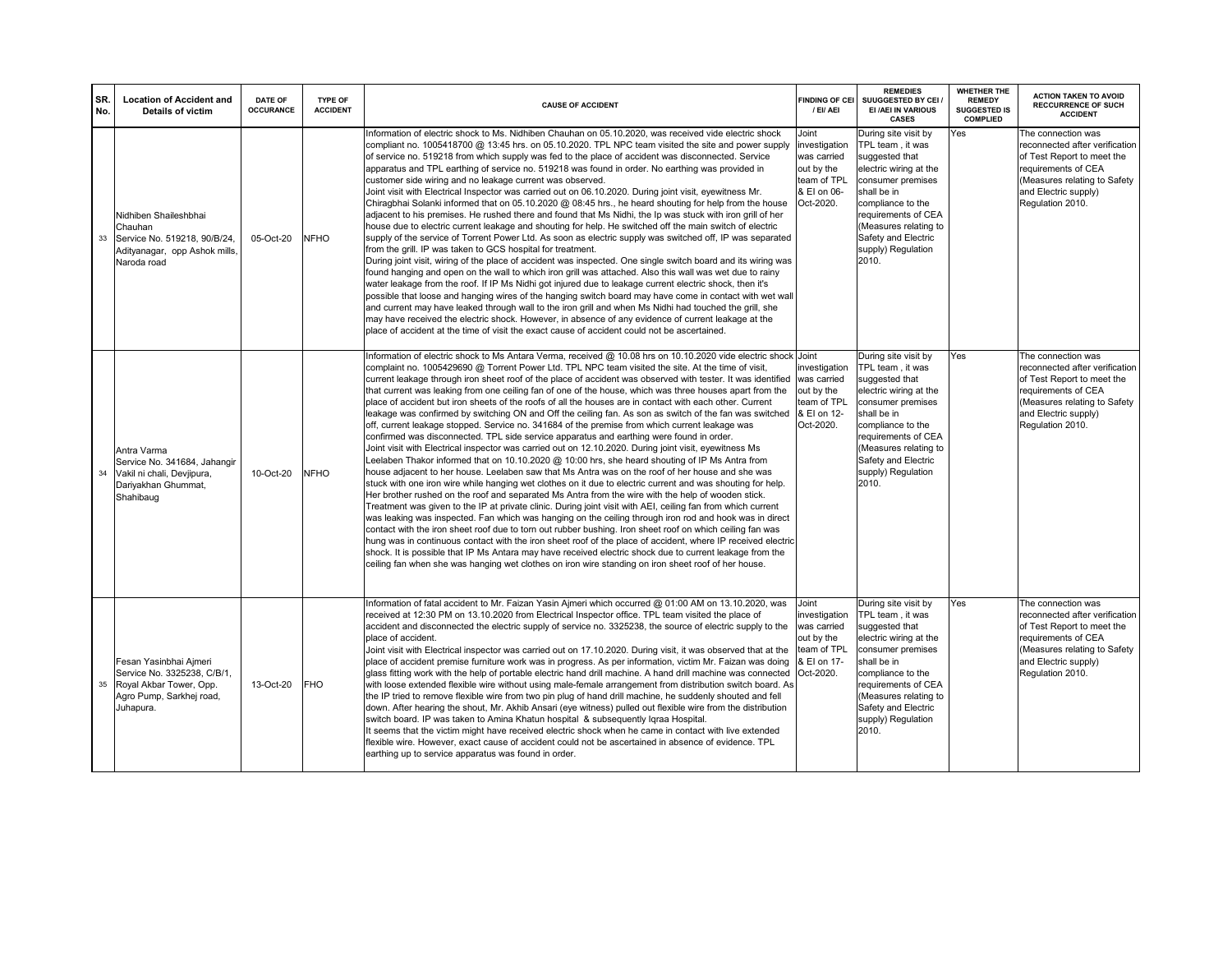| SR.<br>No. | <b>Location of Accident and</b><br>Details of victim                                                                | <b>DATE OF</b><br><b>OCCURANCE</b> | <b>TYPE OF</b><br><b>ACCIDENT</b> | <b>CAUSE OF ACCIDENT</b>                                                                                                                                                                                                                                                                                                                                                                                                                                                                                                                                                                                                                                                                                                                                                                                                                                                                                                                                                                                                                                                                                                                                                                                                                                                                                                                                                                                                 | <b>INDING OF CEL</b><br>/ EI/ AEI                                                              | <b>REMEDIES</b><br>SUUGGESTED BY CEI /<br>EI /AEI IN VARIOUS<br><b>CASES</b>                                                                                                                                                                        | <b>WHETHER THE</b><br><b>REMEDY</b><br>SUGGESTED IS<br><b>COMPLIED</b> | <b>ACTION TAKEN TO AVOID</b><br><b>RECCURRENCE OF SUCH</b><br><b>ACCIDENT</b>                                                                                                         |
|------------|---------------------------------------------------------------------------------------------------------------------|------------------------------------|-----------------------------------|--------------------------------------------------------------------------------------------------------------------------------------------------------------------------------------------------------------------------------------------------------------------------------------------------------------------------------------------------------------------------------------------------------------------------------------------------------------------------------------------------------------------------------------------------------------------------------------------------------------------------------------------------------------------------------------------------------------------------------------------------------------------------------------------------------------------------------------------------------------------------------------------------------------------------------------------------------------------------------------------------------------------------------------------------------------------------------------------------------------------------------------------------------------------------------------------------------------------------------------------------------------------------------------------------------------------------------------------------------------------------------------------------------------------------|------------------------------------------------------------------------------------------------|-----------------------------------------------------------------------------------------------------------------------------------------------------------------------------------------------------------------------------------------------------|------------------------------------------------------------------------|---------------------------------------------------------------------------------------------------------------------------------------------------------------------------------------|
| 36         | Kausharbanu Javedkhan<br>Pathan<br>Service No.2199999. Ram<br>Rahim Nagar's Tekro, Nr<br>Nagina Masjid, Behrampura, | 20-Oct-20                          | <b>FHO</b>                        | An Electrical fatal incident occured to human outsider at consumer installation on 20.10.2020 @ 19:00<br>hrs. TPL received information about incident from EI office on 11.11.2020 @ 14:20 hrs. TPL team visited<br>the location of the incident & power supply of service no. 2199999 was disconnected. Due to Eid festival,<br>decoration was done with lighting series at residence of the IP. Lighting series was decorated on metallic<br>grill. The IP Ms Kausharbanu touched the grill and fell down on floor.<br>The IP was taken to V S Hospital, where doctor on duty declared her dead. During the visit, TPL service<br>apparatus was found in order. Earthing was not extended at consumer wiring. Loose and hanging wiring<br>observed at consumer premises. ELCB was not installed. Socket was neutral cut off at switch board of<br>lighting series.<br>Joint visit was done with AEI on 17.11.2020. During joint visit it was observed that consumer rectified the<br>defective wiring & also removed series lighting which was hooked up with metallic grill.<br>It appears that due to damaged insulation in wiring of lighting series, metallic grill might have got charged.<br>As the IP came in contact with metallic grill, she might have got electrocuted.                                                                                                                                     | Joint<br>investigation<br>was carried<br>out by the<br>team of TPL<br>& El on 17-<br>Nov-2020. | During site visit by<br>TPL team, it was<br>suggested that<br>electric wiring at the<br>consumer premises<br>shall be in<br>compliance to the<br>requirements of CEA<br>(Measures relating to<br>Safety and Electric<br>supply) Regulation<br>2010. | Yes                                                                    | The connection was<br>reconnected after verification<br>of Test Report to meet the<br>requirements of CEA<br>(Measures relating to Safety<br>and Electric supply)<br>Regulation 2010. |
| 37         | Munnabhai Verma<br>Service No. 1447931,<br>Hmrudul park, near<br>Hatkeshwar bus stop,<br>Khokhara                   | 05-Dec-20                          | <b>NFHO</b>                       | An electrical non fatal incident occured to human outsider at consumer installation on 05.12.2020. TPL<br>received shock complain no. 1005540965 on 05.12.2020 @ 18:43 hrs. TPL team visited the location and<br>disconnected service no. 1447931.<br>As informed, IP was on terrace for setting up camera of TATA sky dish and due to faulty set up box, IP felt out by the<br>shock on camera of TATA sky dish and fell down on the floor. IP was taken to LG hospital and<br>discharged from hospital after 4 days.<br>Joint site visit with AEI and TPL team was carried out on 09.12.2020. During joint visit, it was observed<br>that consumer has installed New ELCB, rectified the loose and hanging wiring & also disconnect cable<br>which is connected to Set up box and disc. TPL earthing was found in order.<br>It appears that incident took place due to faulty setup box of DIGI SKY company which was connected<br>through Tata Sky Disc, which is mounted on terrace and connected from private network cable. When IP<br>came in contact with disc camera, IP received electric shock.                                                                                                                                                                                                                                                                                                               | Joint<br>investigation<br>was carried<br>team of TPL<br>& El on 09-<br>Dec-2020.               | During site visit by<br>TPL team, it was<br>suggested that<br>electric wiring at the<br>consumer premises<br>shall be in<br>compliance to the<br>requirements of CEA<br>(Measures relating to<br>Safety and Electric<br>supply) Regulation<br>2010. | Yes                                                                    | The connection was<br>reconnected after verification<br>of Test Report to meet the<br>requirements of CEA<br>(Measures relating to Safety<br>and Electric supply)<br>Regulation 2010. |
| 38         | Rohit Sangam Yadav<br>132KV New Pirana-Vinzol<br>feeder-1, between tower<br>location: 119 & 120 at Vatwa            | $01$ -Jan-21                       | NFHO-WCS                          | An electrical non fatal incident to human outsider at 132KV New Pirana-Vinzol feeder-1, between tower<br>location: 119 & 120 at Vatwa occurred on 01.01.2021.<br>132KV New Pirana-Vinzol feeder no. 1 tripped on Distance protection on B phase-ground element on 1st<br>January 2021 at 01:21 PM. During patrolling of line, information was given by patrolman Mr. Nilesh Patel<br>about the incident on 01.01.2021 @ 02:46 PM stating that flashover has occurred between tower location<br>no. 119 to 120 on B-phase conductor and the building terrace. Due to flashover IP was injured / burned. It<br>is suspected that the flashover might have occurred due to conductive kite thread which came in induction Jan-2021.<br>zone of the line conductor and building and the IP might be flying the kite with conductive thread. The<br>distance between the two points where flash marks observed (one on the conductor and another on the<br>terrace spot) is more than 11 meter.<br>IP was immediately hospitalized at LG hospital, Maninagar @ 14:00 hrs. IP was admitted in ICU (burn)<br>ward at LG hospital. As per LG hospital's doctor report, IP had about 20% burns on face, forearm of the<br>body. The flash marks (2 spot) were observed in B-phase conductor of 132 KV New Pirana-Vinzol feeder<br>no. 1 and no further damage found, so the said feeder was normalized at 03:20 PM on 01.01.2021. | Joint<br>investigation<br>was carried<br>out by the<br>team of TPL<br>& El on 04-              | Campaign to be done Yes<br>for consumer<br>awareness regarding<br>Over head lines                                                                                                                                                                   |                                                                        | Awareness created by<br>distributing pamphlets                                                                                                                                        |
| 39         | Cow<br>Service No. 1395437,<br>Satadharnagar, Opposite<br>Ujala Soc., near Chandola,<br>Isanpur                     | 09-Jan-21                          | <b>FA</b>                         | Fatal Electrical accident to Cow at consumer installation happened on 09-01-2021 at 08:26 hrs at Service<br>no. 1395437, Sattadhar Nagar, opp. Ujala Soc., Nr. Chandola, Isanpur Road, Ahmedabad. TPL received<br>shock complaint 1005612256 on 09-Jan-2021 @ 08:26 hrs. In reference to shock complain site visit was<br>carried out by NPC team & the power supply of the service was disconnected at site at around 08:58 hrs.<br>As per preliminary information received from NPC, joint site visit with AEI & TPL representatives was<br>carried out at the location of the accident on 11-Jan-2021 around 16.30 hrs. During the joint visit, TPL<br>service and site situation was inspected. Power supply found disconnected of service no. 1395437 and<br>construction/renovation work of said premises was going on. The wiring was found unsafe, loose /<br>hanging and no ELCB installed. When cow came in contact of 2 loose flexible wires at front leg, due to<br>damaged cable / wire, cow got shock and got electrocuted. TPL service apparatus was found in order.                                                                                                                                                                                                                                                                                                                                      | Joint<br>investigation<br>was carried<br>out by the<br>team of TPL<br>& El on 11-<br>Jan-2021. | During site visit by<br>TPL team, it was<br>suggested that<br>electric wiring at the<br>consumer premises<br>shall be in<br>compliance to the<br>requirements of CEA<br>(Measures relating to<br>Safety and Electric<br>supply) Regulation<br>2010. | <b>No</b>                                                              | Service disconnected &<br>removed                                                                                                                                                     |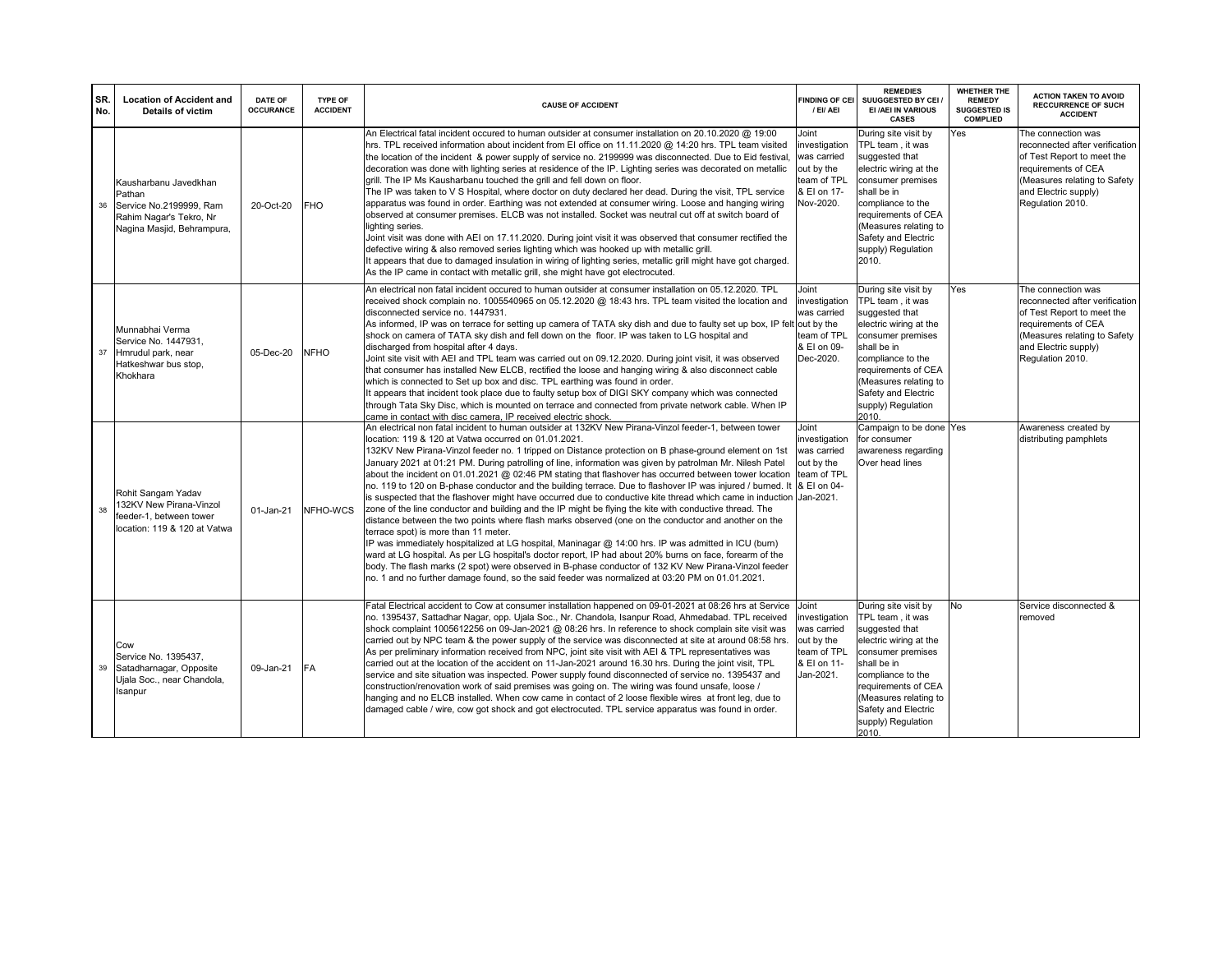| SR. | <b>Location of Accident and</b><br><b>DATE OF</b><br><b>OCCURANCE</b><br>No.<br><b>Details of victim</b>                                     | TYPE OF<br><b>ACCIDENT</b> | <b>CAUSE OF ACCIDENT</b>                                                                                                                                                                                                                                                                                                                                                                                                                                                                                                                                                                                                                                                                                                                                                                                                                                                                                                                                                                                                                                                                                                                                                                                                                                                                                                                                                                                                                                                                                                                                                                                                                                                                                                                                                                                                                                                                                                                                                                                                                                                                                                                                                                                                                                                                                                                                                                                                                                                                                                                                                                                                                                                                                                                                                                                                                                                                                                                                                                                                                                                                                                           | <b>FINDING OF CEI</b><br>/ EI/ AEI                                                             | <b>REMEDIES</b><br>SUUGGESTED BY CEI /<br>EI /AEI IN VARIOUS<br><b>CASES</b>                                                                                                                                                                        | WHETHER THE<br><b>REMEDY</b><br><b>SUGGESTED IS</b><br><b>COMPLIED</b> | <b>ACTION TAKEN TO AVOID</b><br><b>RECCURRENCE OF SUCH</b><br><b>ACCIDENT</b>                                                                                                         |
|-----|----------------------------------------------------------------------------------------------------------------------------------------------|----------------------------|------------------------------------------------------------------------------------------------------------------------------------------------------------------------------------------------------------------------------------------------------------------------------------------------------------------------------------------------------------------------------------------------------------------------------------------------------------------------------------------------------------------------------------------------------------------------------------------------------------------------------------------------------------------------------------------------------------------------------------------------------------------------------------------------------------------------------------------------------------------------------------------------------------------------------------------------------------------------------------------------------------------------------------------------------------------------------------------------------------------------------------------------------------------------------------------------------------------------------------------------------------------------------------------------------------------------------------------------------------------------------------------------------------------------------------------------------------------------------------------------------------------------------------------------------------------------------------------------------------------------------------------------------------------------------------------------------------------------------------------------------------------------------------------------------------------------------------------------------------------------------------------------------------------------------------------------------------------------------------------------------------------------------------------------------------------------------------------------------------------------------------------------------------------------------------------------------------------------------------------------------------------------------------------------------------------------------------------------------------------------------------------------------------------------------------------------------------------------------------------------------------------------------------------------------------------------------------------------------------------------------------------------------------------------------------------------------------------------------------------------------------------------------------------------------------------------------------------------------------------------------------------------------------------------------------------------------------------------------------------------------------------------------------------------------------------------------------------------------------------------------------|------------------------------------------------------------------------------------------------|-----------------------------------------------------------------------------------------------------------------------------------------------------------------------------------------------------------------------------------------------------|------------------------------------------------------------------------|---------------------------------------------------------------------------------------------------------------------------------------------------------------------------------------|
|     | Abdul Ajit Abdul Satar Shaikh<br>Service No. 289144, A/76/B,<br>40<br>17-Jan-21<br>Haji Gafar Sheth ni chali, Nr.<br>Usha Cinema, Gomtipur   | <b>FHO</b>                 | Information of fatal electric accident dated 17/01/2021 to Mr Abdulaziz Abdulsattar Shaikh, age about 20<br>yrs., at B/76/7, Haji Gafur's chawl, Usha Cinema Road, Gomtipur, Ahmedabad was received from<br>Government Electrical Inspector office, Apana Bazar, Ahmedabad on 20/01/2021 at about 1:40 PM,<br>through a request letter of ASI of Rajour Police Chowky, Gomtipur Police station, Ahmedabad to<br>Government Electrical Inspector office for opinion on above mentioned fatal electrical accident.<br>Joint site visit with Electrical Inspector and TPL representatives was carried out on 20/01/2021 at about<br>3:00 PM. During joint visit electrical wiring of place of accident was inspected and eyewitness statement<br>was taken. Electric power to place of accident, service No. 289144 was disconnected. TPL service<br>apparatus of service no. 289144 and TPL earthing were found in order. During joint visit eyewitness Mr.<br>Dhiraj Pal, age 30, stated that he and victim were living in same room at B/76/7, Haji Gafur's chawl, Usha<br>Cinema Road, Gomtipur, Ahmedabad. On 17/01/2021, he went out from his room at about 12:30 PM and<br>returned at about 9.00 PM. After his return, when he opened the door of attached bathroom in the room,<br>he found that victim Mr. Abdulaziz Abdulsattar Shaikh was lying on the floor of bathroom and his right<br>hand was lying on electric water pump, which was placed in the bathroom. Electric water pump and its<br>switch were in Off condition. Suspecting electric shock to victim, he immediately pulled out three pin plug<br>and wire of electric water pump from electric socket. He immediately informed about incident to Mr Ansari<br>Samir Ahmad, the owner of the place. Mr Samir immediately called the doctor, who declared victim dead.<br>One burning spot was observed on right hand of the victim, which was in contact of Electric motor. Mr.<br>Samir had informed the police about the incident. As per death certificate given by Civil hospital, cause of<br>death was due to electric shock due to electrocution. Post mortem report was not available.<br>During joint visit, electric wiring of the place of accident and electric motor pump was inspected. Electric<br>motor pump in bathroom was connected to electric supply through one three pin plug, switch and flexible<br>wire. Electric switch was provided on Neutral instead of phase. No earthing was provided in switchboard.<br>Resistance between body of electric motor and winding terminal wire was found zero. As informed flexible<br>wire of the electric motor was in custody of police hence could not be inspected. From the above<br>mentioned information, facts and evidence, it is possible that victim Mr Abdulaziz might have came in the<br>contact with the body of electric motor-pump in the bathroom. As electric motor was found faulty and<br>switch was connected in Neutral instead of Phase, electric current might have passed through body of the<br>victim when he came in contact with body of electric motor pump. | Joint<br>investigation<br>was carried<br>out by the<br>team of TPL<br>& EI on 20-<br>Jan-2021. | During site visit by<br>TPL team, it was<br>suggested that<br>electric wiring at the<br>consumer premises<br>shall be in<br>compliance to the<br>requirements of CEA<br>(Measures relating to<br>Safety and Electric<br>supply) Regulation<br>2010. | Yes                                                                    | The connection was<br>reconnected after verification<br>of Test Report to meet the<br>requirements of CEA<br>(Measures relating to Safety<br>and Electric supply)<br>Regulation 2010. |
|     | Sahil Chunara<br>Service no. 2251720.<br>Chunara vas, Near<br>04-Feb-21<br>41<br>Raghupura PMT, Opp 10 Acre<br>Mall, Raipur                  | <b>NFHO</b>                | Non fatal electrical accident of 9 yrs. old boy occured at Chunara Vas, Nr. Raghunathpura ni pith, O/s<br>Raipur gate on 04.02.2021 @ 07:00 hrs. Information regarding the accident was received by Torrent<br>Power Limited on 04-Feb-2021 at 09:30 hrs (service no. 2251720). Site visit was done by NPC team @<br>09:30 hrs., the power supply of the said service was disconnected at site.<br>Joint site visit done with AEI & TPL representatives was carried out on 09-Feb-2021 @ 15:45 hrs. The<br>wiring was found unsafe (no upper cover in 3 pin socket, No earthing) and no ELCB/RCCB installed at the $\&$ EI on 09-<br>said service. Victim had switched on the power supply of water pump set via unsafe 3-pin socket for<br>water storage in empty container through water supply pipeline of AMC and when he came in contact of<br>the motor, he got mild electric shock. During visit it was observed that earthing & SA provided to service<br>no 2251720 are in order.<br>It appears that due to unsafe 3 pin socket, cable insulation got damaged on conductor of motor, No<br>earthing was available in consumer side wiring installation and no ELCB / RCCB was connected in circuit.<br>So when victim came in contact of the motor, he got mild electric shock.                                                                                                                                                                                                                                                                                                                                                                                                                                                                                                                                                                                                                                                                                                                                                                                                                                                                                                                                                                                                                                                                                                                                                                                                                                                                                                                                                                                                                                                                                                                                                                                                                                                                                                                                                                                                                                           | Joint<br>investigation<br>was carried<br>out by the<br>team of TPL<br>Feb-2021.                | During site visit by<br>TPL team, it was<br>suggested that<br>electric wiring at the<br>consumer premises<br>shall be in<br>compliance to the<br>requirements of CEA<br>(Measures relating to<br>Safety and Electric<br>supply) Regulation<br>2010. | Yes                                                                    | The connection was<br>reconnected after verification<br>of Test Report to meet the<br>requirements of CEA<br>(Measures relating to Safety<br>and Electric supply)<br>Regulation 2010. |
|     | Nareshbhai Kotadiya<br>Service no. 3328813, Near<br>Street lighting pole no PBJ<br>42<br>18-Mar-21<br>38899, Near Mansi circle,<br>Vastrapur | <b>NFHO</b>                | Information received at NPC from shock complaint (1005753502) about non fatal accident to Mr.<br>Nareshbhai Kotadiya, age @ 40 yrs., occurred at @ 20:00 hrs on 18.03.2021. TPL personnel visited the<br>place of accident and disconnected the electric supply of service no. 3328813, the source of electric<br>supply to the place of accident.<br>Joint visit with EI was carried out on 20.03.2021. During visit, it was noticed that streetlight cable and<br>junction boxes were replaced by AMC streetlight vendor M/s Citelum India P. Ltd. ELCB (100mA) was<br>also installed at streetlight section pillar after incident. During testing, insulation resistance was found low<br>0.1 mega-ohm of streetlight old cable, between pole no. PBJ 38899 to PBJ 38897. Insulation resistance<br>was also found low i.e. 0.1 mega-ohm between streetlight old cable and metallic railing. AEI talked with the<br>injured person Mr Nareshbhai Kotadiya regarding incident over phone. It might be possible that due to<br>faulty streetlight cable, leakage current passed to metallic railing. When the victim came in contact with<br>metallic railing, he received electric shock. TPL earthing upto service apparatus was found in order.                                                                                                                                                                                                                                                                                                                                                                                                                                                                                                                                                                                                                                                                                                                                                                                                                                                                                                                                                                                                                                                                                                                                                                                                                                                                                                                                                                                                                                                                                                                                                                                                                                                                                                                                                                                                                                                                                 | Joint<br>investigation<br>was carried<br>out by the<br>team of TPL<br>& EI on 20-<br>Mar-2021. | During site visit by<br>TPL team, it was<br>suggested that<br>electric wiring at the<br>consumer premises<br>shall be in<br>compliance to the<br>requirements of CEA<br>(Measures relating to<br>Safety and Electric<br>supply) Regulation<br>2010. | Yes                                                                    | The connection was<br>reconnected after verification<br>of Test Report to meet the<br>requirements of CEA<br>(Measures relating to Safety<br>and Electric supply)<br>Regulation 2010. |

Note: FHD-fatal human departmental, NFHD-Non-fatal human departmental, FHO-fatal human outside, NFHO- Non fatal human outside, FAO-fatal animal outside, GEI- Govt. Electrical Inspector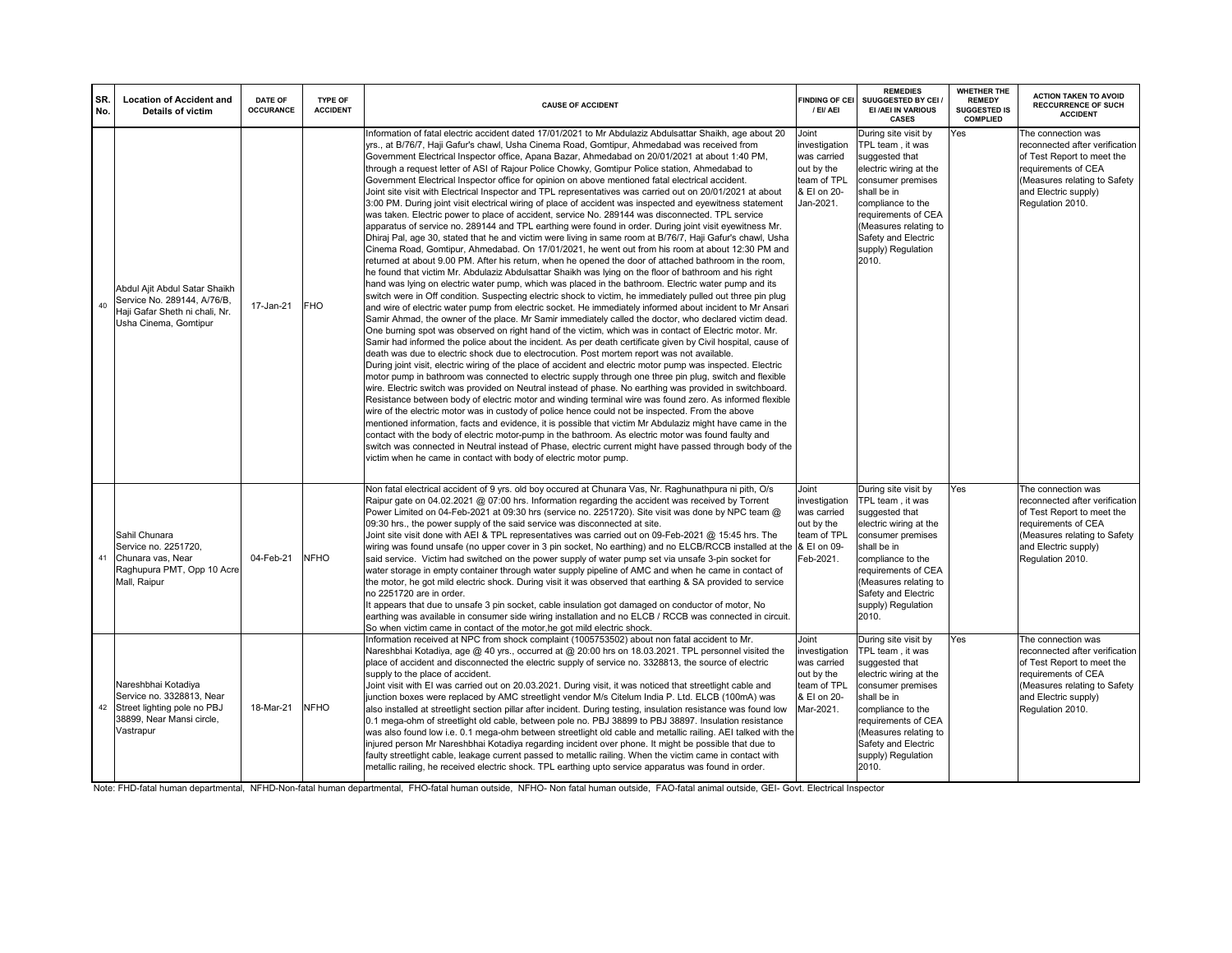|                | <b>TORRENT POWER LIMITED</b>                                                                                                       |                           |                            |                                                                                                                                                                                                                                                                                                                                                                                                                                                                                                                                                                                                                                                                                                  |                                                                                                            |                                                                               |                                           |                                                                                                                                    |  |  |  |
|----------------|------------------------------------------------------------------------------------------------------------------------------------|---------------------------|----------------------------|--------------------------------------------------------------------------------------------------------------------------------------------------------------------------------------------------------------------------------------------------------------------------------------------------------------------------------------------------------------------------------------------------------------------------------------------------------------------------------------------------------------------------------------------------------------------------------------------------------------------------------------------------------------------------------------------------|------------------------------------------------------------------------------------------------------------|-------------------------------------------------------------------------------|-------------------------------------------|------------------------------------------------------------------------------------------------------------------------------------|--|--|--|
|                | 2020-21                                                                                                                            |                           |                            |                                                                                                                                                                                                                                                                                                                                                                                                                                                                                                                                                                                                                                                                                                  |                                                                                                            |                                                                               |                                           |                                                                                                                                    |  |  |  |
|                |                                                                                                                                    |                           |                            | SoP 002 Action Taken Report FOR SAFETY MEASURES COMPLIED FOR THE ACCIDENTS OCCURRED                                                                                                                                                                                                                                                                                                                                                                                                                                                                                                                                                                                                              |                                                                                                            |                                                                               |                                           |                                                                                                                                    |  |  |  |
| 1              | $\overline{2}$                                                                                                                     | 3                         | 4                          | 5                                                                                                                                                                                                                                                                                                                                                                                                                                                                                                                                                                                                                                                                                                | 6                                                                                                          | 7                                                                             | 8                                         | 9                                                                                                                                  |  |  |  |
| Sr.<br>No.     | <b>Location of Accident and</b><br>details of the victim                                                                           | Date of<br>occurrence     | Type of<br><b>Accident</b> | <b>Cause of Accident</b>                                                                                                                                                                                                                                                                                                                                                                                                                                                                                                                                                                                                                                                                         | Findings of CEI / EI / AEI                                                                                 | <b>Remedies</b><br>suggested by<br>CEI/EI/AEI in<br>various cases is complied | <b>Whether the</b><br>remedy<br>suggested | Action taken to avoid recurrence of<br>such Accident                                                                               |  |  |  |
|                | <b>Surat License area</b>                                                                                                          |                           |                            |                                                                                                                                                                                                                                                                                                                                                                                                                                                                                                                                                                                                                                                                                                  |                                                                                                            |                                                                               |                                           |                                                                                                                                    |  |  |  |
|                | Vipulbhai Gordhanbhai<br>Ambaliya<br>Plot No-1/A, Alpesh Gems,<br>Kapadia Compound, B/H.,<br>Central Bazar, Varachha<br>Road.Surat | 21/06/2020 at<br>6.00 PM  | <b>FHO</b>                 | As reported, the victim got electrical shock<br>while coming in contact with metallic pipe<br>supporting steel roof over the passage at plot-<br>1/A, Alpesh Gems, Kapadia Compound, B/H<br>Central Bazar, Varachha Road, Surat. The<br>victim was servicing the outdoor unit of the Air<br>conditioner in the premises. During site visit, an<br>electrical cable was found in hanging position<br>over the metal structure emanating from<br>adjacent plot-2-A.The said cable was found in<br>damaged condition and was touching the metal<br>structure. The current might have flown from the<br>metal pipe of roof structure to earth through the<br>victim's body and the victim got shock. | Joint investigation was carried out by<br>team of TPL & EI. The investigation<br>report from EI is awaited | <b>NA</b>                                                                     | <b>NA</b>                                 | The power supply has been restored after<br>getting fresh test report of LEC with testing<br>of newly installed ELCB and earthing. |  |  |  |
| $\overline{2}$ | Street Dog and Vandna<br>Manavchandra Das<br>Dargah Mohalla, Singanpor to<br>Dabholi Road, Siganpore, Surat                        | 07/08/2020 at<br>7.00 AM  | FA & NFHO                  | As reported, the victim got electrical shock<br>while coming in contact with snapped metal<br>wire utilized for supporting overhead TV<br>channel cable at Dargah Mohalla, Siganpore to<br>Dabholi road, Siganpore, Surat. During our site<br>visit, it was observed that the victim got shock<br>while coming in contact with metal wire used for<br>supporting overhead TV channel cable. This<br>supporting wire got snapped and fell on the<br>extended load main of resident. Due to impact<br>of metal, the load main got damaged. The<br>current might have flown from load main to<br>metal wire and victims might have got shock<br>while coming in contact with the metal wire.        | Joint investigation was carried out by<br>team of TPL & El. The investigation<br>report from El is awaited | <b>NA</b>                                                                     | <b>NA</b>                                 | The power supply has been restored after<br>getting fresh test report of LEC with testing<br>of newly installed ELCB and earthing. |  |  |  |
| 3              | Bharatbhai Pranlal Rana<br>House No-3/1226, Ranawad,<br>Indrapura, Golvad, Surat                                                   | 25/08/2020 at<br>10.00 AM | <b>FHO</b>                 | As reported, the victim got electrocuted while<br>coming in contact with metal body of weighing<br>scale used to measure weight of copper wire<br>(used for Jari work) at Ranawad, Indrapura,<br>Gowad. During our site inspection, electronic<br>weighing scale found in order and there was no<br>leakage current detected on the metal body of<br>the scale while checking through tester. Also no<br>leakage current observed on gilding machine<br>situated nearby weighing machine. The cause<br>of the shock could not be ascertained.                                                                                                                                                    | Joint investigation was carried out by<br>team of TPL & EI. The investigation<br>report from EI is awaited | <b>NA</b>                                                                     | <b>NA</b>                                 | The power supply has been restored after<br>getting fresh test report of LEC with testing<br>of newly installed ELCB and earthing. |  |  |  |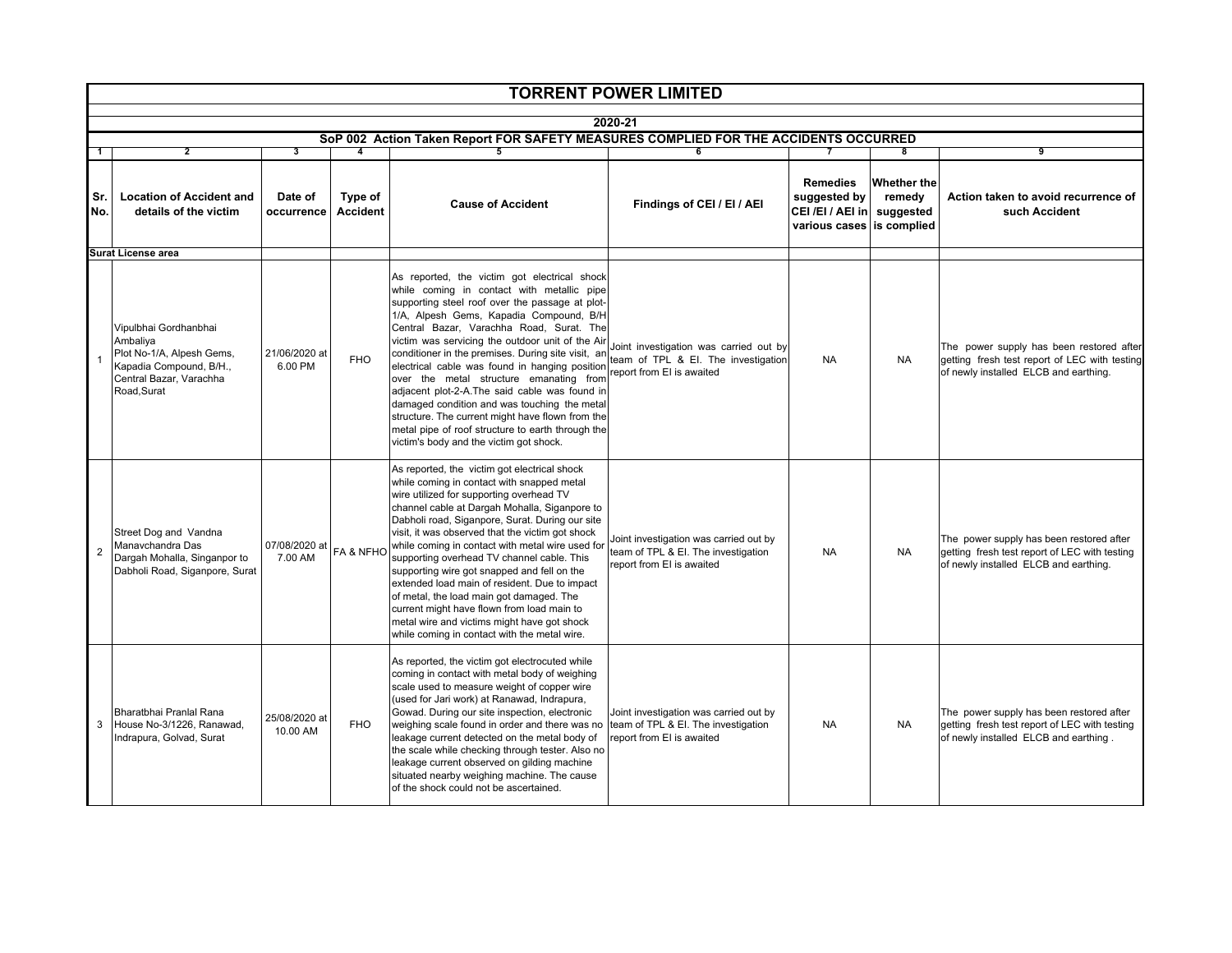| Sr.<br>No.     | <b>Location of Accident and</b><br>details of the victim                                                                  | Date of<br>occurrence     | Type of<br><b>Accident</b> | <b>Cause of Accident</b>                                                                                                                                                                                                                                                                                                                                                                                                                                                                                                                                                                                                                                                                                                                                           | Findings of CEI / EI / AEI                                                                                                                                                         | <b>Remedies</b><br>suggested by<br>CEI/EI/AEI in<br>various cases is complied | <b>Whether the</b><br>remedy<br>suggested | Action taken to avoid recurrence of<br>such Accident                                                                                             |
|----------------|---------------------------------------------------------------------------------------------------------------------------|---------------------------|----------------------------|--------------------------------------------------------------------------------------------------------------------------------------------------------------------------------------------------------------------------------------------------------------------------------------------------------------------------------------------------------------------------------------------------------------------------------------------------------------------------------------------------------------------------------------------------------------------------------------------------------------------------------------------------------------------------------------------------------------------------------------------------------------------|------------------------------------------------------------------------------------------------------------------------------------------------------------------------------------|-------------------------------------------------------------------------------|-------------------------------------------|--------------------------------------------------------------------------------------------------------------------------------------------------|
| 4              | Hasim Naruddin Shaikh<br>Hut No-185, Sanjaynagar<br>Zupadpatti, Umarwada, Surat                                           | 31/08/2020 at<br>1.00 PM  | <b>NFHO</b>                | As reported, the victim got shock while coming<br>in contact with metal staircase of metal<br>structure of premises on 1st floor at hut No-185,<br>Sanjaynagar Zupadpati, Umarwada, Surat.<br>During our site inspection, celling of the 1st floor<br>was found in wet condition and no conductor for<br>earthing was used for house wiring. No other<br>abnormality was observed during the site visit.<br>The cause of accident could not be ascertained.                                                                                                                                                                                                                                                                                                        | Joint investigation was carried out by<br>team of TPL & EI. The investigation<br>report from EI is awaited                                                                         | <b>NA</b>                                                                     | <b>NA</b>                                 | The power supply has been restored after<br>getting fresh test report of LEC with testing<br>of newly installed ELCB and earthing.               |
| 5              | Ashish Sheshharav Papalkar<br>Pot No-125, Vijaynagar Society-<br>2, Ved Road, Surat                                       | 13/09/2020 at<br>6.30 AM  | <b>FHO</b>                 | As reported, the victim was cleaning loft inside<br>the room. He got electrocuted while getting<br>down from the loft after cleaning work and while<br>coming in contact with loose wire having joints<br>connected with MCB installed on the wall at plot<br>no-125, 03rd floor room no-15-16, Vijay nagar<br>Society-2 Ved road, Surat. The wall and loft of<br>the premises were in wet condition at the time<br>of accident. During our site visit, the house<br>wiring was found without earthing and loft and<br>wall area was found in wet condition. A loose<br>wire connected with MCB was found changed.<br>The current might have flown from the<br>deteriorated loose wire to earth through the<br>victim's body and victim got shock.                 | Joint investigation was carried out by<br>team of TPL & El. The investigation<br>report from EI is awaited                                                                         | <b>NA</b>                                                                     | <b>NA</b>                                 | The power supply has been restored after<br>getting fresh test report of LEC with testing<br>of newly installed ELCB and earthing<br>arrangment. |
| 6              | Mukeshbhai Rameshbhai Nayka<br>P No-4 pky-GF-Vasta devdi<br>road, Katargam SY No-433 pky<br>1 C S. N-3726 FP NO-68- Surat | 26/09/2020 at<br>11.55 AM | <b>FHO</b>                 | As reported, the victim was electrocuted while<br>he was working on micro slitting machine.<br>During our site inspection, it was observed that<br>one of the phase winding of the motor and<br>motor body got short circuited due to insulation<br>failure. Leakage current might have passed<br>through machine body to victim's body and then report from EI is awaited<br>to earth while he might have been in contact<br>with machine. Thus, victim might have been<br>electrocuted while coming in contact with<br>machine body.                                                                                                                                                                                                                             | Joint investigation was carried out by<br>team of TPL & EI. The investigation                                                                                                      | <b>NA</b>                                                                     | <b>NA</b>                                 | The power supply has been restored after<br>getting fresh test report of LEC with testing<br>of ELR and newly installed ELCB and<br>earthing.    |
| $\overline{7}$ | Atul Ramjanam Mishra<br>Shop No. 3, Plot No. 14/B<br>(Godown part), Patel<br>Nagar, A.K.Road, and Surat                   | 14/10/2020 at<br>12.45    | <b>FHO</b>                 | As per the information received, the victim was<br>repairing line Sequin Punching Machine (Tikki<br>Machine). Victim might have got electrocuted<br>while coming in contact with the open circuit<br>board of control panel connected with main<br>supply at Shop No. 3, Plot No. 14/B (Godown<br>Part), Patel Nagar, A.K.Road, Surat. During site<br>inspection on 15.10.2020, the Sequin punching<br>Machine is found in open condition with control<br>panel under repairs. The power supply of the<br>machine is found in off condition. Consumer<br>installation is found without earthing<br>arrangement. The current might have flown from<br>the open circuit board of control panel to earth<br>through the victim's body and victim got<br>electrocuted. | Fatal electrical accident occurred due<br>to Sequins Machine which was being<br>supplied power without ELCB and<br>Earthing and victim had no knowledge<br>of electronics circuit. | <b>NA</b>                                                                     | <b>NA</b>                                 | The power supply has been restored after<br>getting fresh test report of LEC alongwith<br>testing of newly installed ELCB and earthing.          |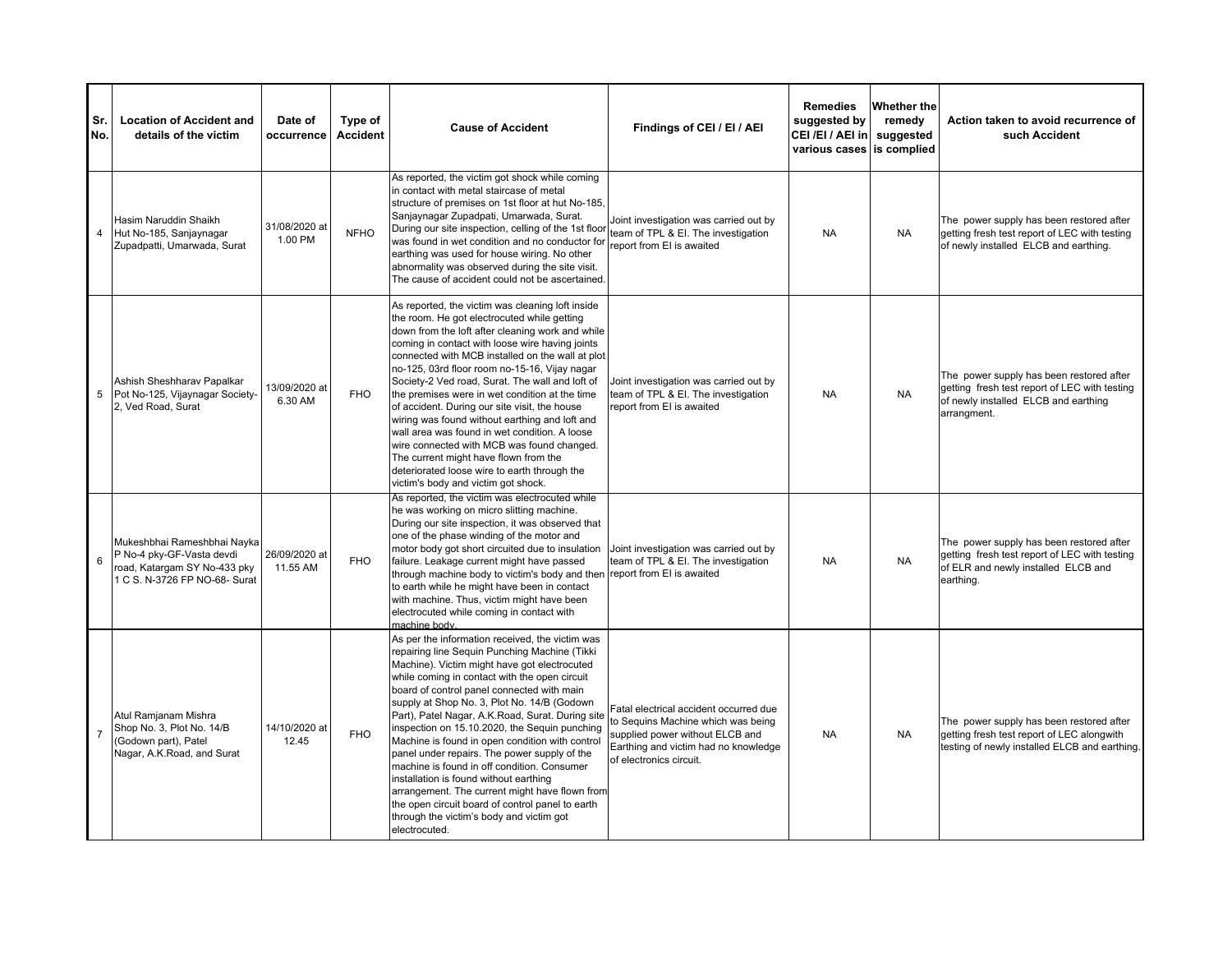| Sr.<br>No.      | <b>Location of Accident and</b><br>details of the victim                                            | Date of<br>occurrence   | Type of<br><b>Accident</b> | <b>Cause of Accident</b>                                                                                                                                                                                                                                                                                                                                                                                                                                                                | Findings of CEI / EI / AEI                                                                                 | <b>Remedies</b><br>suggested by<br>CEI/EI/AEI in<br>various cases is complied | Whether the<br>remedy<br>suggested | Action taken to avoid recurrence of<br>such Accident                                                                                    |
|-----------------|-----------------------------------------------------------------------------------------------------|-------------------------|----------------------------|-----------------------------------------------------------------------------------------------------------------------------------------------------------------------------------------------------------------------------------------------------------------------------------------------------------------------------------------------------------------------------------------------------------------------------------------------------------------------------------------|------------------------------------------------------------------------------------------------------------|-------------------------------------------------------------------------------|------------------------------------|-----------------------------------------------------------------------------------------------------------------------------------------|
|                 | Hardik Thakarsibhai Sachapara<br>Nr.SMC Library, Opp Kailash<br>appt, L.H.road, Suratchapara        | 19/11/2020 at<br>6.00PM | <b>NFHO</b>                | As per the information received, the victim was<br>closing gate of the SMC library premises. Cable<br>feeding the street light fixture on a metallic pole Joint investigation was carried out by<br>adjacent to the gate is found damaged. Current team of SMC, TPL & EI. The<br>might have passed through victim's body while<br>coming in contact with SMC street light pole<br>while closing the gate.                                                                               | investigation report from EI is awaited                                                                    |                                                                               |                                    | The power supply has been restored after<br>getting fresh test report of LEC alongwith<br>testing of newly installed ELCB and earthing. |
|                 | Manjit Mahesh Sharma<br>Flat No.-609, 6th Floor Mannat<br>Residency-B, Bharimata Road,<br>Surat.    | 22.01.2021 at<br>08:10  | <b>FHO</b>                 | As per the information received, the victim was<br>heating the water using water immersion heater<br>(Iron Rod) in a bathroom having wet flooring.<br>Victim might have got electrocuted while<br>coming in contact with the water immersion<br>heater situated in bathroom of the premises at<br>Flat No.-609, 6th Floor Mannat Residency-B,<br>Bharimata Road, Surat. During site inspection<br>on 25.01.2021, water immersion heater (Iron<br>Rod) was found lying in bathroom area. | Joint investigation was carried out by<br>team of TPL & El. The investigation<br>report from El is awaited |                                                                               |                                    | The power supply has been restored after<br>getting fresh test report of LEC alongwith<br>testing of newly installed ELCB and earthing. |
| 10 <sup>1</sup> | Sujata Dineshbhai Jain<br>Flat No.-205, 2nd Floor Block<br>B/5, Akshar township, Dumbhal,<br>Surat. | 27.02.2021 at<br>09:30  | <b>NFHO</b>                | As per the information received, victim got<br>shock while coming in contact with metal gas<br>pipeline outside the premise of Flat No.-205,<br>2nd Floor Block B/5, Akshar township,<br>Dumbhal, Surat.During site inspection on<br>27.02.2021, leakage current was found on gas<br>pipeline passing through the wall outside the flat<br>no 205. Leakage current might have flown from<br>Gas pipeline to earth through the victim's body<br>and victim may have got shock.           | Joint investigation was carried out by<br>team of TPL & El. The investigation<br>report from El is awaited |                                                                               |                                    | The power supply has been restored after<br>getting fresh test report of LEC alongwith<br>testing of newly installed ELCB and earthing. |
|                 | Anil Vestabhai Dangi<br>11 House No. 1502, near Nilkanth<br>park, Sahpore, Surat                    | 08.03.2021 at<br>18:43  | <b>NFHO</b>                | As per information given by C/L Mr Roshanbhai<br>(SMC Site In charge), Victim got Minor Shock<br>during drainage line work, while working without vormer than of TPL & El. The investigation<br>any safety precaution under C/L Kumar<br>Construction, Nr H No 1502 - Nilkanth Park<br>Soc, Surat.                                                                                                                                                                                      | Joint investigation was carried out by<br>report from EI is awaited                                        |                                                                               |                                    | Damaged cable was disconnected from MSP                                                                                                 |

Note: FHD-fatal human departmental, NFHD-Non-fatal human departmental, FHO-fatal human outside, NFHO- Non fatal human outside, FAO-fatal animal outside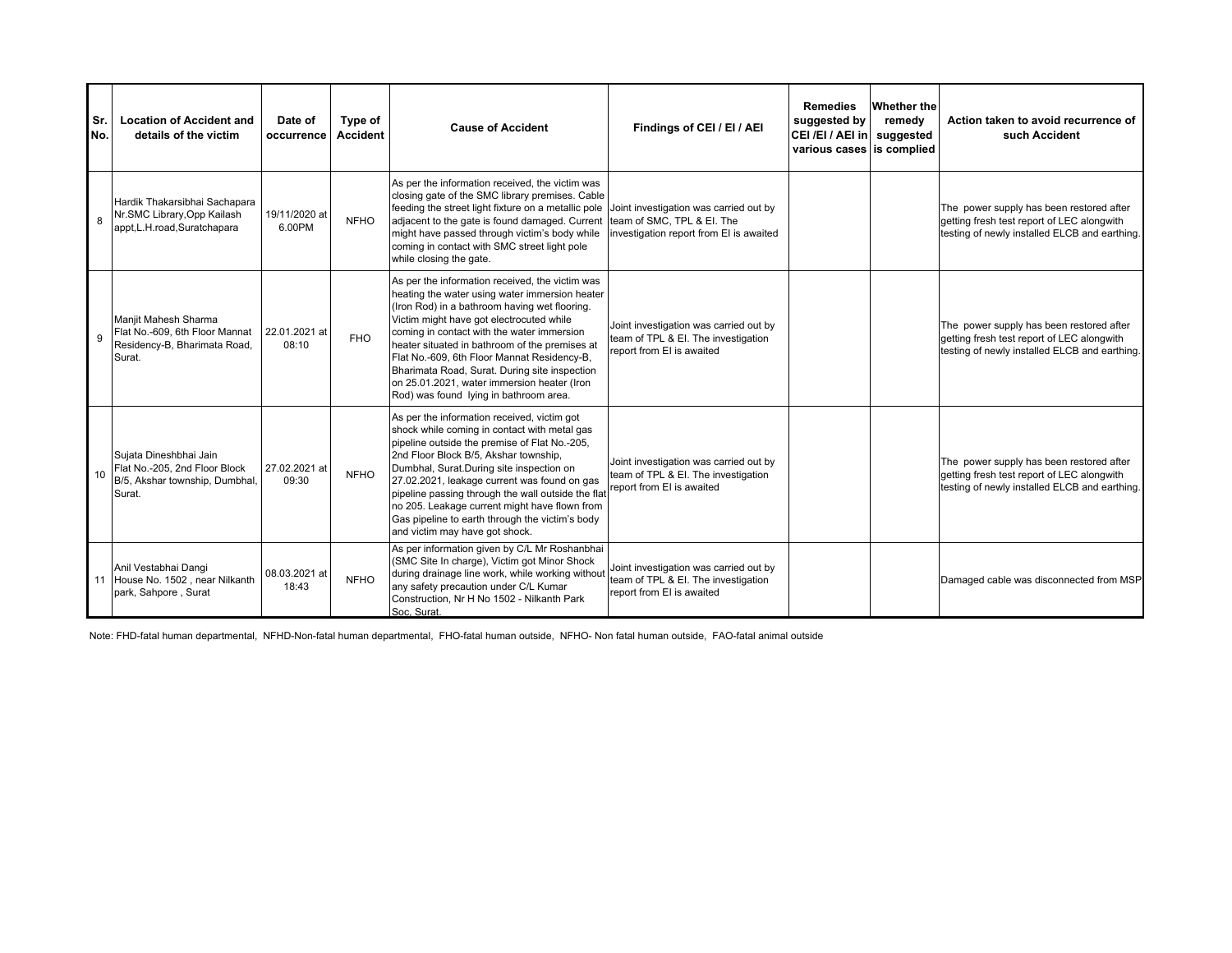#### **Year : 2020-21**

#### **Performa SoP 003B: Register For Compiling The Complaints Classificationwise**

|        |                                                                             |                                              |                                           |                            |                                     |                              |                                           | No. of complaints redressed during the year   |                           |                                                 |
|--------|-----------------------------------------------------------------------------|----------------------------------------------|-------------------------------------------|----------------------------|-------------------------------------|------------------------------|-------------------------------------------|-----------------------------------------------|---------------------------|-------------------------------------------------|
|        | Classification                                                              | Pending<br>complaints<br>of previous<br>year | Complaints<br>received during<br>the year | <b>Total</b><br>Complaints | Within 50%<br>of stipulated<br>time | Within<br>stipulated<br>time | Up to<br>double the<br>stipulated<br>time | More than<br>double the<br>stipulated<br>time | Total                     | <b>Balance</b><br>complaints to be<br>redressed |
|        | $\mathbf 1$                                                                 | $\mathbf{2}$                                 | 3                                         | 4                          | 5                                   | 6                            | 7                                         |                                               | $8 \mid 9$ = total 5 to 8 | $10 = (4-9)$                                    |
|        | Ahmedabad License Area                                                      |                                              |                                           |                            |                                     |                              |                                           |                                               |                           |                                                 |
| A(i)   | Interruption in power supply- Loose connections<br>from pole                | 3                                            | 26,499                                    | 26,502                     | 26,260                              | 239                          |                                           |                                               | 26,499                    | 3                                               |
| A(ii)  | Interruption in power supply- Interruption due to<br>line breakdown         | 36                                           | 86,478                                    | 86,514                     | 86,381                              | 23                           | $\sim$                                    | ٠                                             | 86,404                    | 110                                             |
| A(iii) | Interruption in power supply- Interruption due to<br>failure of transformer | $\mathbf{1}$                                 | 79                                        | 80                         | 79                                  |                              |                                           |                                               | 79                        | -1                                              |
| A(iV)  | Interruption in power supply- Others                                        | 35                                           | 54.627                                    | $\overline{54,662}$        | 54.620                              | $\sim$                       | $\sim$                                    | $\sim$                                        | 54.620                    | 42                                              |
| B(i)   | Quality of Power Supply- No Augmentation<br>required                        | $\overline{\phantom{a}}$                     | 123                                       | 123                        | 123                                 |                              |                                           | $\overline{a}$                                | 123                       |                                                 |
| B(ii)  | Quality of Power Supply- Augmentation required                              | $\ddot{\phantom{1}}$                         | 243                                       | 243                        | 243                                 |                              |                                           |                                               | 243                       |                                                 |
| C(i)   | Meters - Stopped/ Defective meters/ Burnt/ No<br><b>Display Meters</b>      | 207                                          | 29,147                                    | 29,354                     | 29,209                              | 112                          | $\blacksquare$                            | ٠                                             | 29,321                    | 33                                              |
| C(i)   | Meters - Billing on average basis for more than<br>two bills                | $\overline{\phantom{a}}$                     |                                           |                            | $\blacksquare$                      |                              |                                           | ٠                                             | ÷,                        |                                                 |
| D(i)   | Overhead lines - Loose wires                                                | $\overline{\phantom{a}}$                     | $\blacksquare$                            | ٠                          | $\overline{\phantom{a}}$            | $\sim$                       | $\sim$                                    | $\sim$                                        | $\overline{\phantom{a}}$  |                                                 |
| D(ii)  | Overhead lines - Inadequate ground clearance                                |                                              |                                           |                            | $\sim$                              |                              |                                           |                                               | ÷.                        |                                                 |
| E(i)   | Bills - For current bills where no additional<br>information is required    | ÷.                                           |                                           |                            | $\overline{\phantom{a}}$            |                              |                                           |                                               | ä,                        |                                                 |
| E(ii)  | Bills - Additional information + site visit required                        | 467                                          | 7,033                                     | 7,500                      | 7,482                               | $\mathbf{1}$                 |                                           |                                               | 7,483                     | 17                                              |
| F(i)   | Service Connections - Extension of mains is not<br>required                 | $\overline{\phantom{a}}$                     |                                           |                            | $\blacksquare$                      |                              |                                           | ٠                                             | ÷,                        |                                                 |
| F(ii)  | Service Connections - Extension of mains is<br>required                     |                                              | 24                                        | 24                         | 23                                  | $\sim$                       |                                           | ٠                                             | 23                        | -1                                              |
| F(iii) | Service Connections - Modification in connected<br>load                     | 115                                          | 8                                         | 123                        | 120                                 |                              |                                           |                                               | 120                       | 3                                               |
| F(iV)  | Service Connections - Name<br>Change/Reconnection                           | ÷.                                           | 108                                       | 108                        | 108                                 | ÷.                           | ÷.                                        | ä,                                            | 108                       |                                                 |
| G      | Refund of amount due in regard to temporary<br>connection                   | $\blacksquare$                               |                                           |                            | $\overline{\phantom{a}}$            | $\sim$                       |                                           |                                               | ä,                        |                                                 |
| н      | Others                                                                      | 14                                           | 3,102                                     | 3,116                      | 3,106                               |                              |                                           | $\overline{a}$                                | 3,106                     | 10                                              |
|        | <b>Total</b>                                                                | 878                                          | 2,07,471                                  | 2,08,349                   | 2,07,754                            | 375                          |                                           |                                               | 2,08,129                  | 220                                             |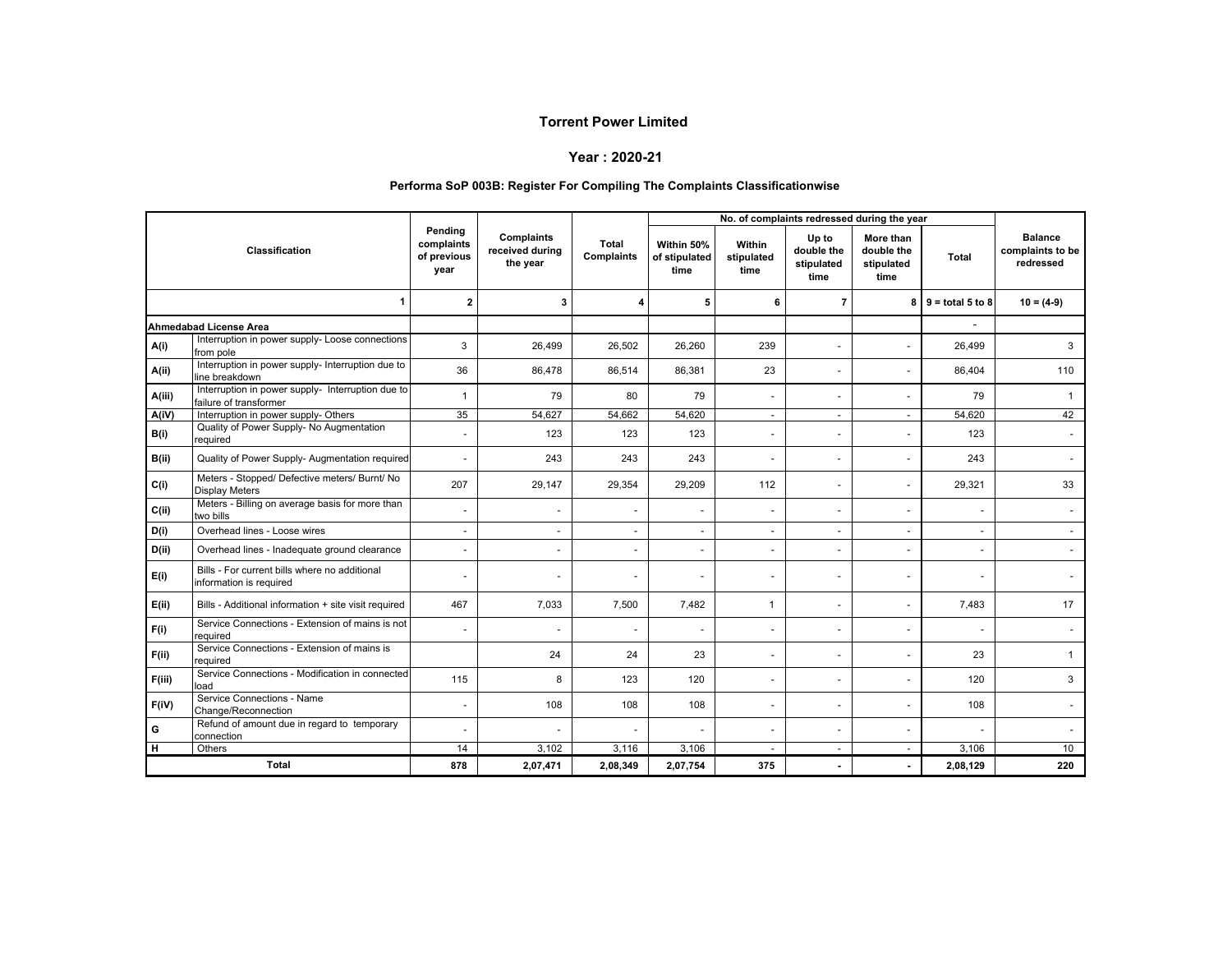#### **Year : 2020-21**

#### **Performa SoP 003B: Register For Compiling The Complaints Classificationwise**

|        |                                                                             |                                              |                                                  |                            |                                     | No. of complaints redressed during the year |                                           |                                               |                       |                                                 |
|--------|-----------------------------------------------------------------------------|----------------------------------------------|--------------------------------------------------|----------------------------|-------------------------------------|---------------------------------------------|-------------------------------------------|-----------------------------------------------|-----------------------|-------------------------------------------------|
|        | Classification                                                              | Pending<br>complaints<br>of previous<br>year | <b>Complaints</b><br>received during<br>the year | Total<br><b>Complaints</b> | Within 50%<br>of stipulated<br>time | Within<br>stipulated<br>time                | Up to<br>double the<br>stipulated<br>time | More than<br>double the<br>stipulated<br>time | <b>Total</b>          | <b>Balance</b><br>complaints to<br>be redressed |
|        | 1                                                                           | $\overline{2}$                               | 3                                                | Δ                          | 5                                   | 6                                           | $\overline{7}$                            | 8                                             | $9 =$ total 5<br>to 8 | $10 = (4-9)$                                    |
|        | <b>Surat License Area</b>                                                   |                                              |                                                  |                            |                                     |                                             |                                           |                                               |                       |                                                 |
| A(i)   | Interruption in power supply- Loose connections<br>from pole                |                                              | 2,317                                            | 2,317                      | 2,312                               | 5                                           |                                           | $\overline{\phantom{a}}$                      | 2,317                 |                                                 |
| A(ii)  | Interruption in power supply- Interruption due to<br>line breakdown         |                                              | 7,891                                            | 7,891                      | 7,883                               | 6                                           |                                           | $\blacksquare$                                | 7,889                 | 2                                               |
| A(iii) | Interruption in power supply- Interruption due to<br>failure of transformer |                                              | 3                                                | 3                          | 3                                   |                                             |                                           | $\blacksquare$                                | 3                     |                                                 |
| A(iV)  | Interruption in power supply- Others                                        | $\sim$                                       | 5,690                                            | 5,690                      | 5,690                               | $\sim$                                      | $\overline{\phantom{a}}$                  | ٠                                             | 5,690                 |                                                 |
| B(i)   | Quality of Power Supply- No Augmentation<br>required                        | $\overline{\phantom{a}}$                     |                                                  | $\overline{\phantom{a}}$   |                                     |                                             |                                           | $\blacksquare$                                |                       |                                                 |
| B(ii)  | Quality of Power Supply- Augmentation required                              | $\overline{\phantom{a}}$                     |                                                  | $\overline{\phantom{a}}$   |                                     |                                             |                                           | $\blacksquare$                                |                       |                                                 |
| C(i)   | Meters - Stopped/ Defective meters/ Burnt/ No<br><b>Display Meters</b>      | $\overline{\phantom{a}}$                     | 8,625                                            | 8,625                      | 8,579                               | 46                                          |                                           | $\overline{\phantom{a}}$                      | 8,625                 |                                                 |
| C(i)   | Meters - Billing on average basis for more than<br>two bills                |                                              |                                                  | $\overline{\phantom{a}}$   |                                     | $\overline{\phantom{a}}$                    |                                           | $\blacksquare$                                |                       |                                                 |
| D(i)   | Overhead lines - Loose wires                                                | $\sim$                                       | $\overline{\phantom{a}}$                         | $\ddot{\phantom{1}}$       |                                     |                                             |                                           | $\blacksquare$                                |                       |                                                 |
| D(i)   | Overhead lines - Inadequate ground clearance                                | $\sim$                                       | $\overline{\phantom{a}}$                         | $\overline{\phantom{a}}$   | $\overline{\phantom{a}}$            | $\overline{\phantom{a}}$                    | $\overline{\phantom{a}}$                  | $\overline{\phantom{a}}$                      |                       |                                                 |
| E(i)   | Bills - For current bills where no additional<br>information is required    |                                              | $\overline{\phantom{a}}$                         | $\overline{\phantom{a}}$   |                                     | $\ddot{\phantom{1}}$                        | $\blacksquare$                            | $\blacksquare$                                |                       |                                                 |
| E(ii)  | Bills - Additional information + site visit required                        | $\overline{2}$                               | 4,047                                            | 4,049                      | 4,040                               | $\ddot{\phantom{1}}$                        |                                           | $\blacksquare$                                | 4,040                 | 9                                               |
| F(i)   | Service Connections - Extension of mains is not<br>required                 |                                              | 58                                               | 58                         | 57                                  | $\overline{1}$                              |                                           | $\blacksquare$                                | 58                    |                                                 |
| F(ii)  | Service Connections - Extension of mains is<br>required                     |                                              | 8                                                | 8                          | 8                                   |                                             |                                           | $\blacksquare$                                | 8                     |                                                 |
| F(iii) | Service Connections - Modification in connected<br>load                     | $\overline{\phantom{a}}$                     | $\mathbf{1}$                                     | 1                          | $\mathbf{1}$                        |                                             |                                           | $\blacksquare$                                |                       |                                                 |
| F(iV)  | Service Connections - Name<br>Change/Reconnection                           | $\ddot{\phantom{1}}$                         | 28                                               | 28                         | 27                                  | 1                                           |                                           | $\overline{\phantom{a}}$                      | 28                    |                                                 |
| G      | Refund of amount due in regard to temporary<br>connection                   |                                              |                                                  | $\overline{\phantom{a}}$   |                                     | $\ddot{\phantom{1}}$                        |                                           | $\blacksquare$                                |                       |                                                 |
| н      | Others                                                                      |                                              | 1,190                                            | 1,190                      | 1,190                               | $\overline{\phantom{a}}$                    | $\overline{\phantom{a}}$                  | $\overline{\phantom{a}}$                      | 1,190                 |                                                 |
|        | <b>Total</b>                                                                | $\mathbf{2}$                                 | 29,858                                           | 29,860                     | 29,790                              | 59                                          |                                           |                                               | 29,849                | 11                                              |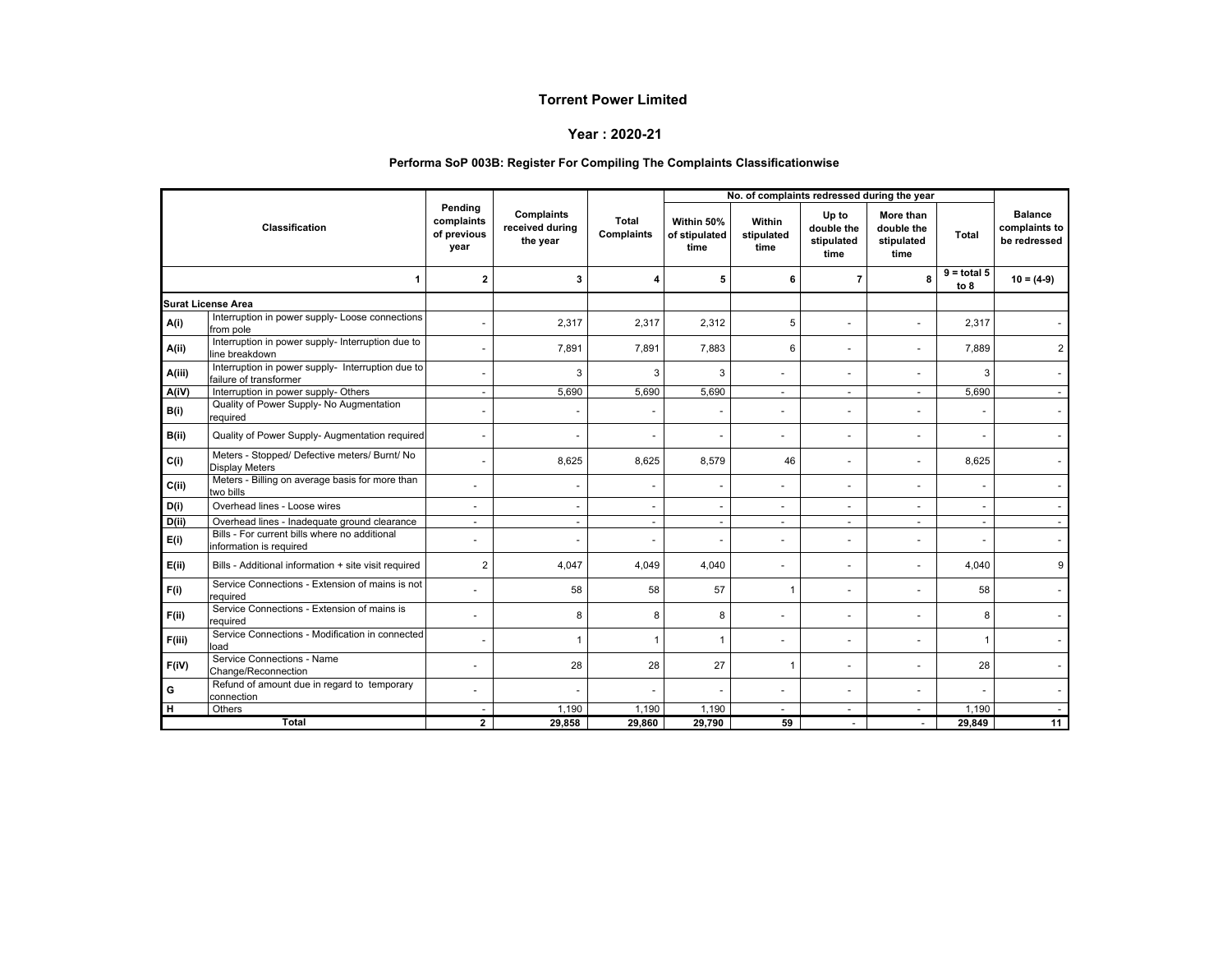#### **Year : 2020-21**

#### **Performa SoP 004: Publicity carried out**

|                | Actions or steps carried out by distribution licensee towards        |                                          | Details about media              |  |  |
|----------------|----------------------------------------------------------------------|------------------------------------------|----------------------------------|--|--|
| Sr. No.        | public awareness in the year                                         | Likely number of consumers influenced    |                                  |  |  |
|                | Website                                                              |                                          |                                  |  |  |
|                | <b>Bill Glossary</b>                                                 |                                          |                                  |  |  |
|                | New Tariff                                                           |                                          |                                  |  |  |
|                | <b>Consumption Calculator</b>                                        |                                          |                                  |  |  |
|                | Procedural Guidance                                                  |                                          |                                  |  |  |
|                | <b>Payment Options</b>                                               |                                          |                                  |  |  |
|                | Contact details                                                      |                                          |                                  |  |  |
|                | Call Center details and numbers                                      |                                          | Web Site www.torrentpower.com &  |  |  |
| 1              | Our Zonal Offices address                                            | 14008133 sessions to website             | portal                           |  |  |
|                | Torrent Power Mobile Links concept and details                       |                                          | https://connect.torrentpower.com |  |  |
|                | Form Downloads (important application forms)                         |                                          |                                  |  |  |
|                | FAQ's                                                                |                                          |                                  |  |  |
|                | <b>Consumer Charter</b>                                              |                                          |                                  |  |  |
|                | Online Bill Payment (how to pay and related forms)                   |                                          |                                  |  |  |
|                | <b>Energy Conservation tips</b>                                      |                                          |                                  |  |  |
|                | Safety Tips                                                          |                                          |                                  |  |  |
|                | Electricity Supply Code (copy of the code)                           |                                          |                                  |  |  |
|                | Shutdown / Planned shutdown announcements and schedule               |                                          |                                  |  |  |
|                | Ahmedabad License Area                                               |                                          |                                  |  |  |
|                | <b>Information boards</b>                                            |                                          |                                  |  |  |
|                |                                                                      |                                          |                                  |  |  |
|                | Grievance redressal options (Internal / consumer redresal forum)     | 20 Lac Approx (across all Plugpoints)    |                                  |  |  |
|                | Information boards for substation requirement                        | 4.83 Lac Approx                          |                                  |  |  |
|                | SD and SLC Information Board                                         | 4.83 Lac (across all Plugpoints)         |                                  |  |  |
|                | Form Filling Assistance Board at NZO                                 | 1.13 lac Approx                          |                                  |  |  |
|                | Form Filling Assistance Board at CZO                                 | 0.68 lac Approx                          |                                  |  |  |
| $\overline{2}$ | Form Filling Assistance Board at AZO                                 | 0.93 lac Approx                          | <b>Information Boards</b>        |  |  |
|                | Form Filling Assistance Board at GZO                                 | 0.37 lac Approx                          |                                  |  |  |
|                | Form Filling Assistance Board at SNN                                 | 0.65 lac Approx                          |                                  |  |  |
|                | Form Filling Assistance Board at Naroda                              | 0.65 lac Approx                          |                                  |  |  |
|                | Form Filling Assistance Board at Motera                              | 0.19 lac Approx                          |                                  |  |  |
|                | Form Filling Assistance Board at Prahladnagar                        | 0.21 lac Approx                          |                                  |  |  |
|                | Online Bill Payment Board                                            | 4.21 Lac approx (across all Plugpoints)  |                                  |  |  |
|                | ATM Drop box Payment Option Board                                    | 4.21 Lac approx (across all Plugpoints)  |                                  |  |  |
|                | Launch of new customer porta                                         | 4.21 Lac approx (across all Plugpoints)  |                                  |  |  |
|                | Information booklets / flyers/ Letters/Hoardings etc                 |                                          |                                  |  |  |
|                | Power Alert Service Flyer                                            | 4.83 lac Approx                          |                                  |  |  |
|                | <b>Electrical Safety Flyer</b>                                       | $0.5$ lac                                |                                  |  |  |
| 3              | Power Factor Improvement Flyer                                       | 1.4 lac Approx                           | Information Booklets and Flyers, |  |  |
|                |                                                                      | 4.83 lacs (across all Plugpoints) and    | outdoor media etc                |  |  |
|                | Information related to web portal on flyers / tent cards / posters / | overall publicity at 27 locations across |                                  |  |  |
|                | visitng cards / danglers / hoardings / banners etc                   | A'bad                                    |                                  |  |  |
|                |                                                                      |                                          |                                  |  |  |
|                | <b>Bills</b>                                                         |                                          |                                  |  |  |
|                | Front Side: 1 Easy Pay Outlets (For the area of each group)          |                                          |                                  |  |  |
|                | 2. Whatsapp services                                                 | 10 LPM                                   |                                  |  |  |
| 4              | 3. Mobile App Launch                                                 |                                          | Backside of the bill             |  |  |
|                | Back Side: 1. New Tariff Structure 2. Mobile App Launch Ad<br>3.     |                                          |                                  |  |  |
|                | CGRF Details 4. 24X7 Helpline Number 5. Feedback and                 | 10 LPM                                   |                                  |  |  |
|                | Suggestions                                                          |                                          |                                  |  |  |
| 5              | <b>Power Alert Service</b>                                           |                                          | <b>SMS</b>                       |  |  |
|                | SMS related to Billing                                               | 1576.58 lac                              |                                  |  |  |
|                | Newspaper advertisements / Radio etc                                 |                                          |                                  |  |  |
| 6              | News paper Advertisements                                            | 20 L Approx                              |                                  |  |  |
|                | FM Radio - Uttarayan Campaign                                        | 20 L Approx                              |                                  |  |  |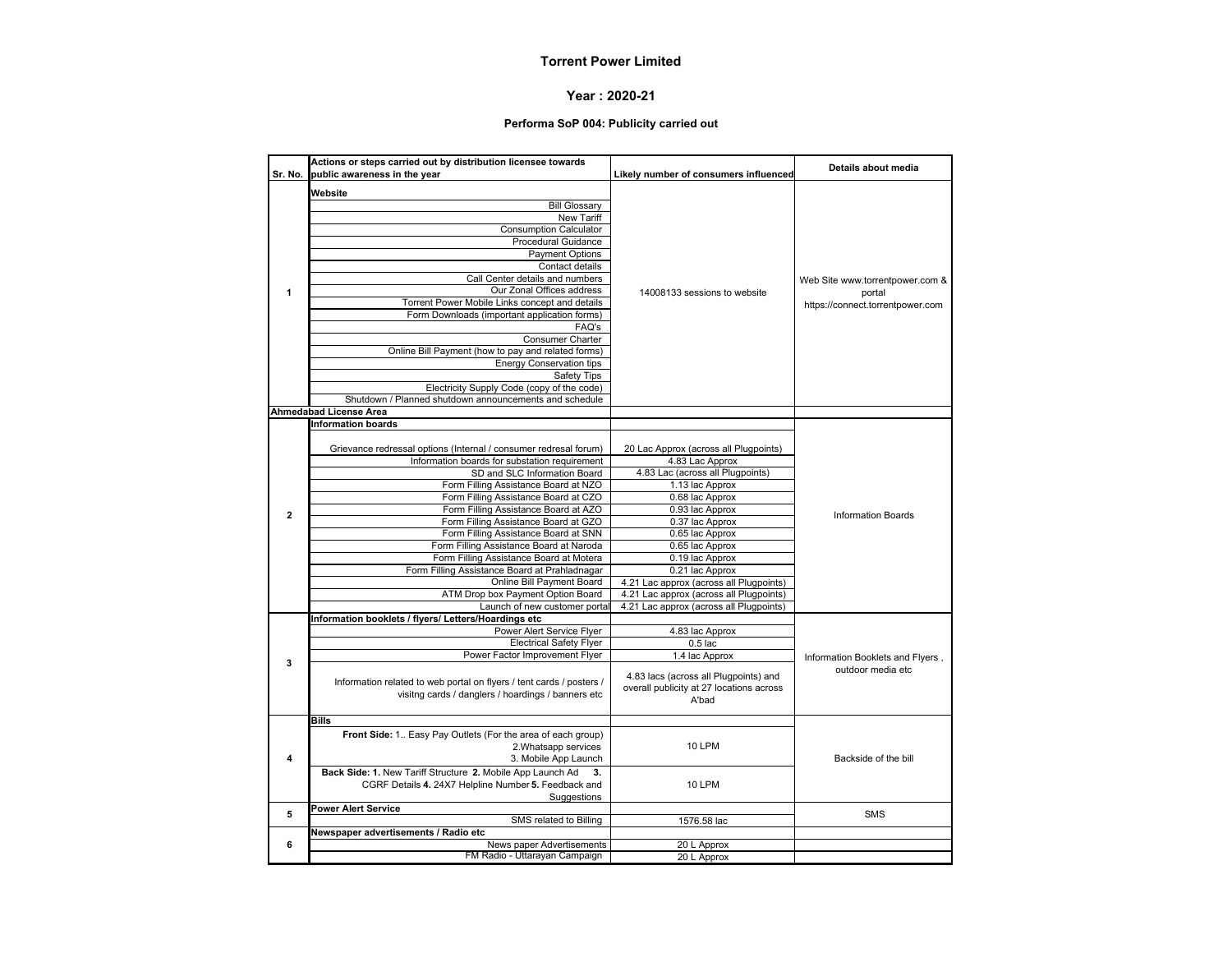#### **Year : 2020-21**

#### **Performa SoP 004: Publicity carried out**

|                | Actions or steps carried out by distribution licensee towards public awareness in the        | Likely number of consumers   |                                  |
|----------------|----------------------------------------------------------------------------------------------|------------------------------|----------------------------------|
| Sr. No.        | vear                                                                                         | influenced                   | Details about media              |
|                | Website                                                                                      |                              |                                  |
|                | <b>Bill Glossary</b>                                                                         |                              |                                  |
|                | New Tariff                                                                                   |                              |                                  |
|                | <b>Consumption Calculator</b>                                                                |                              |                                  |
|                | <b>Procedural Guidance</b>                                                                   |                              |                                  |
|                | <b>Payment Options</b>                                                                       |                              |                                  |
|                | Contact details                                                                              |                              |                                  |
|                | Call Center details and numbers                                                              |                              |                                  |
|                | Our Zonal Offices address                                                                    |                              | Web Site www.torrentpower.com    |
| $\mathbf{1}$   | Torrent Power Mobile Links concept and details                                               | 14008133 sessions to website | & portal                         |
|                |                                                                                              |                              | https://connect.torrentpower.com |
|                | Form Downloads (important application forms)<br>FAQ's                                        |                              |                                  |
|                |                                                                                              |                              |                                  |
|                | <b>Consumer Charter</b>                                                                      |                              |                                  |
|                | Online Bill Payment (how to pay and related forms)                                           |                              |                                  |
|                | <b>Energy Conservation tips</b>                                                              |                              |                                  |
|                | Safety Tips                                                                                  |                              |                                  |
|                | Electricity Supply Code (copy of the code)                                                   |                              |                                  |
|                | Shutdown / Planned shutdown announcements and schedule                                       |                              |                                  |
|                | Surat License Area                                                                           |                              |                                  |
|                | <b>Information Boards</b>                                                                    |                              |                                  |
|                | Grievance Redressal Options (Internal Redressal committee/ Consumer Redressal Forum),        | Consumer at large            | Boards at consumer centres       |
| $\overline{2}$ | In the Interest of Consumers by GERC & Application Processing Charges                        |                              |                                  |
|                | Sample form for new application/Tariff/Call Centre Services Amazon Offer / Safety Tips /     | Consumer at large            | Boards at consumer centres       |
|                | Conservation Tips/Precautions /Portal Connect Info/Theft deterrence etc.                     |                              |                                  |
|                | Information booklets / Flyers / Letters                                                      |                              |                                  |
|                | CGRF Leaflets to all customers, Helpline number, Portal & Mobile App Connect Information     |                              |                                  |
| 3              | Kite flying Safety tips , Energy conservation, Energy calculator, Office Addresses, Online   | 611000                       | Pamphlets & Booklets             |
|                | Payment Services, Reactive Power Management, Consumer Charter, etc.                          |                              |                                  |
|                |                                                                                              |                              |                                  |
|                | Booklet (GERC Regulations & Application Processing Charges)                                  | $\overline{9}$               | <b>Booklet</b>                   |
|                | <b>News</b>                                                                                  |                              |                                  |
| 4              | News Paper- Monsoon Safety Tips, Kite Flying Safety Tips, ELCB importance, Portal, Mobile    | Consumers at large           | <b>News Paper</b>                |
|                | App, WhatsApp & Helpline number information                                                  |                              |                                  |
|                | <b>Advertisements</b>                                                                        |                              |                                  |
|                | Radio - Kite Flying Safety Tips & Helpline Number on six radio station for six days, Monsoor |                              |                                  |
|                | Safety Tips, Customer Portal & Mobile App Awareness on six radio stations for four days      | Consumers at large           | Radio                            |
| 5              |                                                                                              |                              |                                  |
|                | TV -Cable - Kite Flying Safety Tips & Helpline Number for 15 days                            | Consumers at large           | Cable TV                         |
|                | Banners - Kite Flying Safety Tips                                                            | Consumers at large           | Company Vehicles                 |
|                | Mobile Van Announcement - Kite Flying Safety Tips & Helpline Numbe                           | Consumers at large           | Mobile Van                       |
|                | <b>Bills</b>                                                                                 |                              |                                  |
| 6              | Front side: Safety Tips, Submit meter reading service, Mobile App & WhatsApp info            | 6.22 lakh / month            |                                  |
|                | Back side: Kite Flying Safety Tips, Mobile App, Tariff, Call Centre Info, Energy payment     | 6.22 lakh / month            | <b>Energy Bill</b>               |
|                | option, Redressal forum & Ombudsmen details                                                  |                              |                                  |
| $\overline{7}$ | SMS - Application, Billing, Meter, Company Services.                                         | 56939943                     | <b>SMS</b>                       |
| 8              | <b>Bill Envelopes to HT-LTMD customers</b>                                                   |                              |                                  |
|                | Mobile App, Holi Safety Tips & ELCB importance)                                              | 2600 Consumer/Month          | <b>Bill Envelopes</b>            |
| 9              | <b>Consumer Meet</b>                                                                         |                              |                                  |
|                |                                                                                              |                              | On virtual Platform - Zoom       |
|                | Awareness on Company Services, Safety, Conservation, Etc                                     | 46 consumers                 | Meeting                          |
| 10             | Power Factor Awareness Programme                                                             |                              |                                  |
|                | Personal Visit to LTMD & LT Consumers                                                        | 151                          | Personal Interaction             |
|                |                                                                                              |                              |                                  |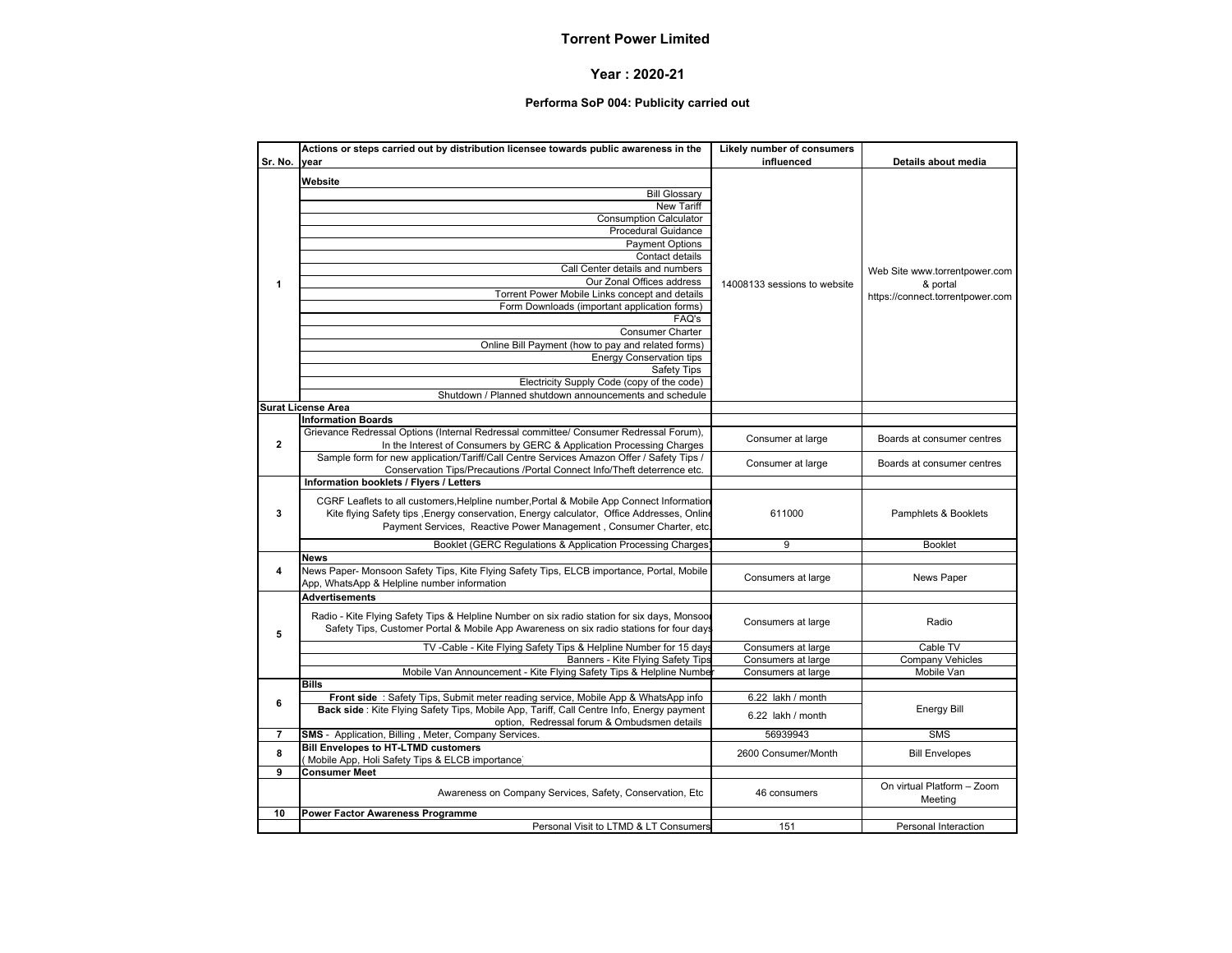## **Year : 2020-21**

#### **Performa SoP 005B: Action taken reported by the Redressal Committee**

| Sr.<br>No.   | Month                         | Date and Time of Meeting conducted | No. of complaints<br>registerd at the meeting | No. of complaints<br>pending at the end of the<br>meeting. |
|--------------|-------------------------------|------------------------------------|-----------------------------------------------|------------------------------------------------------------|
|              | <b>Ahmedabad License Area</b> |                                    |                                               |                                                            |
|              | Apr-20                        |                                    | <b>NIL</b>                                    | NIL                                                        |
| $\mathbf{2}$ | $May-20$                      |                                    | <b>NIL</b>                                    | NIL                                                        |
| 3            | Jun-20                        |                                    | <b>NIL</b>                                    | NIL.                                                       |
| 4            | <b>Jul-20</b>                 |                                    | <b>NIL</b>                                    | NIL                                                        |
| 5            | Aug-20                        |                                    | <b>NIL</b>                                    | NIL                                                        |
| 6            | Sep-20                        | 02-09-2020, 16-09-2020             |                                               | <b>NIL</b>                                                 |
| 7            | Oct-20                        |                                    | <b>NIL</b>                                    | NIL                                                        |
| 8            | <b>Nov-20</b>                 |                                    | <b>NIL</b>                                    | NIL                                                        |
| 9            | $Dec-20$                      |                                    | <b>NIL</b>                                    | <b>NIL</b>                                                 |
| 10           | Jan-21                        |                                    | <b>NIL</b>                                    | <b>NIL</b>                                                 |
| 11           | Feb-21                        |                                    | <b>NIL</b>                                    | NIL                                                        |
| 12           | Mar-21                        |                                    | <b>NIL</b>                                    | <b>NIL</b>                                                 |

*Consumers can walk in for redressal of grievance*

*Note: Meeting could not be conducted due to COVID-19 related restrictions*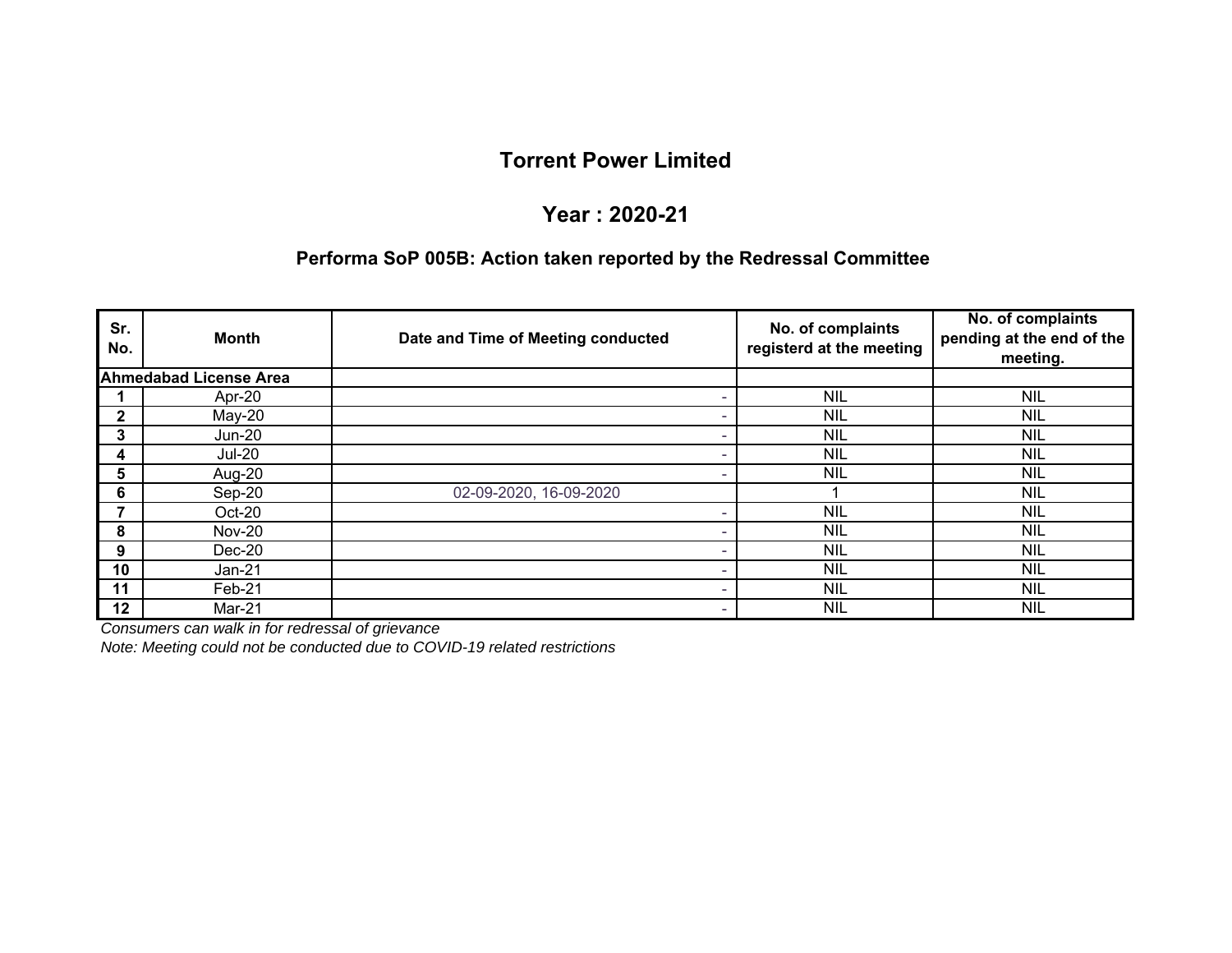### **Year : 2020-21**

#### **Performa SoP 005B: Action taken reported by the Redressal Committee**

| Sr.<br>No.   | <b>Month</b>              | Date and Time of Meeting conducted* | No. of complaints<br>registerd at the meeting | No. of complaints<br>pending at the end of the<br>meeting. |
|--------------|---------------------------|-------------------------------------|-----------------------------------------------|------------------------------------------------------------|
|              | <b>Surat License Area</b> |                                     |                                               |                                                            |
|              | Apr-20                    | 0                                   | <b>NIL</b>                                    | <b>NIL</b>                                                 |
| $\mathbf{2}$ | $May-20$                  | 0                                   | <b>NIL</b>                                    | <b>NIL</b>                                                 |
| 3            | <b>Jun-20</b>             | 10-06-2020, 22-06-2020              | <b>NIL</b>                                    | NIL                                                        |
| 4            | <b>Jul-20</b>             | 10-07-2020, 20-07-2020              | <b>NIL</b>                                    | NIL                                                        |
| 5            | Aug-20                    | 10-08-2020, 20-08-2020              | <b>NIL</b>                                    | <b>NIL</b>                                                 |
| 6            | Sep-20                    | 07-09-2020, 10-09-2020, 21-09-2020  | 3                                             | <b>NIL</b>                                                 |
| 7            | Oct-20                    | 12-10-2020, 20-10-2020 & 29-10-2020 | 2                                             | <b>NIL</b>                                                 |
| 8            | <b>Nov-20</b>             | 10-11-2020 & 20-11-2020             | <b>NIL</b>                                    | <b>NIL</b>                                                 |
| 9            | Dec-20                    | 10-12-2020 & 21-12-2020             |                                               | <b>NIL</b>                                                 |
| 10           | $Jan-21$                  | 11-01-2021, 20-01-2021              | <b>NIL</b>                                    | <b>NIL</b>                                                 |
| 11           | Feb-21                    | 10-02-2021, 22-02-2021              | <b>NIL</b>                                    | <b>NIL</b>                                                 |
| $12 \,$      | Mar-21                    | 10-03-2021, 22-03-2021              | <b>NIL</b>                                    | <b>NIL</b>                                                 |

*\* Time - 03:00 PM to 05:00 PM*

*Note: Meeting could not be conducted in Apr-May,20 due to COVID-19 related restrictions*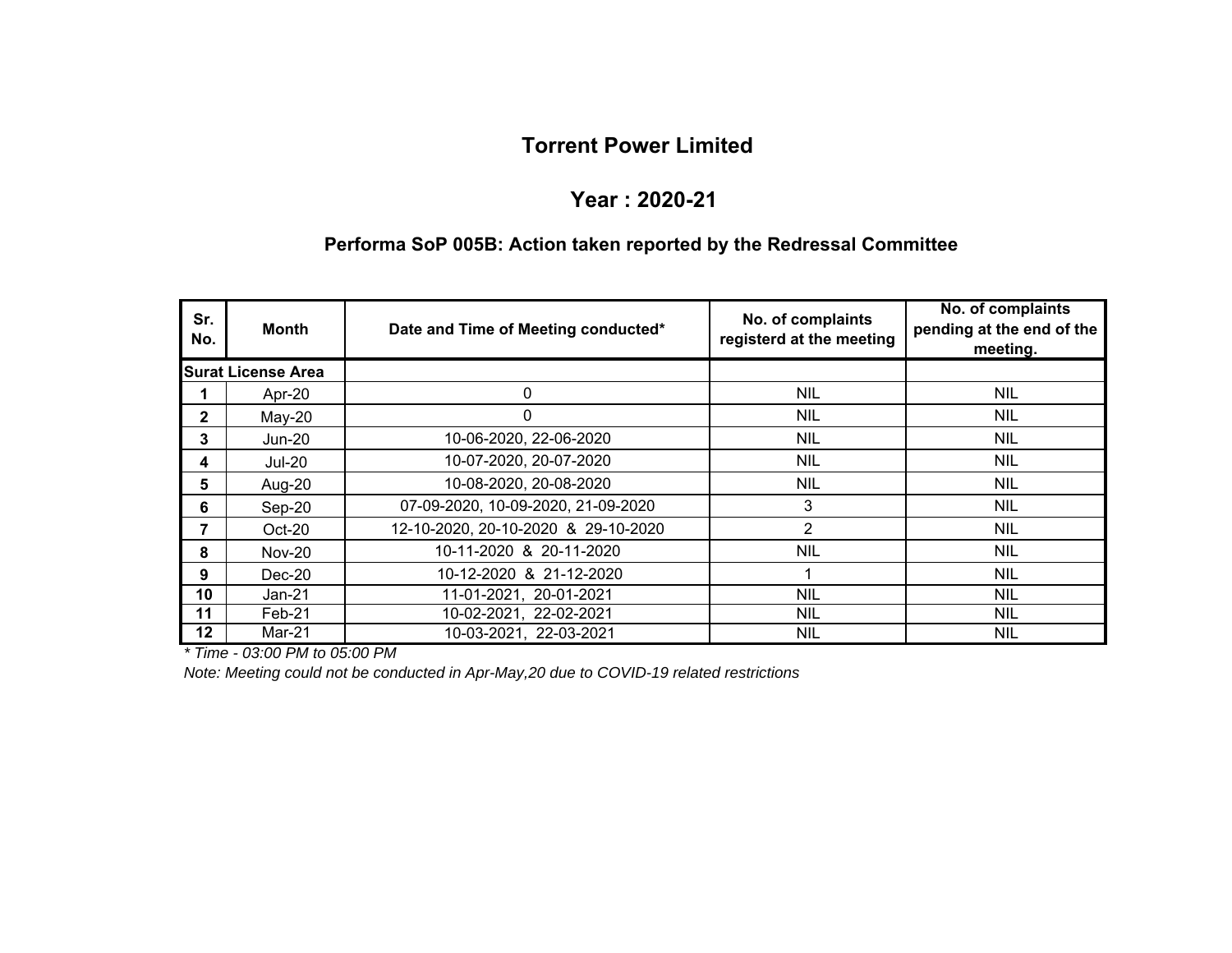#### **Year : 2020-21**

### **Performa SoP 006: Failure of Distribution Transformer**

|                               | No. of existing<br><b>Distribution</b><br><b>Transformer at the</b><br>start of the year | <b>No. of Distribution</b><br><b>Transformers</b><br>added during the<br>vear | Total number of<br><b>Distribution</b><br><b>Transformers</b> | Number of<br><b>Distribution</b><br><b>Transformers</b><br>failed | % Failure rate of<br><b>Distribution</b><br><b>Transformer</b> |
|-------------------------------|------------------------------------------------------------------------------------------|-------------------------------------------------------------------------------|---------------------------------------------------------------|-------------------------------------------------------------------|----------------------------------------------------------------|
|                               |                                                                                          |                                                                               | $C = A + B$                                                   |                                                                   | $H = (D) * 100/C$                                              |
| <b>Ahmedabad License Area</b> | 8,749                                                                                    | 165                                                                           | 8,914                                                         | 48                                                                | 0.54%                                                          |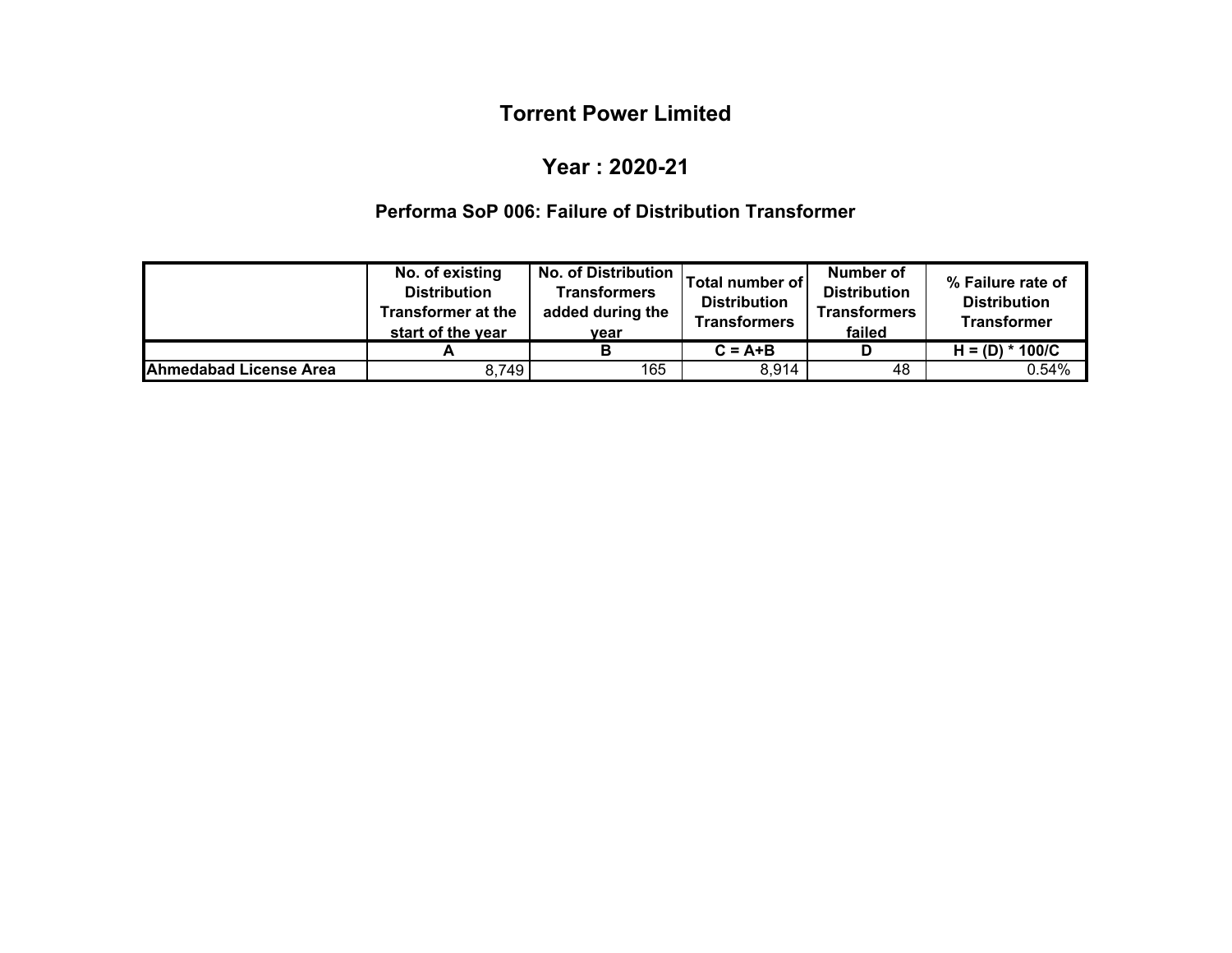### **Year : 2020-21**

### **Performa SoP 006: Failure of Distribution Transformer**

|                    | No. of existing<br><b>Distribution</b><br>Transformer at the start<br>of the vear | <b>No. of Distribution</b><br><b>Transformers added</b><br>during the year | <b>Total number of</b><br><b>Distribution</b><br><b>Transformers</b> | Number of<br><b>Distribution</b><br><b>Transformers</b><br>failed | % Failure rate of<br><b>Distribution</b><br><b>Transformer</b> |
|--------------------|-----------------------------------------------------------------------------------|----------------------------------------------------------------------------|----------------------------------------------------------------------|-------------------------------------------------------------------|----------------------------------------------------------------|
|                    |                                                                                   |                                                                            | $C = A + B$                                                          |                                                                   | $H = (D) * 100/C$                                              |
| Surat License Area | 2,630                                                                             | 43                                                                         | 2,673                                                                |                                                                   | 0.04%                                                          |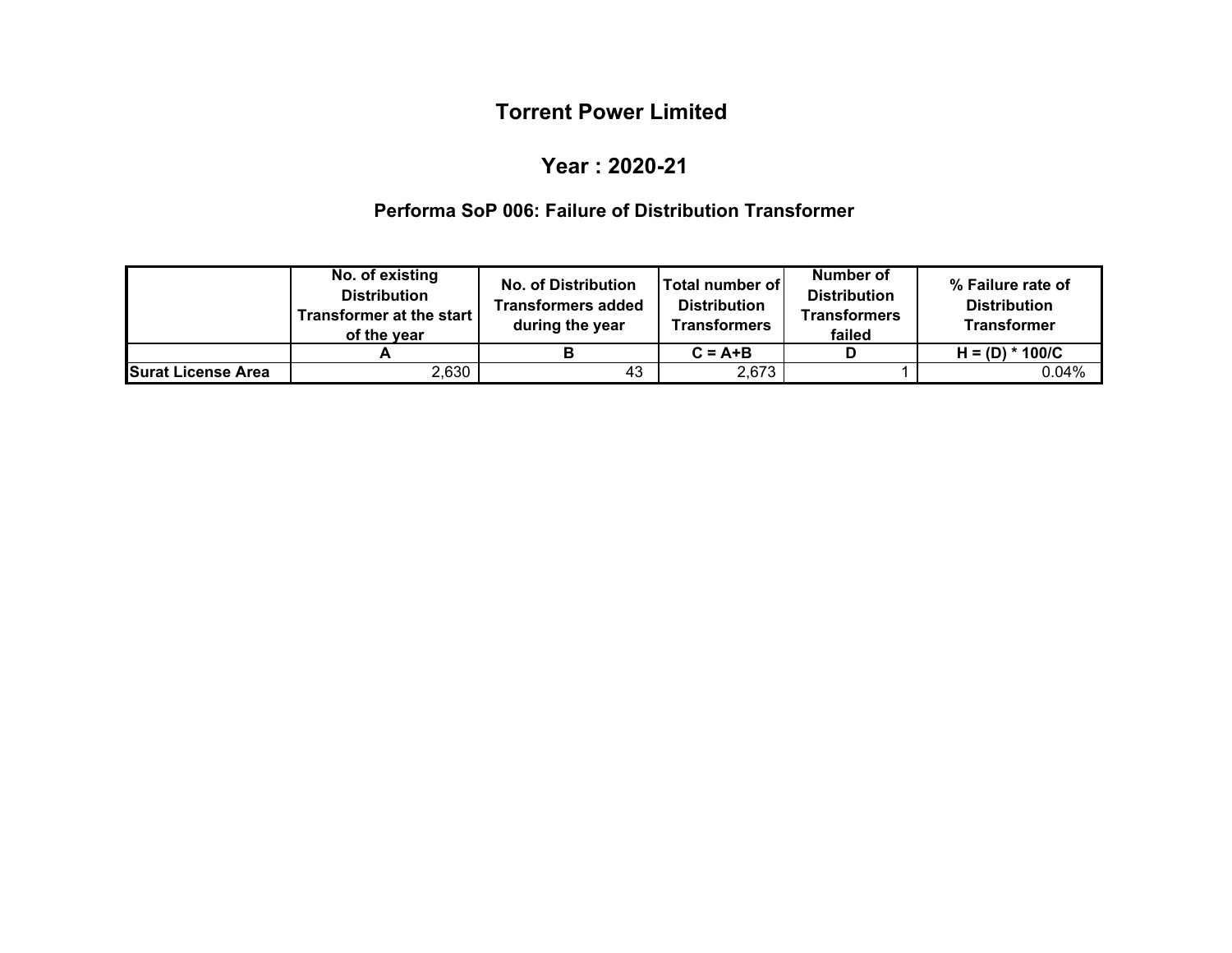#### **Year : 2020-21**

# **Performa SoP 007: Failure of Power Transformer**

|                        | <b>No. of existing Power</b><br>Transformer at the start Transformers added<br>of the year | No. of Power<br>during the year | Total number of<br><b>Power</b><br><b>Transformers</b><br><b>Transformers</b> |                | % Failure rate of<br><b>Power Transformer</b> |
|------------------------|--------------------------------------------------------------------------------------------|---------------------------------|-------------------------------------------------------------------------------|----------------|-----------------------------------------------|
|                        |                                                                                            |                                 | $C = A + B$                                                                   |                | $H = (D) * 100/C$                             |
| Ahmedabad License Area | 193                                                                                        | 10                              | 203                                                                           | $\blacksquare$ | $0.00\%$                                      |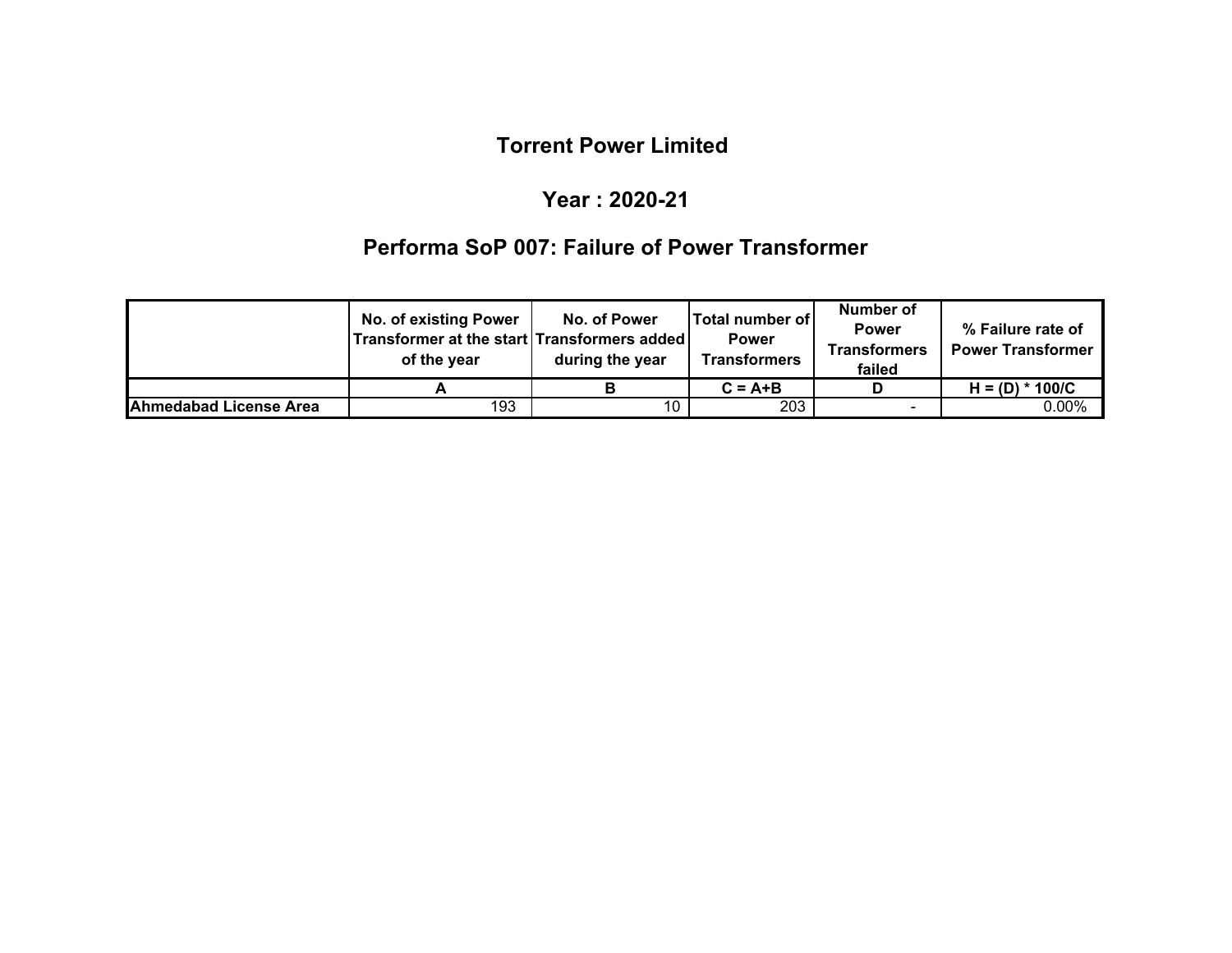#### **Year : 2020-21**

#### **Performa SoP 007: Failure of Power Transformer**

|                           | No. of existing Power<br>Transformer at the start<br>of the year | No. of Power<br>Transformers<br>added during the<br>vear | <b>Total number of</b><br><b>Power</b><br><b>Transformers</b> | Number of<br><b>Power</b><br><b>Transformers</b><br>failed | % Failure rate of<br><b>Power Transformer</b> |
|---------------------------|------------------------------------------------------------------|----------------------------------------------------------|---------------------------------------------------------------|------------------------------------------------------------|-----------------------------------------------|
|                           |                                                                  |                                                          | $C = A + B$                                                   |                                                            | $H = (D) * 100/C$                             |
| <b>Surat License Area</b> | 65                                                               | $\blacksquare$                                           | 65                                                            | $\blacksquare$                                             |                                               |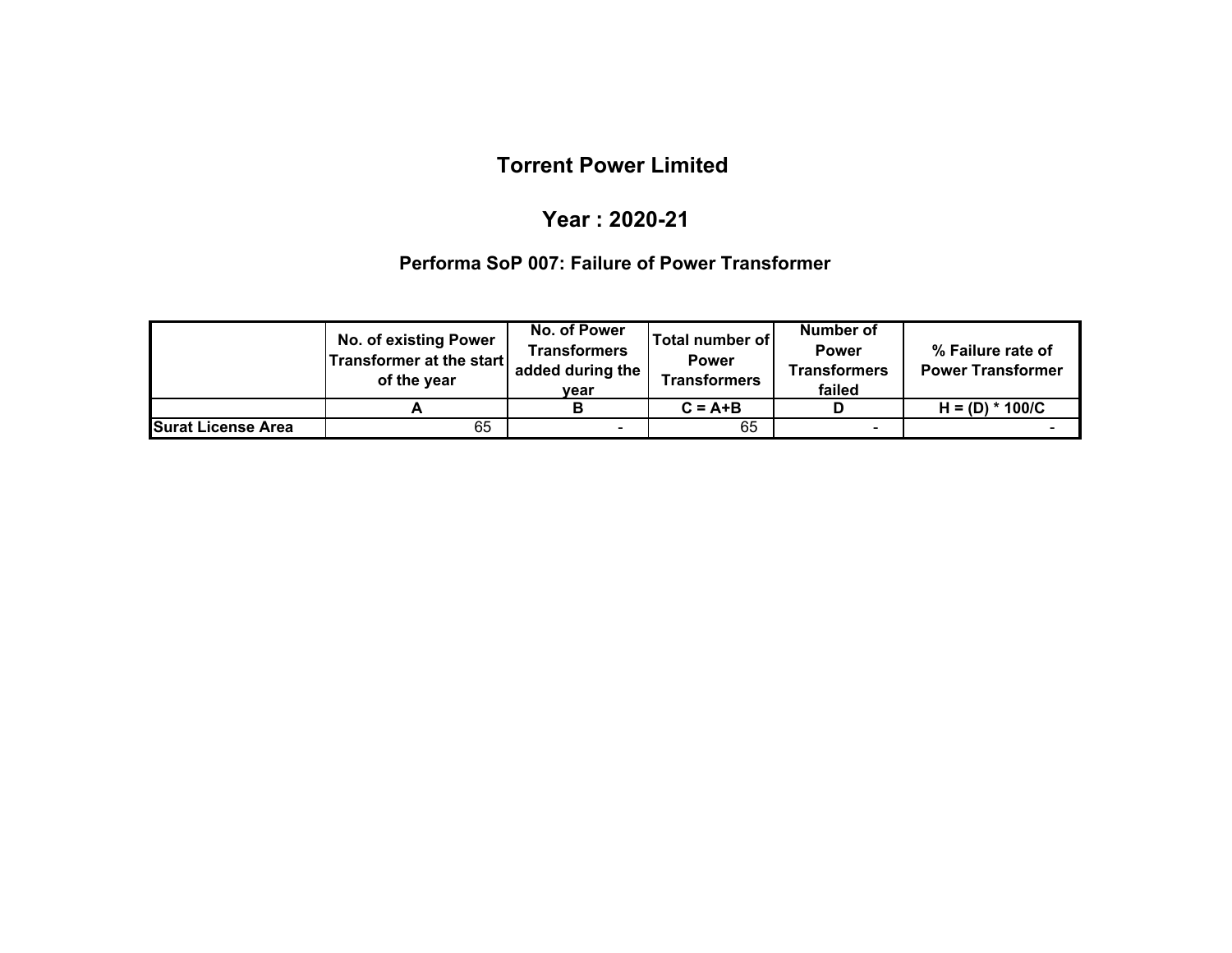### **Torrent Power Limited Year : 2020**

#### **SoP 008: Sample Test result for Neutral Voltage**

|        | <b>Compliance Sample Test Report for Neutral Voltage</b> |                                                                                    |                 |                                  |                         |  |  |  |  |  |
|--------|----------------------------------------------------------|------------------------------------------------------------------------------------|-----------------|----------------------------------|-------------------------|--|--|--|--|--|
|        | <b>Ahmedabad License Area</b>                            |                                                                                    |                 |                                  |                         |  |  |  |  |  |
|        | Category of                                              | <b>Sample</b>                                                                      | <b>Standard</b> | Deviation of<br>results from the | % age of non compliance |  |  |  |  |  |
| Sr. No | <b>Consumer</b>                                          | <b>Size</b><br>specified in<br>sample test<br>regulation<br>(Numbers)<br>(Numbers) |                 | $(6) = (5)*100/(3)$              |                         |  |  |  |  |  |
|        | $\mathbf{2}$                                             | 3                                                                                  | 4               | 5                                | 6                       |  |  |  |  |  |
|        | <b>LT Consumers</b>                                      |                                                                                    |                 |                                  |                         |  |  |  |  |  |
|        | Domestic                                                 | 8,541                                                                              | 2%              | 2                                | 0.02%                   |  |  |  |  |  |
| 2      | Commercial                                               | 600                                                                                | 2%              |                                  | $0.00\%$                |  |  |  |  |  |
| 3      | Industrial                                               | 61                                                                                 | 2%              |                                  | $0.00\%$                |  |  |  |  |  |
| 4      | Agricultural                                             |                                                                                    | 2%              |                                  | $0.00\%$                |  |  |  |  |  |
| 5      | <b>Public Water works</b>                                |                                                                                    | 2%              |                                  | $0.00\%$                |  |  |  |  |  |
|        | <b>HT Consumer</b>                                       |                                                                                    |                 |                                  |                         |  |  |  |  |  |
| 6      | <b>HT</b> Industrial                                     |                                                                                    | 2%              |                                  |                         |  |  |  |  |  |
|        | Total                                                    | 9,202                                                                              |                 | 2                                | 0.02%                   |  |  |  |  |  |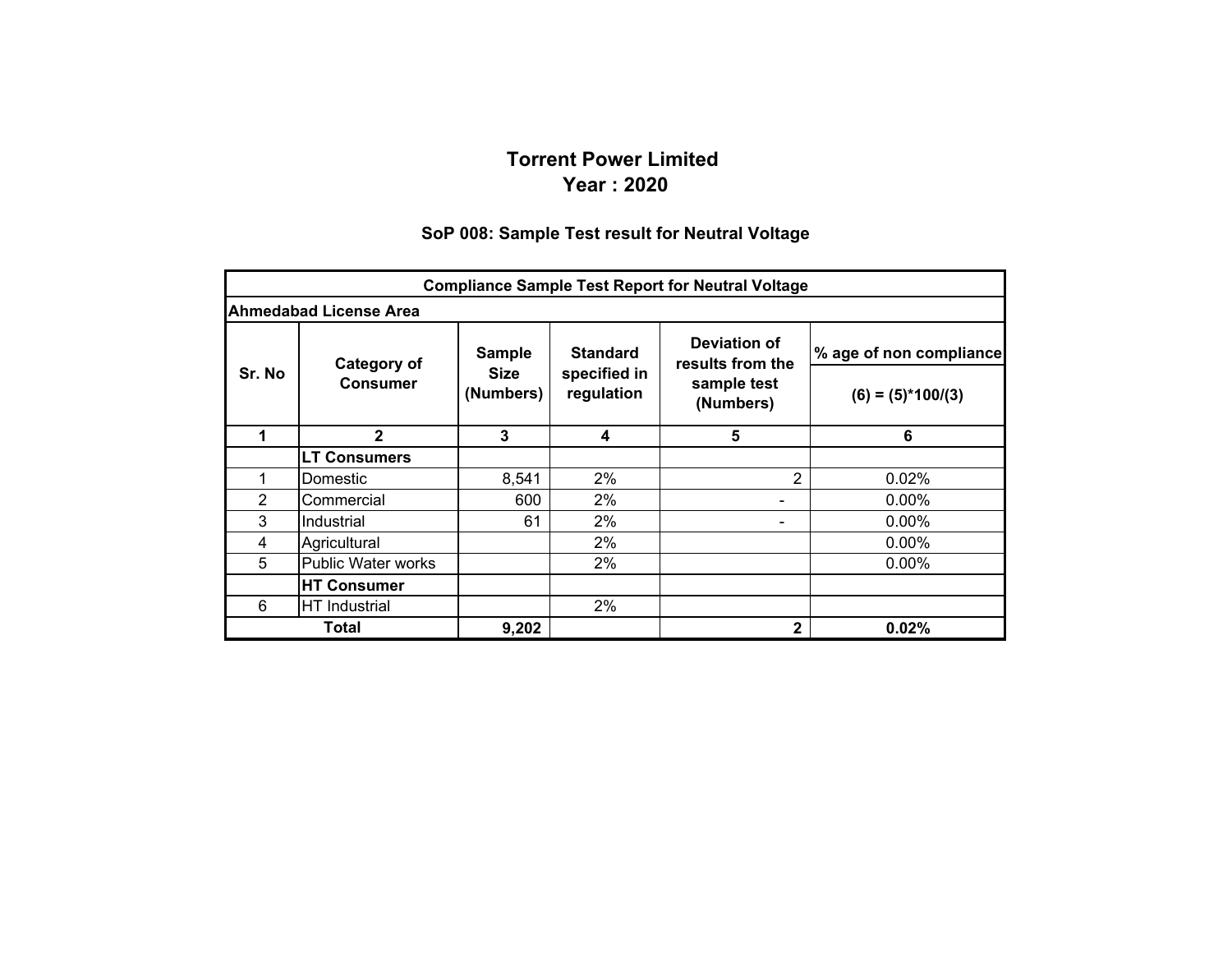#### **Torrent Power Limited Year : 2020**

#### **SoP 008: Sample Test result for Neutral Voltage**

|                | <b>Compliance Sample Test Report for Neutral Voltage</b> |                                 |                            |                                              |                         |  |  |  |  |  |
|----------------|----------------------------------------------------------|---------------------------------|----------------------------|----------------------------------------------|-------------------------|--|--|--|--|--|
|                | <b>Surat License Area</b>                                |                                 |                            |                                              |                         |  |  |  |  |  |
|                |                                                          |                                 | <b>Standard</b>            | Deviation of                                 | % age non<br>compliance |  |  |  |  |  |
| Sr. No         | Category of<br>consumers                                 | <b>Sample Size</b><br>(Numbers) | specified in<br>regulation | results from the<br>sample test<br>(Numbers) | $(6) = (5)*100/(3)$     |  |  |  |  |  |
| 1              | $\mathbf{2}$                                             | 3                               | 4                          | 5                                            | 6                       |  |  |  |  |  |
|                | <b>LT consumers</b>                                      |                                 |                            |                                              |                         |  |  |  |  |  |
|                | Domestic                                                 | 2,685                           | $2\%$                      |                                              | $0.00\%$                |  |  |  |  |  |
| $\overline{2}$ | Commercial                                               | 640                             | $2\%$                      |                                              | $0.00\%$                |  |  |  |  |  |
| 3              | Industrial                                               | 1,704                           | 2%                         |                                              | $0.00\%$                |  |  |  |  |  |
| 4              | Agricultural                                             |                                 | 2%                         |                                              | $0.00\%$                |  |  |  |  |  |
| 5              | Public water works                                       |                                 | 2%                         |                                              | $0.00\%$                |  |  |  |  |  |
|                | <b>HT consumers</b>                                      |                                 |                            |                                              |                         |  |  |  |  |  |
| 6              | HT industrial                                            |                                 | 2%                         |                                              | $0.00\%$                |  |  |  |  |  |
| <b>Total</b>   |                                                          | 5,029                           |                            |                                              | $0.00\%$                |  |  |  |  |  |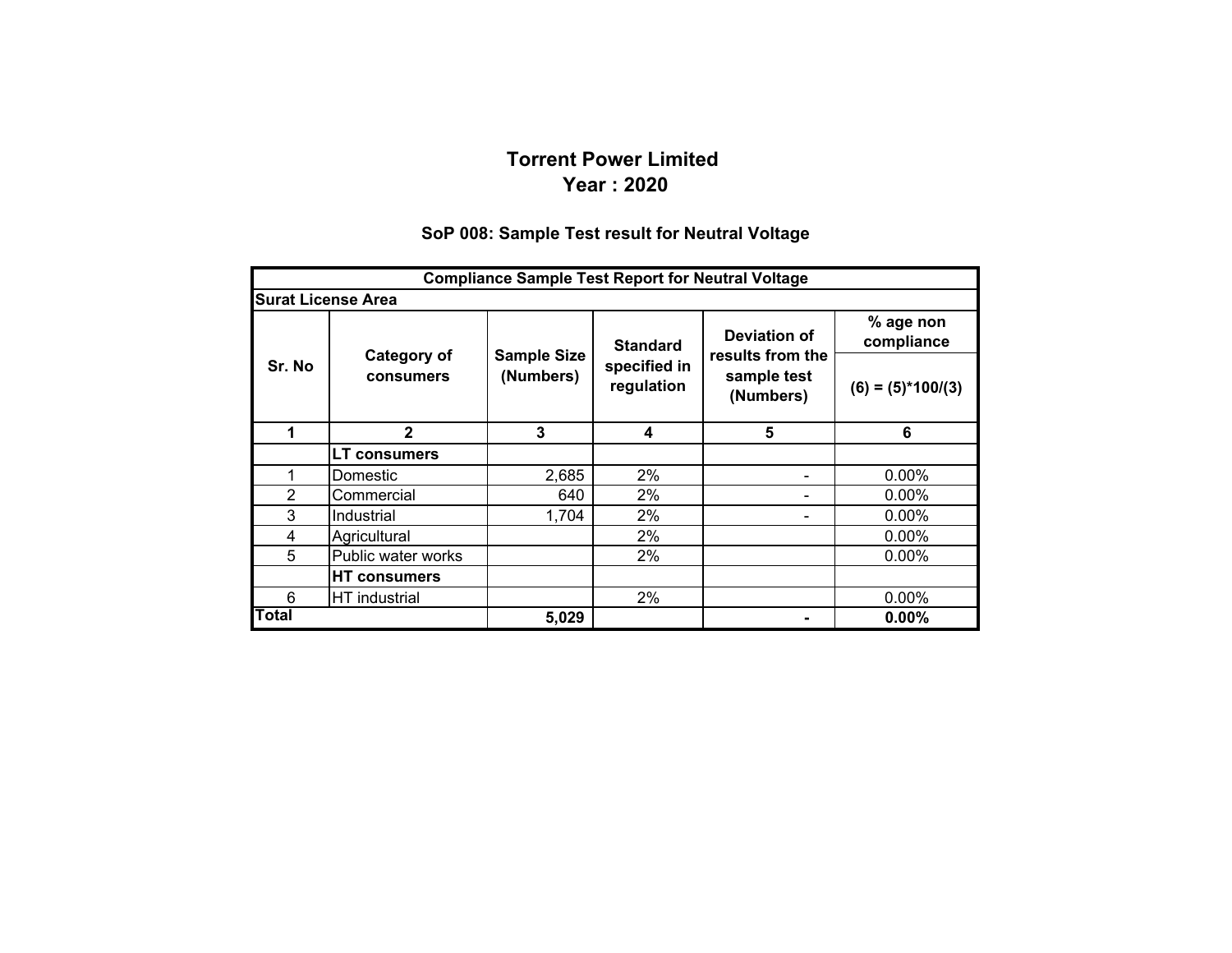## **Torrent Power LimitedYear : 2020**

#### **SoP 009: Sample Test result for Voltage variations**

|               | <b>Compliance Sample Test Report for voltage variations</b> |                    |                        |                                         |                            |  |  |  |  |  |
|---------------|-------------------------------------------------------------|--------------------|------------------------|-----------------------------------------|----------------------------|--|--|--|--|--|
|               | <b>Ahmedabad License Area</b>                               |                    |                        |                                         |                            |  |  |  |  |  |
|               |                                                             | <b>Sample Size</b> | <b>Limit or</b>        | <b>Deviation of</b><br>results from the | % age of non<br>compliance |  |  |  |  |  |
| Sr. No        | <b>Voltage Level</b>                                        | (Numbers)          | prescribed<br>standard | sample test<br>(Numbers)                | $(6) = (5)^*100/(3)$       |  |  |  |  |  |
|               | 2                                                           | 3                  |                        | 5                                       | 6                          |  |  |  |  |  |
|               | <b>LT Consumers</b>                                         | 9327               | $+6\%$ to $-6\%$       | 17                                      | 0.18%                      |  |  |  |  |  |
| $\mathcal{P}$ | <b>HT Consumers</b>                                         | 459                | $+6\%$ to $-6\%$       |                                         | $0.00\%$                   |  |  |  |  |  |
| 3             | <b>EHT Consumers</b>                                        | $\Omega$           | +10% to -10%           |                                         |                            |  |  |  |  |  |
|               | Total                                                       | 9786               |                        | 17                                      | 0.17%                      |  |  |  |  |  |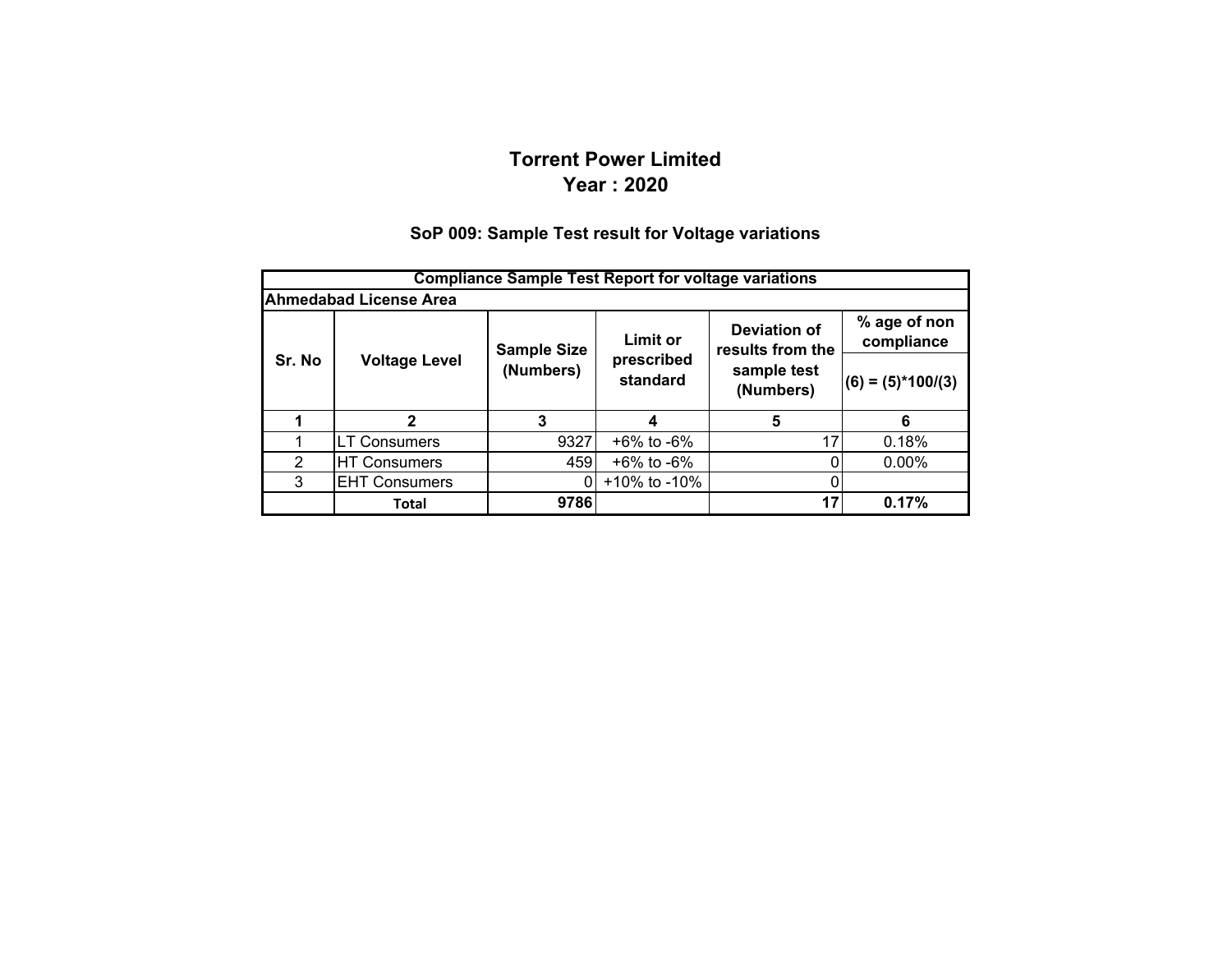## **Torrent Power LimitedYear : 2020**

#### **% age non compliance (6) = (5)\*100/(3) 1 2 34 5 6** 1Low Voltage  $5,036$  +6% to -6% 37 0.73% 2 $H$ igh Voltage  $254 + 6\%$  to -6%  $-$  0.00% 3 Extra High Voltage +10% to -10% - 0.00% **Total 5,290 37 0.70% Compliance Sample Test Report for voltage variations Surat License Area Deviation of results from the sample test (Numbers) Sr. No Voltage Level Sample Size (numbers) Limit or prescribed standard**

#### **SoP 009: Sample Test result for Voltage variations**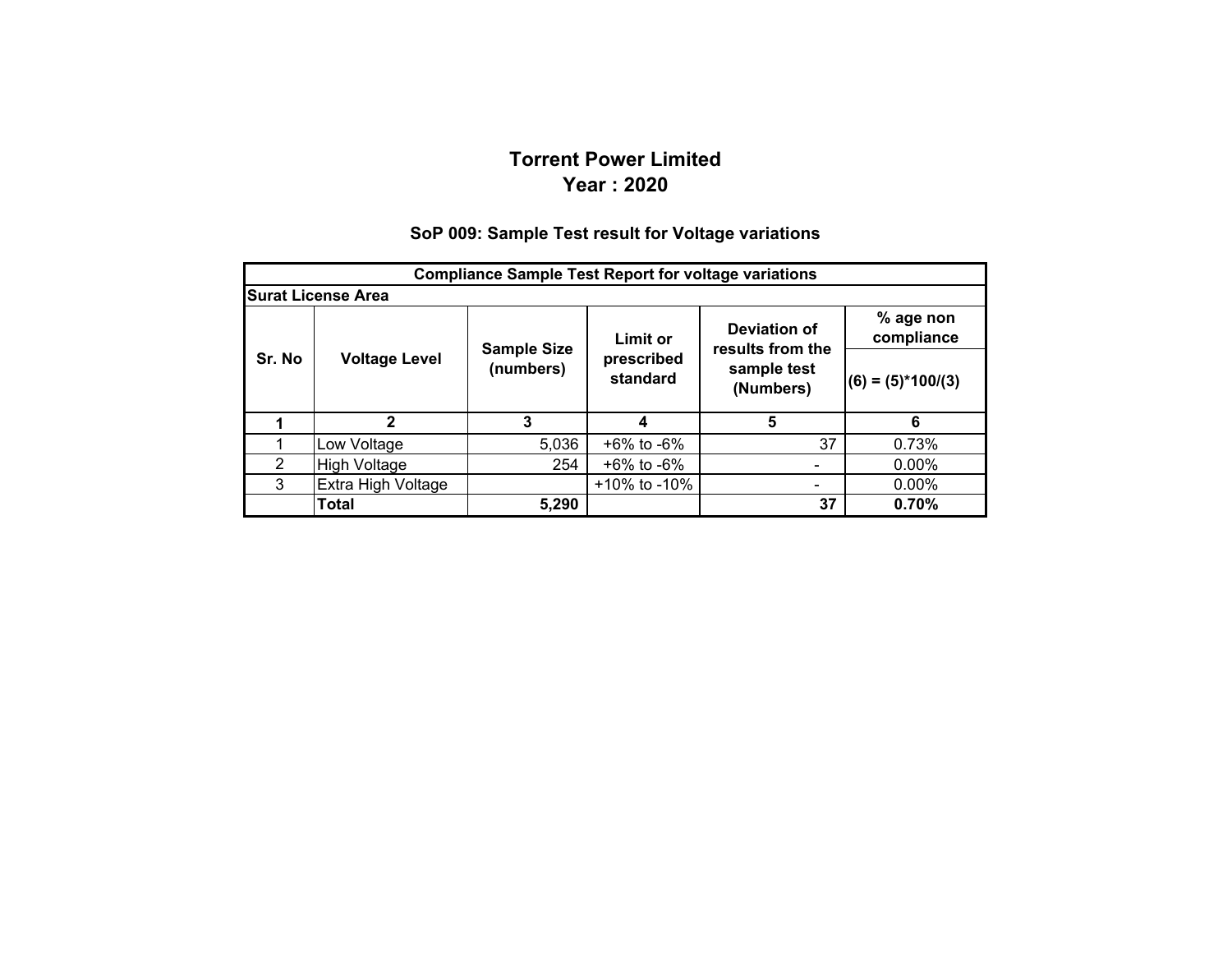#### **Torrent Power Limited Year : 2020**

#### **SoP 010: Sample Test result for Harmonics**

|        | <b>Compliance Sample Test Report for Harmonics</b> |                                    |                                           |                                                                  |                                                |  |  |  |  |  |
|--------|----------------------------------------------------|------------------------------------|-------------------------------------------|------------------------------------------------------------------|------------------------------------------------|--|--|--|--|--|
|        | <b>Ahmedabad License Area</b>                      |                                    |                                           |                                                                  |                                                |  |  |  |  |  |
| Sr. No | <b>Category of</b><br><b>Consumer</b>              | <b>Sample</b><br>size<br>(Numbers) | <b>Limit or</b><br>standard<br>prescribed | <b>Deviation of results</b><br>from the sample test<br>(Numbers) | % age of non compliance<br>$(6) = (5)*100/(3)$ |  |  |  |  |  |
|        |                                                    | 3                                  |                                           | 5                                                                |                                                |  |  |  |  |  |
|        | <b>LT Consumers</b>                                | 4296                               | 3.50%                                     | 0                                                                | $0.00\%$                                       |  |  |  |  |  |
| 2      | <b>HT Consumers</b>                                | 402                                | 3.00%                                     | 0                                                                | $0.00\%$                                       |  |  |  |  |  |
| 3      | <b>EHT Consumers</b>                               | 0                                  | 3.00%                                     | 0                                                                |                                                |  |  |  |  |  |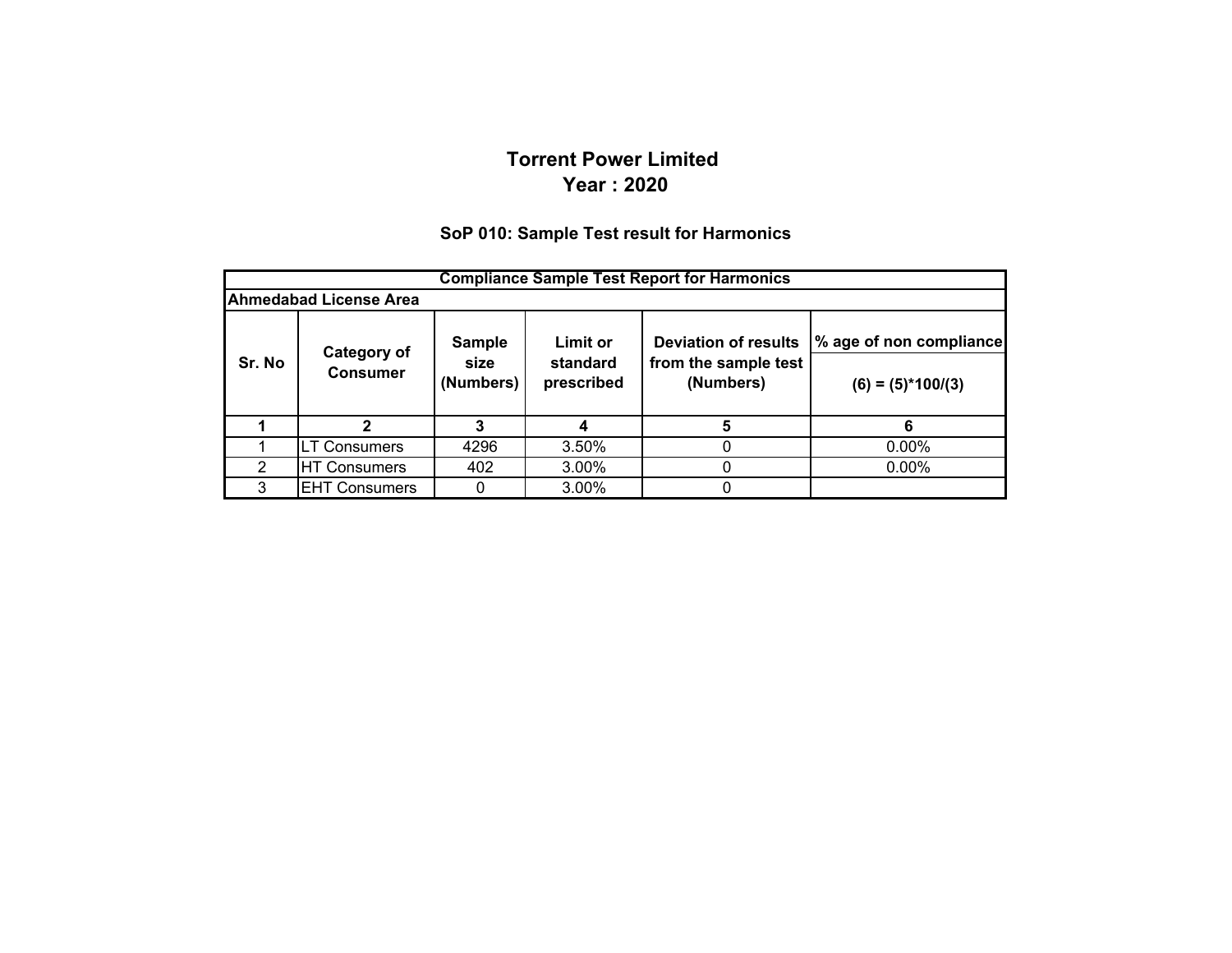#### **Torrent Power Limited Year : 2020**

#### **SoP 010: Sample Test result for Harmonics**

|        | <b>Compliance Sample Test Report for Harmonics</b> |                   |                        |                              |                        |  |  |  |  |  |
|--------|----------------------------------------------------|-------------------|------------------------|------------------------------|------------------------|--|--|--|--|--|
|        | <b>Surat License Area</b>                          |                   |                        |                              |                        |  |  |  |  |  |
|        | Category of                                        | <b>Sample</b>     | Limit or               | Deviation of<br>results from | %age non<br>compliance |  |  |  |  |  |
| Sr. No | consumers                                          | size<br>(Numbers) | standard<br>prescribed | the sample test<br>(Numbers) | $(6) = (5)*100/(3)$    |  |  |  |  |  |
|        | $\mathbf{2}$                                       | 3                 |                        | 5                            | 6                      |  |  |  |  |  |
|        | LT consumers                                       | 184               | 3.5%                   | 3                            | 1.63%                  |  |  |  |  |  |
| 2      | HT consumers                                       | 3                 | 3.0%                   |                              | $0.00\%$               |  |  |  |  |  |
| 3      | <b>EHT</b> consumers                               |                   | 3.0%                   |                              | $0.00\%$               |  |  |  |  |  |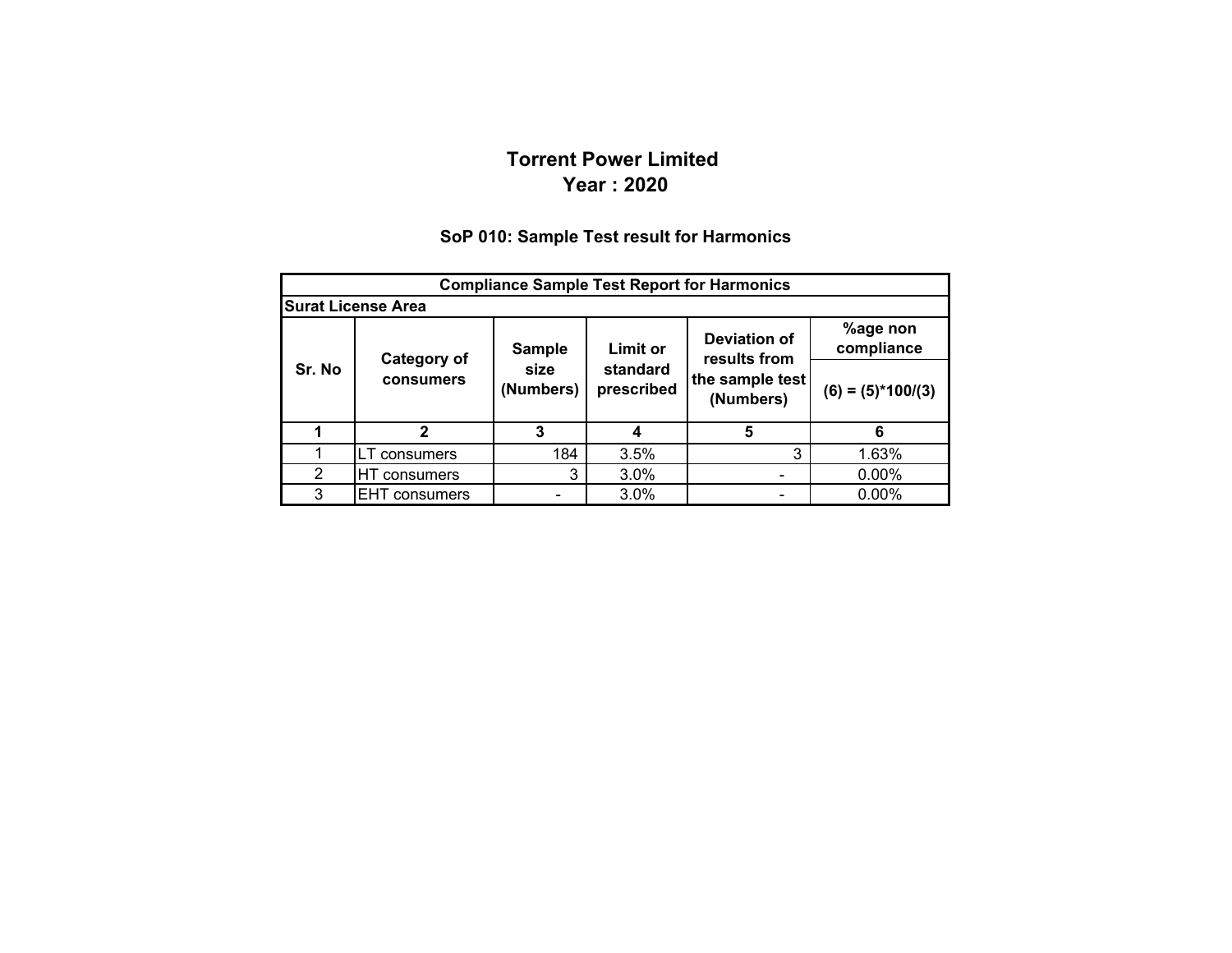#### **Year : 2020-21**

## **Performa SoP 011A: System Average Interruption Frequency Index (SAIFI)**

| Sr. No.      | <b>Month</b>                  | Ni-Total no of<br>customers for<br>each sustained<br>interruptions | Nt-Total no of<br>customers<br>served | $Cl = \sum n$ i    | SAIFI=CI/Nt (Nos.) |
|--------------|-------------------------------|--------------------------------------------------------------------|---------------------------------------|--------------------|--------------------|
| (1)          | (2)                           | (3)                                                                | (4)                                   | $(5)=Total of (3)$ | $(6)=(5)/(4)$      |
|              | <b>Ahmedabad License Area</b> |                                                                    |                                       |                    |                    |
|              | Apr-20                        | 1,09,430                                                           | 19,79,715                             | 1,27,081           | 0.064              |
| $\mathbf{2}$ | $May-20$                      | 1,70,233                                                           | 19,80,357                             | 1,88,649           | 0.095              |
| 3            | <b>Jun-20</b>                 | 2,27,277                                                           | 19,83,210                             | 2,47,943           | 0.125              |
| 4            | <b>Jul-20</b>                 | 1,89,077                                                           | 19,86,448                             | 2,07,146           | 0.104              |
| 5            | Aug-20                        | 1,70,243                                                           | 19,88,642                             | 1,99,735           | 0.100              |
| 6            | Sep-20                        | 2,73,386                                                           | 19,89,660                             | 2,86,471           | 0.144              |
| 7            | Oct-20                        | 3,33,624                                                           | 19,91,023                             | 3,68,287           | 0.185              |
| 8            | <b>Nov-20</b>                 | 1,47,247                                                           | 19,95,181                             | 1,55,990           | 0.078              |
| 9            | $Dec-20$                      | 2,40,288                                                           | 19,97,703                             | 2,46,950           | 0.124              |
| 10           | Jan-21                        | 2,62,336                                                           | 19,99,221                             | 3,00,606           | 0.150              |
| 11           | Feb-21                        | 2,31,992                                                           | 20,01,983                             | 2,60,019           | 0.130              |
| 12           | Mar-21                        | 1,44,996                                                           | 20,06,381                             | 1,65,305           | 0.082              |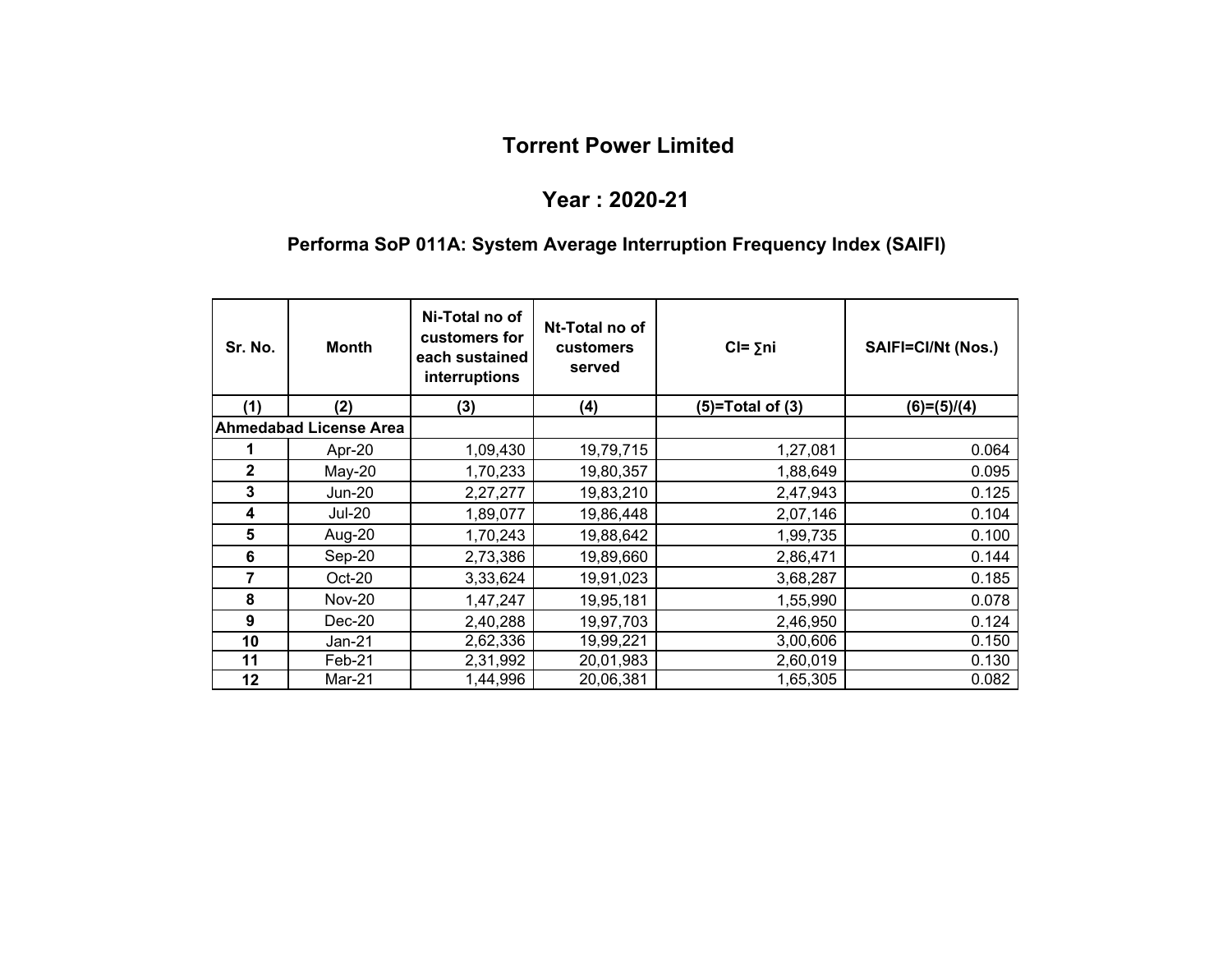#### **Year : 2020-21**

#### **Performa SoP 011A: System Average Interruption Frequency Index (SAIFI)**

| Sr. No.                   | <b>Month</b>  | Ni-Total no of<br>customers for<br>each sustained<br>interruptions | Nt-Total no of<br>customers<br>served | $Cl = \sum n i$    | SAIFI=CI/Nt<br>(Nos.) |
|---------------------------|---------------|--------------------------------------------------------------------|---------------------------------------|--------------------|-----------------------|
| (1)                       | (2)           | (3)                                                                | (4)                                   | $(5)=Total of (3)$ | $(6)=(5)/(4)$         |
| <b>Surat License Area</b> |               |                                                                    |                                       |                    |                       |
|                           | Apr-20        | 5,328                                                              | 6,19,479                              | 5,328              | 0.009                 |
| 2                         | $May-20$      | 1,051                                                              | 6,19,665                              | 1,051              | 0.002                 |
| 3                         | Jun-20        | 9,396                                                              | 6,19,991                              | 9,396              | 0.015                 |
| 4                         | <b>Jul-20</b> | 16,447                                                             | 6,20,555                              | 16,447             | 0.027                 |
| $5\phantom{1}$            | Aug-20        | 13,403                                                             | 6,20,819                              | 14,174             | 0.023                 |
| 6                         | Sep-20        | 1,784                                                              | 6,20,401                              | 1,784              | 0.003                 |
| 7                         | $Oct-20$      | 12,827                                                             | 6,18,565                              | 12,827             | 0.021                 |
| 8                         | <b>Nov-20</b> | 2,956                                                              | 6,19,098                              | 2,956              | 0.005                 |
| 9                         | $Dec-20$      | 20,839                                                             | 6,18,775                              | 23,318             | 0.038                 |
| 10                        | Jan-21        | 13,692                                                             | 6,20,074                              | 16,565             | 0.027                 |
| 11                        | Feb-21        | 16,400                                                             | 6,20,911                              | 16,400             | 0.026                 |
| 12                        | Mar-21        | 23,045                                                             | 6,21,507                              | 32,895             | 0.053                 |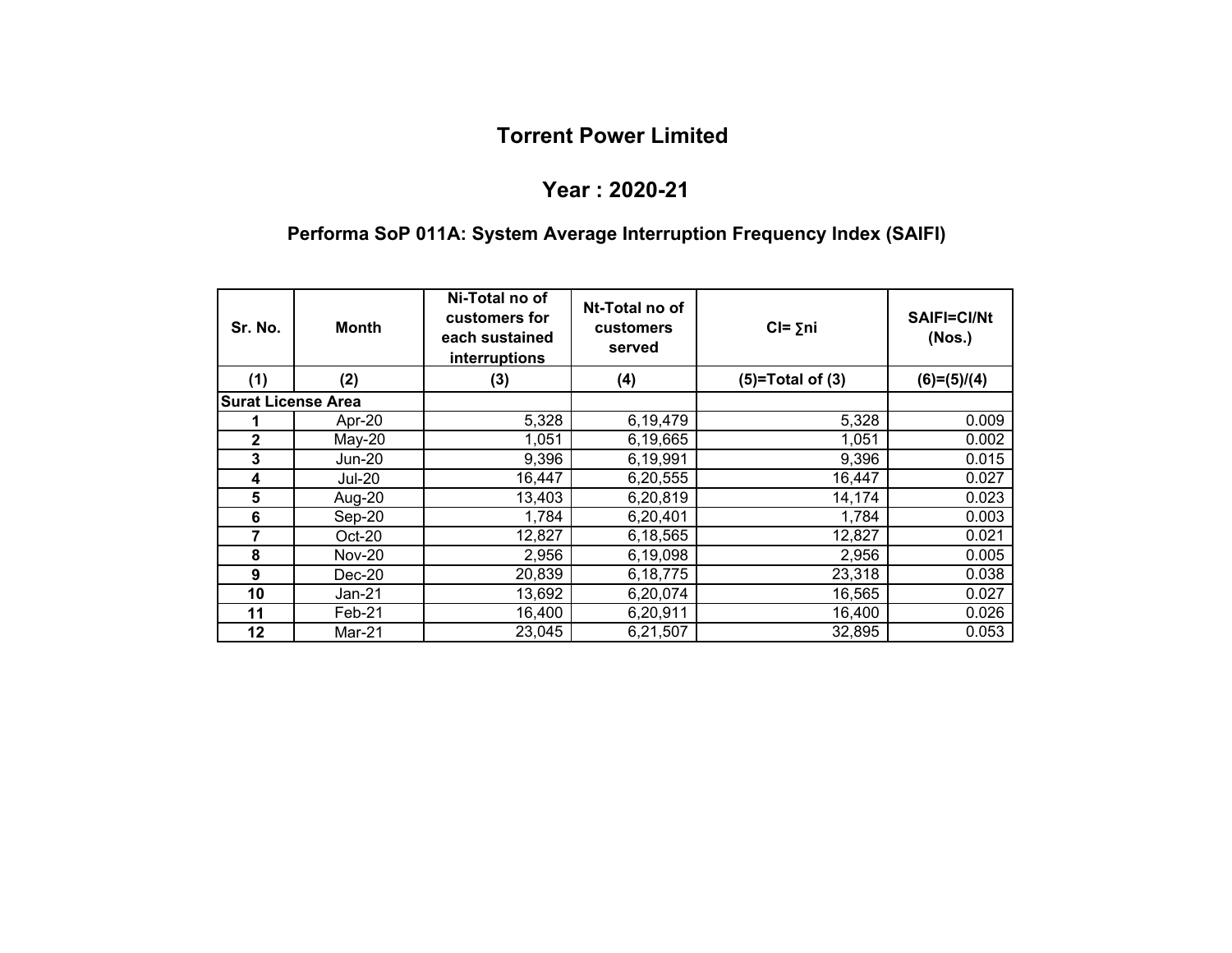#### **Year : 2020-21**

#### **Performa SoP 011B: System Average Interruption Duration Index (SAIDI)**

| Sr. No.                | ri=Restoration<br><b>Month</b><br>Time for each<br>interruption event |      | Ni-no of<br>ri*Ni- Total<br>interrupted<br>customer<br>customers for<br>interruption<br>Duration (Cust<br>each sustained<br>interruption event<br>Hrs.) |                   | Nt-Total no of<br>customers<br>served | <b>Customer</b><br><b>Interruption Duration</b><br>$CMI = \sum r i Ni$<br>(Cust-Hrs.) | <b>SAIDI=CMI/Nt</b><br>(HH:MM) |
|------------------------|-----------------------------------------------------------------------|------|---------------------------------------------------------------------------------------------------------------------------------------------------------|-------------------|---------------------------------------|---------------------------------------------------------------------------------------|--------------------------------|
| (1)                    | (2)                                                                   | (3)  | (4)                                                                                                                                                     | $(5) = (3) * (4)$ | (6)                                   | $(7)$ = Total of $(5)$                                                                | $(8) = (7)/(6)$                |
| Ahmedabad License Area |                                                                       |      |                                                                                                                                                         |                   |                                       |                                                                                       |                                |
|                        | Apr-20                                                                | 1:8  | 1,09,430                                                                                                                                                |                   | 19,79,715                             | 1,16,991                                                                              | 00:04                          |
| $\mathbf{2}$           | May-20                                                                | 0:38 | 1,70,233                                                                                                                                                |                   | 19,80,357                             | 1,28,368                                                                              | 00:04                          |
| 3                      | $Jun-20$                                                              | 0:40 | 2,27,277                                                                                                                                                |                   | 19,83,210                             | l,49,356                                                                              | 00:05                          |
| 4                      | <b>Jul-20</b>                                                         | 0:38 | 1,89,077                                                                                                                                                |                   | 19,86,448                             | 1,15,944                                                                              | 00:04                          |
| 5                      | Aug-20                                                                | 0:45 | 1,70,243                                                                                                                                                |                   | 19,88,642                             | 1,47,200                                                                              | 00:04                          |
| 6                      | Sep-20                                                                | 0:41 | 2,73,386                                                                                                                                                |                   | 19,89,660                             | 1,75,247                                                                              | 00:05                          |
| 7                      | $Oct-20$                                                              | 0:41 | 3,33,624                                                                                                                                                |                   | 19,91,023                             | 2,01,675                                                                              | 00:06                          |
| 8                      | <b>Nov-20</b>                                                         | 0:30 | 1,47,247                                                                                                                                                |                   | 19,95,181                             | 73,893                                                                                | 00:02                          |
| 9                      | Dec-20                                                                | 0:51 | 2,40,288                                                                                                                                                |                   | 19,97,703                             | 1,34,533                                                                              | 00:04                          |
| 10                     | Jan-21                                                                | 0:38 | 2,62,336                                                                                                                                                |                   | 19,99,221                             | 1,67,738                                                                              | 00:05                          |
| 11                     | Feb-21                                                                | 0:30 | 2,31,992                                                                                                                                                |                   | 20,01,983                             | 1,25,708                                                                              | 00:04                          |
| 12                     | Mar-21                                                                | 0:32 | 1,44,996                                                                                                                                                |                   | 20,06,381                             | 86,630                                                                                | 00:03                          |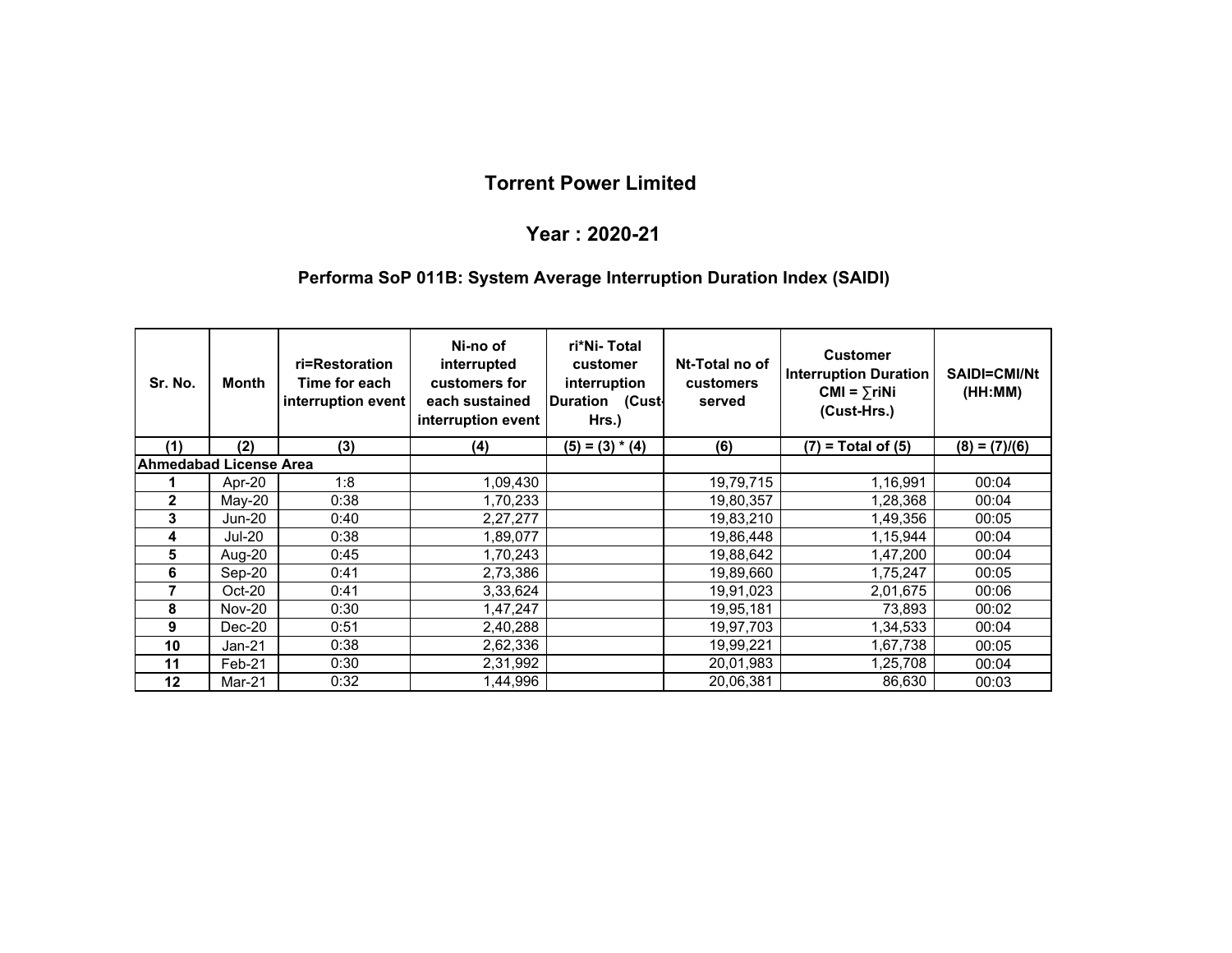#### **Year : 2020-21**

# **Performa SoP 011B: System Average Interruption Duration Index (SAIDI)**

| Sr. No.                   | Month         | ri=Restoration<br>Time for each<br>interruption event | Ni-no of<br>interrupted<br>customers for<br>each sustained<br>interruption event | ri*Ni-Total<br>customer<br>interruption<br><b>Duration</b><br>(Cust-Hrs.) | Nt-Total no of<br><b>customers</b><br>served | <b>Customer</b><br>Interruption<br><b>CMI</b><br><b>Duration</b><br>$=$ $\sum$ riNi<br>(Cust-<br>Hrs.) | <b>SAIDI=CMI/Nt</b><br>(HH:MM) |
|---------------------------|---------------|-------------------------------------------------------|----------------------------------------------------------------------------------|---------------------------------------------------------------------------|----------------------------------------------|--------------------------------------------------------------------------------------------------------|--------------------------------|
| (1)                       | (2)           | (3)                                                   | (4)                                                                              | $(5) = (3) * (4)$                                                         | (6)                                          | $(7)$ = Total of $(5)$                                                                                 | $(8) = (7)/(6)$                |
| <b>Surat License Area</b> |               |                                                       |                                                                                  |                                                                           |                                              |                                                                                                        |                                |
|                           | Apr-20        | 00:42                                                 | 5,328                                                                            |                                                                           | 6,19,479                                     | 3,391                                                                                                  | 00:01                          |
| $\mathbf{2}$              | $May-20$      | 00:26                                                 | 1,051                                                                            |                                                                           | 6,19,665                                     | 458                                                                                                    | 00:01                          |
| 3                         | <b>Jun-20</b> | 00:27                                                 | 9,396                                                                            |                                                                           | 6,19,991                                     | 3,334                                                                                                  | 00:01                          |
| 4                         | <b>Jul-20</b> | 00:27                                                 | 16,447                                                                           |                                                                           | 6,20,555                                     | 8,236                                                                                                  | 00:01                          |
| 5                         | Aug-20        | 00:32                                                 | 13,403                                                                           |                                                                           | 6,20,819                                     | 7,026                                                                                                  | 00:01                          |
| 6                         | Sep-20        | 00:25                                                 | 1,784                                                                            |                                                                           | 6,20,401                                     | 768                                                                                                    | 00:01                          |
| 7                         | Oct-20        | 00:32                                                 | 12,827                                                                           |                                                                           | 6,18,565                                     | 6,428                                                                                                  | 00:01                          |
| 8                         | <b>Nov-20</b> | 00:35                                                 | 2,956                                                                            |                                                                           | 6,19,098                                     | 1,735                                                                                                  | 00:01                          |
| 9                         | $Dec-20$      | 00:32                                                 | 20,839                                                                           |                                                                           | 6,18,775                                     | 12,785                                                                                                 | 00:01                          |
| 10                        | Jan-21        | 00:30                                                 | 13,692                                                                           |                                                                           | 6,20,074                                     | 7,783                                                                                                  | 00:01                          |
| 11                        | Feb-21        | 00:23                                                 | 16,400                                                                           |                                                                           | 6,20,911                                     | 6,942                                                                                                  | 00:01                          |
| 12                        | Mar-21        | 00:30                                                 | 23,045                                                                           |                                                                           | 6,21,507                                     | 16,181                                                                                                 | 00:02                          |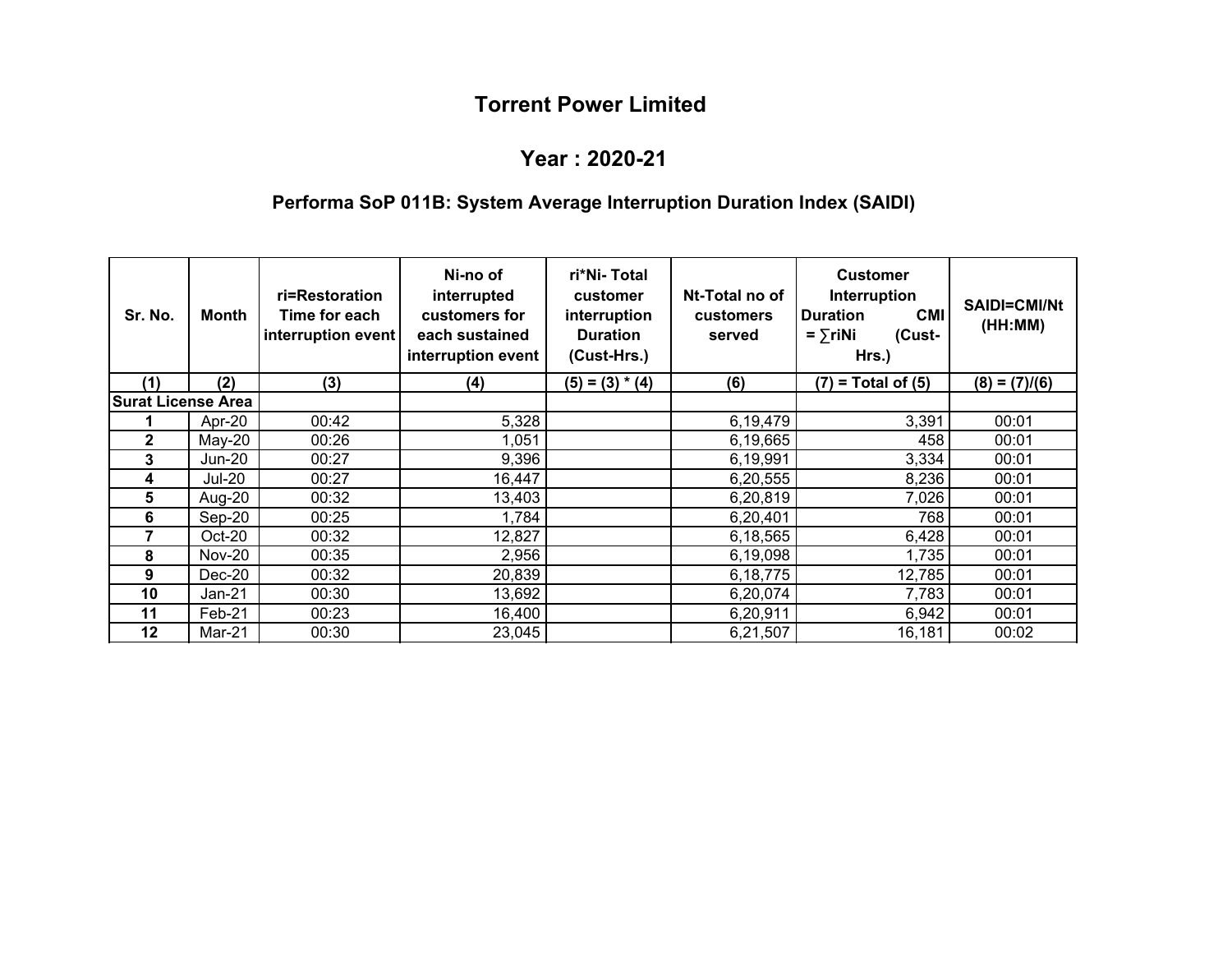## **Year : 2020-21**

# **Performa SoP 011C: Momemtary Average Interruption Frequency Index (MAIFI)**

| Sr. No. | Month         | Number of<br><b>Momentary</b><br>interruptions<br>IMi | Nmi-Total no of<br>customers for<br>each momentary<br>interruptions | Imi*Nmi<br><b>Number of</b><br>customer<br><b>Momentary</b><br>interruptions | Nt-Total no of<br>customers<br>served | $\Sigma$ IMiNmi          | ∑IMiNmi<br>$MAIFI =$<br><b>Nt</b> |
|---------|---------------|-------------------------------------------------------|---------------------------------------------------------------------|------------------------------------------------------------------------------|---------------------------------------|--------------------------|-----------------------------------|
| (1)     | (2)           | (3)                                                   | (4)                                                                 | $(5) = (3) * (4)$                                                            | (6)                                   | $(7)$ = Total of $(5)$   | $(8)=(7)/(6)$                     |
|         |               | <b>Ahmedabad License Area</b>                         |                                                                     |                                                                              |                                       |                          |                                   |
|         | Apr-20        |                                                       |                                                                     |                                                                              | 19,79,715                             |                          |                                   |
| 2       | May-20        |                                                       | 9,990                                                               |                                                                              | 19,80,357                             | 9,990                    | 0.005                             |
| 3       | Jun-20        |                                                       |                                                                     |                                                                              | 19,83,210                             |                          |                                   |
| 4       | <b>Jul-20</b> | 3                                                     | 7,693                                                               |                                                                              | 19,86,448                             | 7,693                    | 0.004                             |
| 5       | Aug-20        | 3                                                     | 12,563                                                              |                                                                              | 19,88,642                             | 12,563                   | 0.006                             |
| 6       | $Sep-20$      | ۰.                                                    | -                                                                   |                                                                              | 19,89,660                             | $\overline{\phantom{0}}$ |                                   |
| 7       | Oct-20        | 2                                                     | 1,920                                                               |                                                                              | 19,91,023                             | 1,920                    | 0.001                             |
| 8       | <b>Nov-20</b> |                                                       | 1,585                                                               |                                                                              | 19,95,181                             | 1,585                    | 0.001                             |
| 9       | $Dec-20$      | 2                                                     | 7,957                                                               |                                                                              | 19,97,703                             | 7,957                    | 0.004                             |
| 10      | Jan-21        |                                                       | 523                                                                 |                                                                              | 19,99,221                             | 523                      | 0.000                             |
| 11      | Feb-21        |                                                       | 4,399                                                               |                                                                              | 20,01,983                             | 4,399                    | 0.002                             |
| 12      | Mar-21        | 2                                                     | 1,927                                                               |                                                                              | 20,06,381                             | 1,927                    | 0.001                             |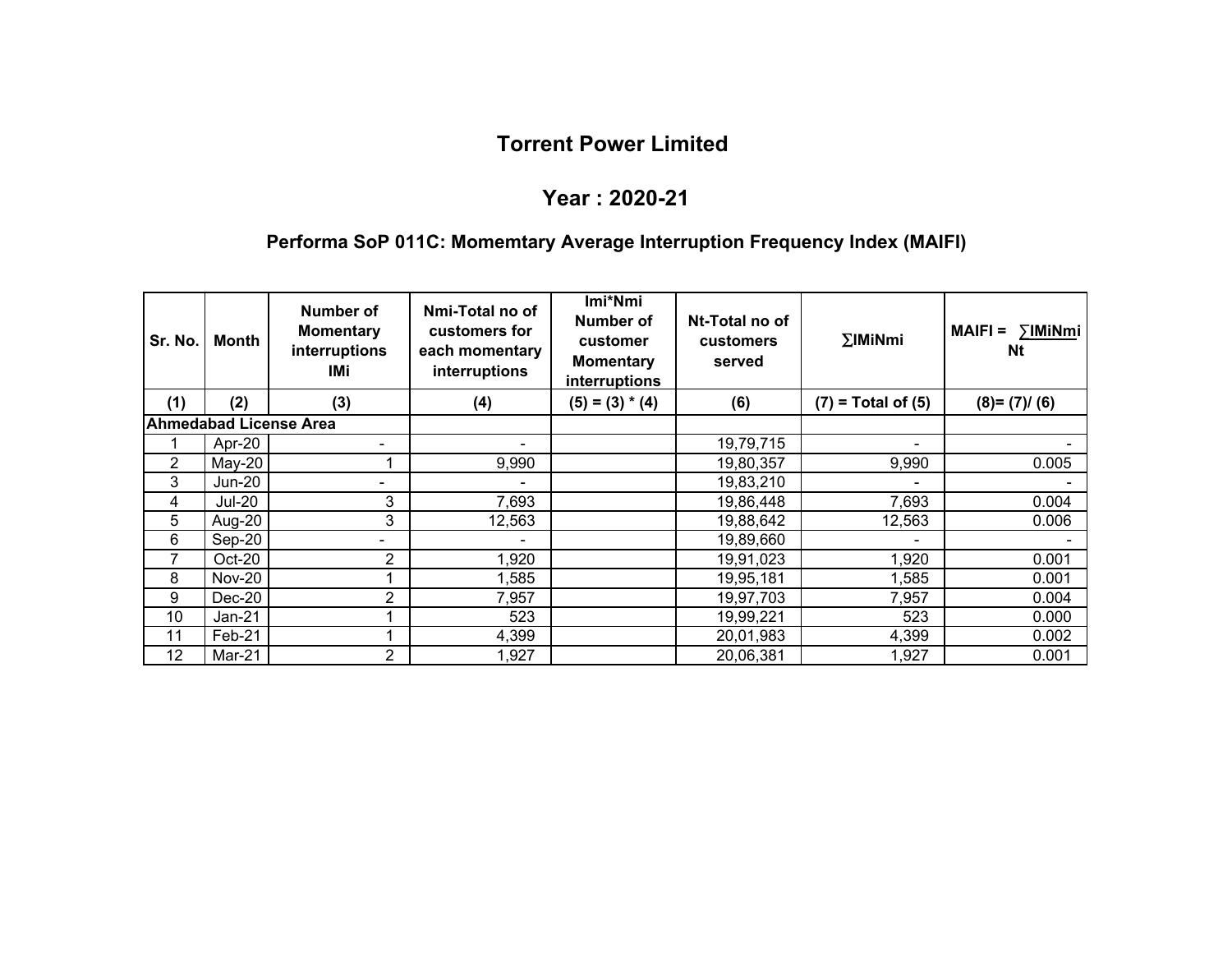## **Year : 2020-21**

# **Performa SoP 011C: Momemtary Average Interruption Frequency Index (MAIFI)**

| Sr. No. | Month                     | Number of<br><b>Momentary</b><br>interruptions<br>IMi | Nmi-Total no of<br>customers for<br>each momentary<br>interruptions | Imi*Nmi<br><b>Number of</b><br>customer<br><b>Momentary</b><br>interruptions | Nt-Total no of<br>customers<br>served | ∑IMiNmi                 | $MAIFI =$<br>∑IMiNmi<br>Nt |
|---------|---------------------------|-------------------------------------------------------|---------------------------------------------------------------------|------------------------------------------------------------------------------|---------------------------------------|-------------------------|----------------------------|
| (1)     | (2)                       | (3)                                                   | (4)                                                                 | $(5) = (3) * (4)$                                                            | (6)                                   | $(7)$ = Total of<br>(5) | $(8)=(7)/(6)$              |
|         | <b>Surat License Area</b> |                                                       |                                                                     |                                                                              |                                       |                         |                            |
|         | Apr-20                    |                                                       |                                                                     | ۰.                                                                           | 6,19,479                              | ۰.                      |                            |
| 2       | $May-20$                  | $\blacksquare$                                        | ۰                                                                   | ۰.                                                                           | 6,19,665                              | $\sim$                  |                            |
| 3       | Jun-20                    |                                                       |                                                                     | -                                                                            | 6,19,991                              | $\blacksquare$          |                            |
| 4       | <b>Jul-20</b>             |                                                       |                                                                     |                                                                              | 6,20,555                              |                         |                            |
| 5       | Aug-20                    |                                                       | -                                                                   |                                                                              | 6,20,819                              | ۰                       |                            |
| 6       | Sep-20                    | $\overline{\phantom{0}}$                              | $\blacksquare$                                                      | -                                                                            | 6,20,401                              | ۰                       |                            |
| 7       | Oct-20                    | -                                                     | ۰                                                                   | -                                                                            | 6,18,565                              | ۰                       |                            |
| 8       | <b>Nov-20</b>             |                                                       |                                                                     | -                                                                            | 6,19,098                              | ۰                       |                            |
| 9       | $Dec-20$                  |                                                       | $\overline{\phantom{0}}$                                            | -                                                                            | 6,18,775                              | ۰                       |                            |
| 10      | $Jan-21$                  | $\blacksquare$                                        | ۰                                                                   | -                                                                            | 6,20,074                              | ٠                       |                            |
| 11      | Feb-21                    |                                                       | $\blacksquare$                                                      | -                                                                            | 6,20,911                              | $\blacksquare$          |                            |
| 12      | Mar-21                    |                                                       |                                                                     |                                                                              | 6,21,507                              |                         |                            |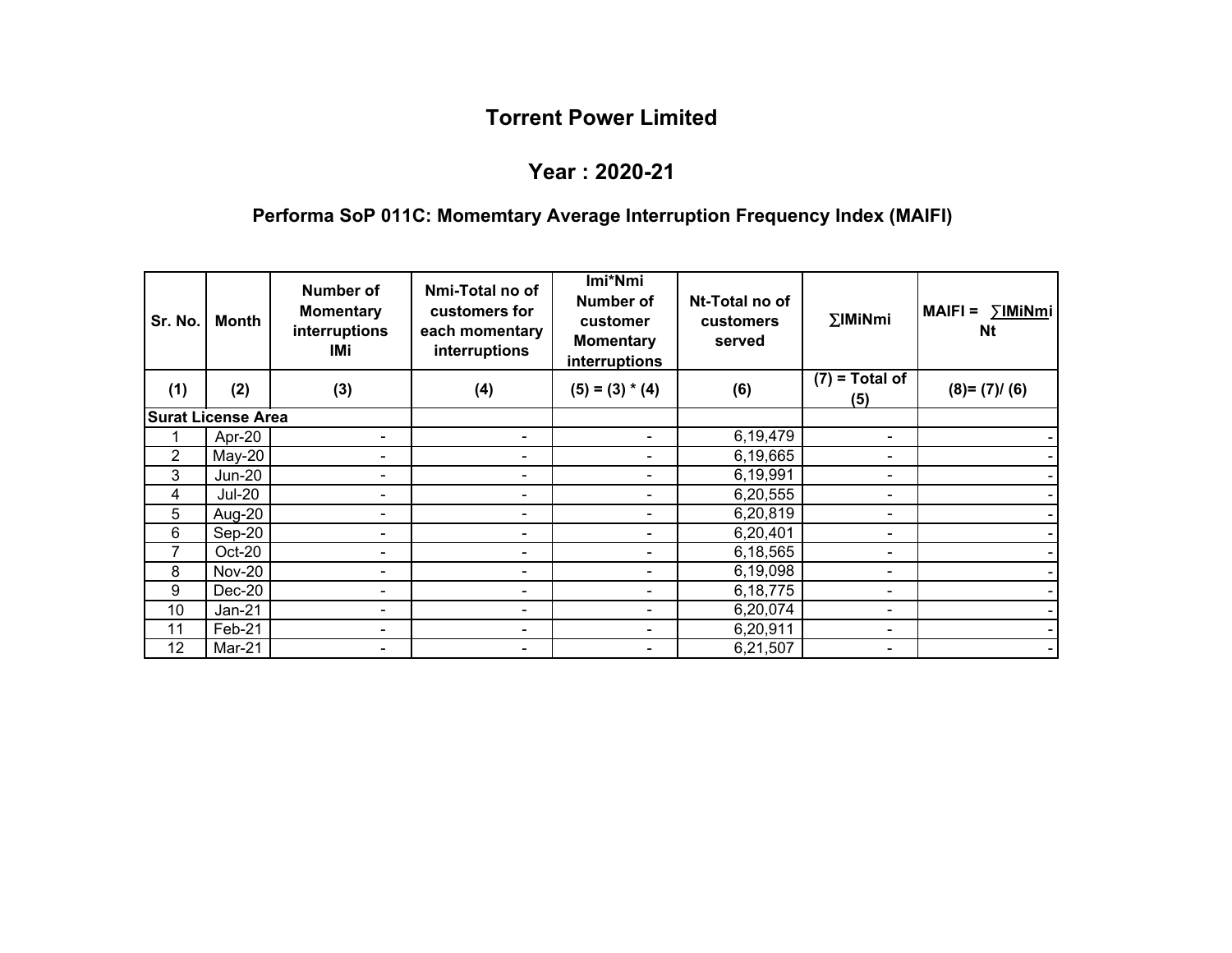# **Name of Distribution Licensee: Torrent Power Limited (AHMEDABAD)**

### **Year : 2020-21**

# **Sop 012: System Losses**

|              | Losses in System and Connected Equipment                |                               |          |
|--------------|---------------------------------------------------------|-------------------------------|----------|
|              | Total Energy Delivered                                  |                               | 7,410.85 |
| ii.          | Energy Sold (Billed) HT direct sales (Mus)              |                               | 1,627.62 |
| iii          | Energy Sold (Billed) in the HT & LT system (MUs)        |                               | 5,319.80 |
| iv           | Total Sales (Mus)                                       | (B+C)                         | 6,947.42 |
| $\mathsf{v}$ | Distribution Loss (Mus)                                 |                               | 445.57   |
| vi           | Energy input at EHV Substation (Mus)                    |                               | 7,392.99 |
| vii          | % Distribution Loss                                     | $(D)$ X 100/ $(E)$            | 6.03%    |
| viii         | Total Losses(including EHV/Transmission) (Mus)          | ${(A)-(B+C)}$                 | 463.43   |
| ix           | <sup>9</sup> % Total Losses(including EHV/Transmission) | $\{(A)-(B+C)\}\times 100/(A)$ | 6.25%    |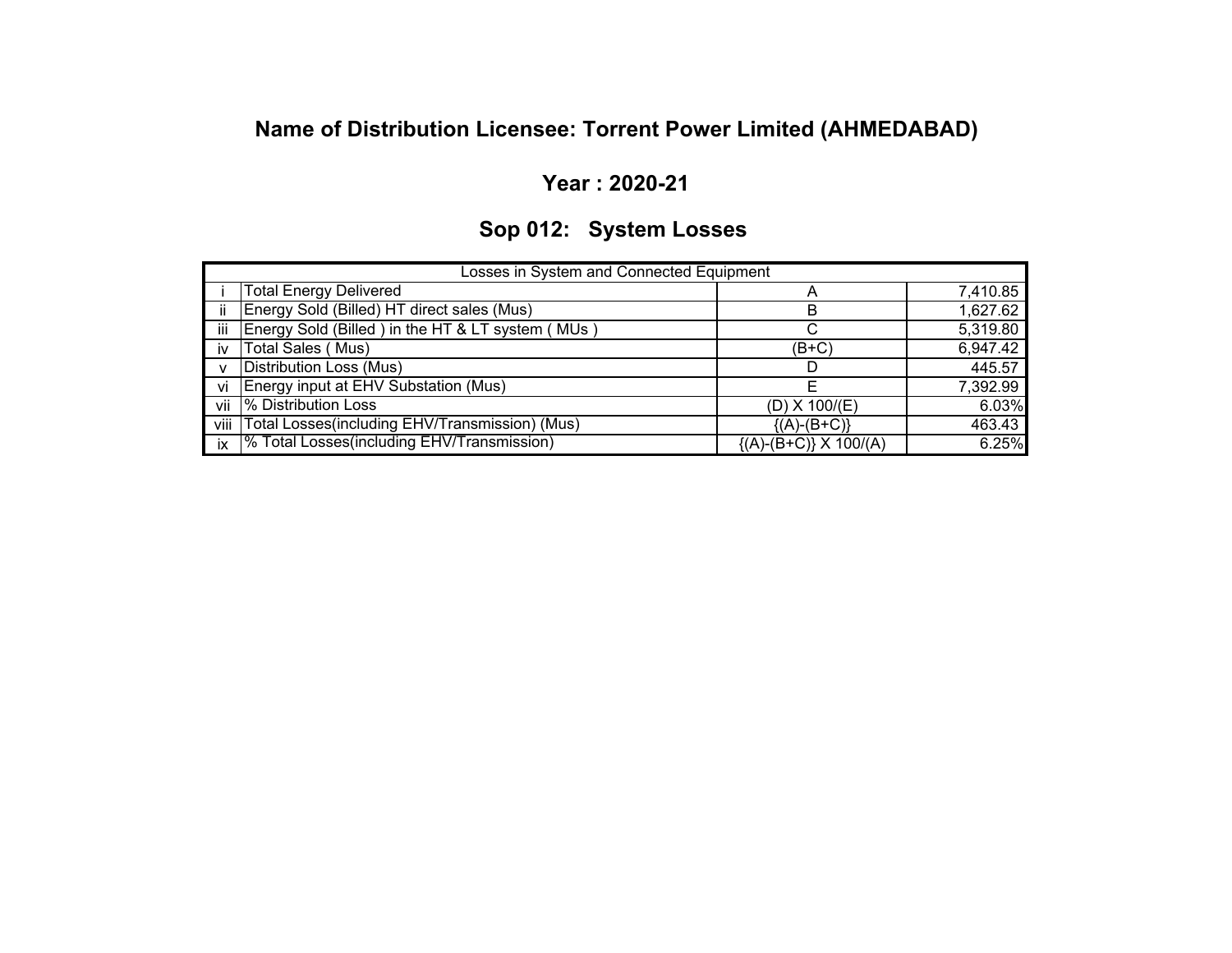# **Name of Distribution Licensee: Torrent Power Limited (SURAT)**

## **Year : 2020-21**

# **Sop 012: System Losses**

|      | Losses in System and Connected Equipment                |                               |          |  |  |  |  |  |  |
|------|---------------------------------------------------------|-------------------------------|----------|--|--|--|--|--|--|
|      | <b>Total Energy Delivered</b>                           |                               | 2,735.73 |  |  |  |  |  |  |
| iί   | Energy Sold (Billed) HT direct sales (Mus)              | в                             | 307.70   |  |  |  |  |  |  |
| iij  | Energy Sold (Billed) in the HT & LT system (MUs)        |                               | 2,295.84 |  |  |  |  |  |  |
| iv   | <b>Total Sales (Mus)</b>                                | (B+C)                         | 2,603.54 |  |  |  |  |  |  |
| v    | <b>Distribution Loss (Mus)</b>                          |                               | 110.24   |  |  |  |  |  |  |
| vi   | Energy input at EHV Substation (Mus)                    |                               | 2,713.77 |  |  |  |  |  |  |
| vii  | % Distribution Loss                                     | $(D)$ X 100/ $(E)$            | 4.06%    |  |  |  |  |  |  |
| viii | Total Losses(including EHV/Transmission) (Mus)          | ${(A)-(B+C)}$                 | 132.19   |  |  |  |  |  |  |
| ix   | <sup>9</sup> % Total Losses(including EHV/Transmission) | $\{(A)-(B+C)\}\times 100/(A)$ | 4.83%    |  |  |  |  |  |  |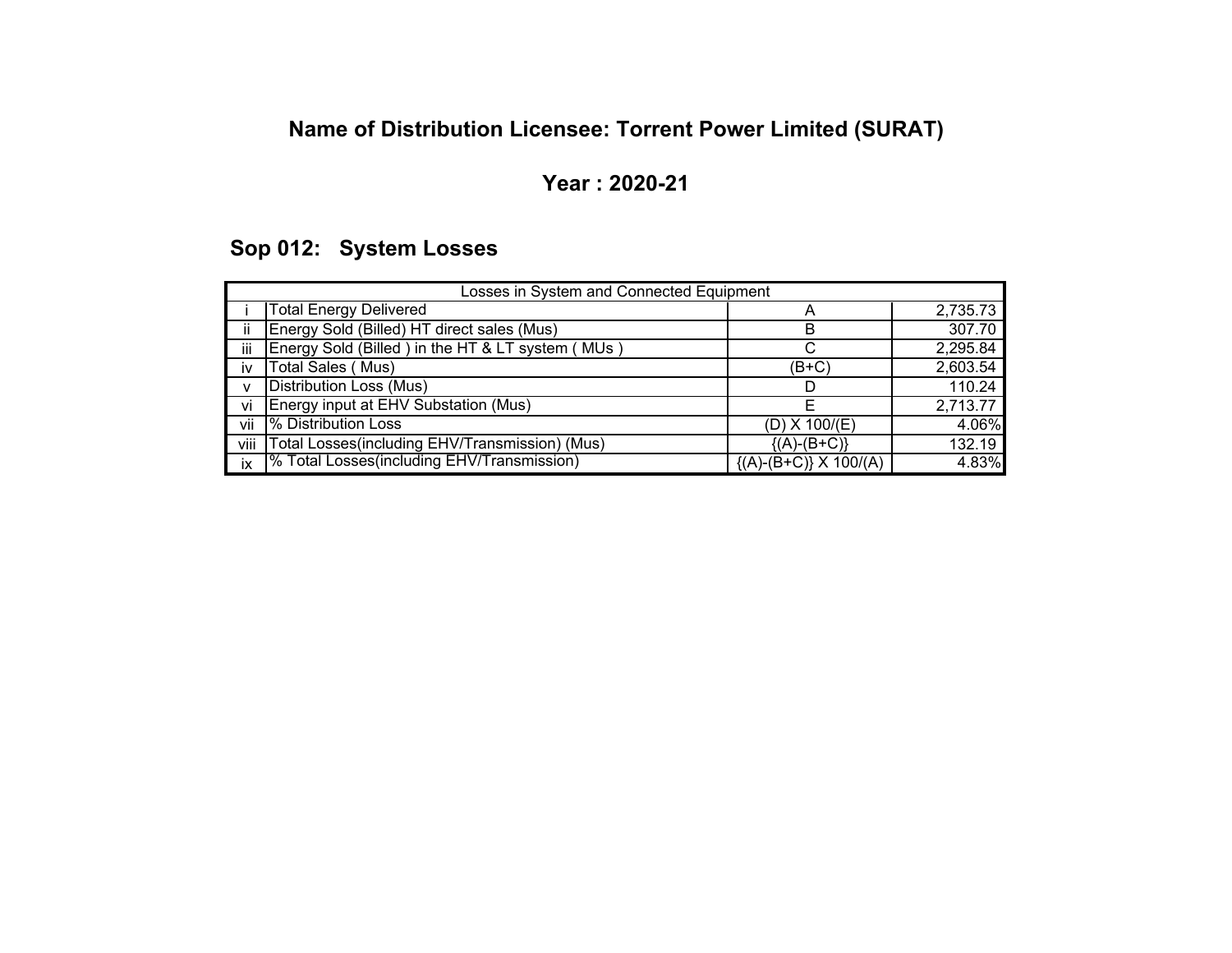## **Year : 2020-21**

### **Performa SoP 013: Meter Faults**

| <b>Consumer</b><br>Category   | No.of faulty<br>meters at the<br>start of the<br>year $(1)$ | <b>No.of faulty meters</b><br>added during the<br>(2)<br>year | <b>Total number of</b><br>defective /faulty<br>$\left( 3\right)$<br>meter<br>$= (2) + (1)$ | No. of faulty<br>and replaced<br>(4) | No. of faulty meters<br>meters repaired   pending at the end<br>of year<br>$(5) =$<br>$(3)-(4)$ |
|-------------------------------|-------------------------------------------------------------|---------------------------------------------------------------|--------------------------------------------------------------------------------------------|--------------------------------------|-------------------------------------------------------------------------------------------------|
| <b>Ahmedabad License Area</b> |                                                             |                                                               |                                                                                            |                                      |                                                                                                 |
| <b>Single Phase</b>           |                                                             | 30,979                                                        | 30,979                                                                                     | 30,979                               |                                                                                                 |
| <b>Three Phase</b>            |                                                             | 6,960                                                         | 6,960                                                                                      | 6,960                                |                                                                                                 |

**The details of the old age meter replacement under MMR are as follows**

| Remarks             |  |  |  |  |  |  |  |
|---------------------|--|--|--|--|--|--|--|
| <b>Single Phase</b> |  |  |  |  |  |  |  |
| Three Phase         |  |  |  |  |  |  |  |

Note : The above includes defective meter replacements done at consumer premises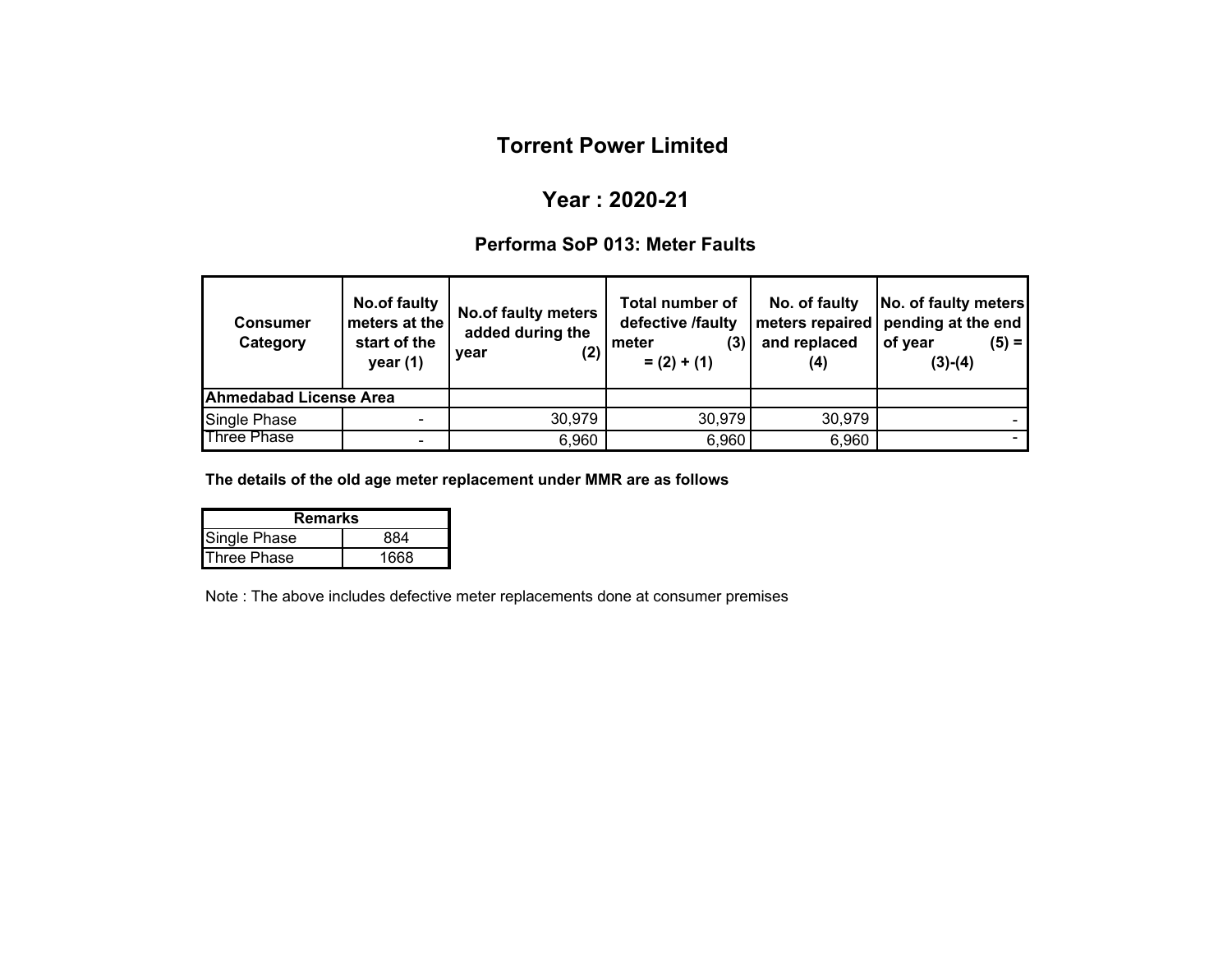#### **Year : 2020-21**

### **Performa SoP 013: Meter Faults**

| No. of faulty<br>meters at the<br><b>Consumer</b><br>start of the year<br>Category<br>(1) |      | <b>No.of faulty meters</b><br>added during the<br>year<br>(2) | <b>Total number of</b><br>defective/faulty<br>meter<br>$(3) = (2) + (1)$ | No. of faulty<br>and replaced<br>(4) | No. of faulty<br>  meters repaired   meters pending at<br>the end of year<br>$(5) = (3)-(4)$ |  |
|-------------------------------------------------------------------------------------------|------|---------------------------------------------------------------|--------------------------------------------------------------------------|--------------------------------------|----------------------------------------------------------------------------------------------|--|
| <b>Surat License Area</b>                                                                 |      |                                                               |                                                                          |                                      |                                                                                              |  |
| Single Phase                                                                              | 46   | 9,251                                                         | 9,297                                                                    | 9,267                                | 30 <sup>1</sup>                                                                              |  |
| <b>Three Phase</b>                                                                        | 10 I | 2,175                                                         | 2,185                                                                    | 2,175                                | 10 <sup>1</sup>                                                                              |  |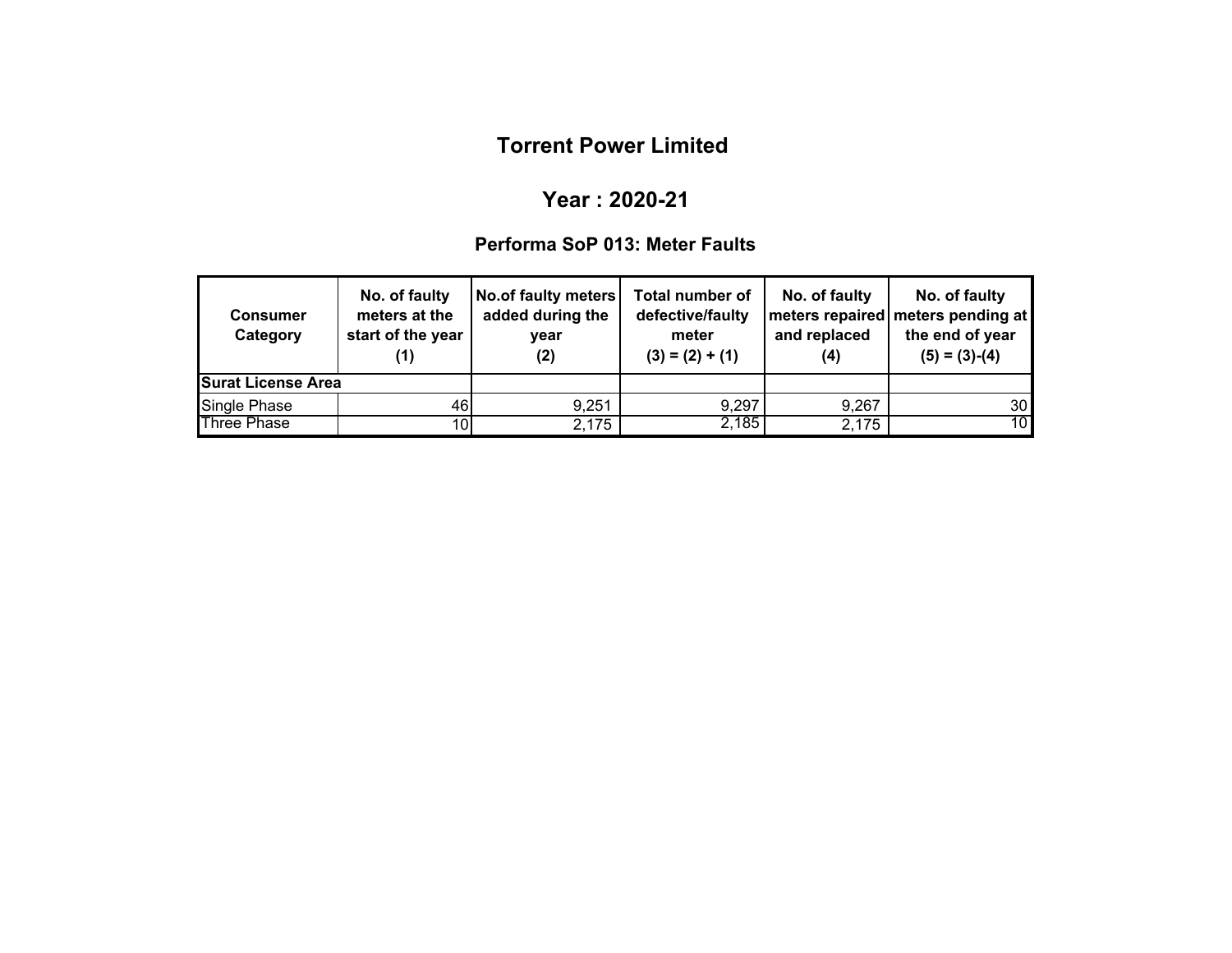## **Name of Distribution Licensee: Torrent Power Limited (AHMEDABAD)**

### **Year : 2020-21**

| Sr.No. | Month      | Units input<br>(Mus) | Units Billed.<br>(Mus) | <b>Billing</b><br>Efficiency | Revenue<br>Billed (Rs.<br>Crs) | Revenue<br>Collected (Rs.<br>Crs) | Collection<br>Efficiency% | <b>Business</b><br>Efficiency | <b>ATC</b><br>$Loss\%*$ |
|--------|------------|----------------------|------------------------|------------------------------|--------------------------------|-----------------------------------|---------------------------|-------------------------------|-------------------------|
|        | 2          | A                    | B                      | $C = (B/A)^*100$             | D                              | Е                                 | $F = (E/D)^*100$          | $G = (C*F)/100$               | $H=100-G$               |
|        | <b>APR</b> | 458                  | 381                    | 83.17                        | 302                            | 194                               | 64.37                     | 53.53                         | 46.47                   |
|        | <b>MAY</b> | 642                  | 498                    | 77.51                        | 424                            | 285                               | 67.23                     | 52.11                         | 47.89                   |
|        | JUN        | 684                  | 630                    | 92.17                        | 530                            | 595                               | 112.14                    | 103.36                        | (3.36)                  |
|        | JUL        | 735                  | 681                    | 92.57                        | 559                            | 620                               | 110.91                    | 102.67                        | (2.67)                  |
| ii.    | <b>AUG</b> | 659                  | 681                    | 103.33                       | 563                            | 535                               | 94.96                     | 98.12                         | 1.88                    |
|        | <b>SEP</b> | 734                  | 677                    | 92.14                        | 566                            | 562                               | 99.38                     | 91.57                         | 8.43                    |
|        | OCT        | 754                  | 715                    | 94.78                        | 598                            | 578                               | 96.55                     | 91.52                         | 8.48                    |
| iii    | <b>NOV</b> | 482                  | 496                    | 102.92                       | 432                            | 561                               | 129.89                    | 133.67                        | (33.67)                 |
|        | <b>DEC</b> | 522                  | 581                    | 111.35                       | 493                            | 475                               | 96.22                     | 107.15                        | (7.15)                  |
|        | <b>JAN</b> | 510                  | 495                    | 96.97                        | 433                            | 484                               | 111.76                    | 108.37                        | (8.37)                  |
| iv     | <b>FEB</b> | 514                  | 519                    | 100.94                       | 448                            | 479                               | 107.02                    | 108.02                        | (8.02)                  |
|        | <b>MAR</b> | 697                  | 594                    | 85.16                        | 506                            | 478                               | 94.44                     | 80.42                         | 19.58                   |
|        |            | 7,393                | 6,947                  | 93.97                        | 5,853                          | 5,844                             | 99.85                     | 93.83                         | 6.17                    |

## **Sop 014 -A: Statement Showing the ATC losses, collection efficiency & Billing Efficiency**

*\*The resultant figure based on application of formats will not portray true picture due to mismatch of billing versus revenue collected in a given period.*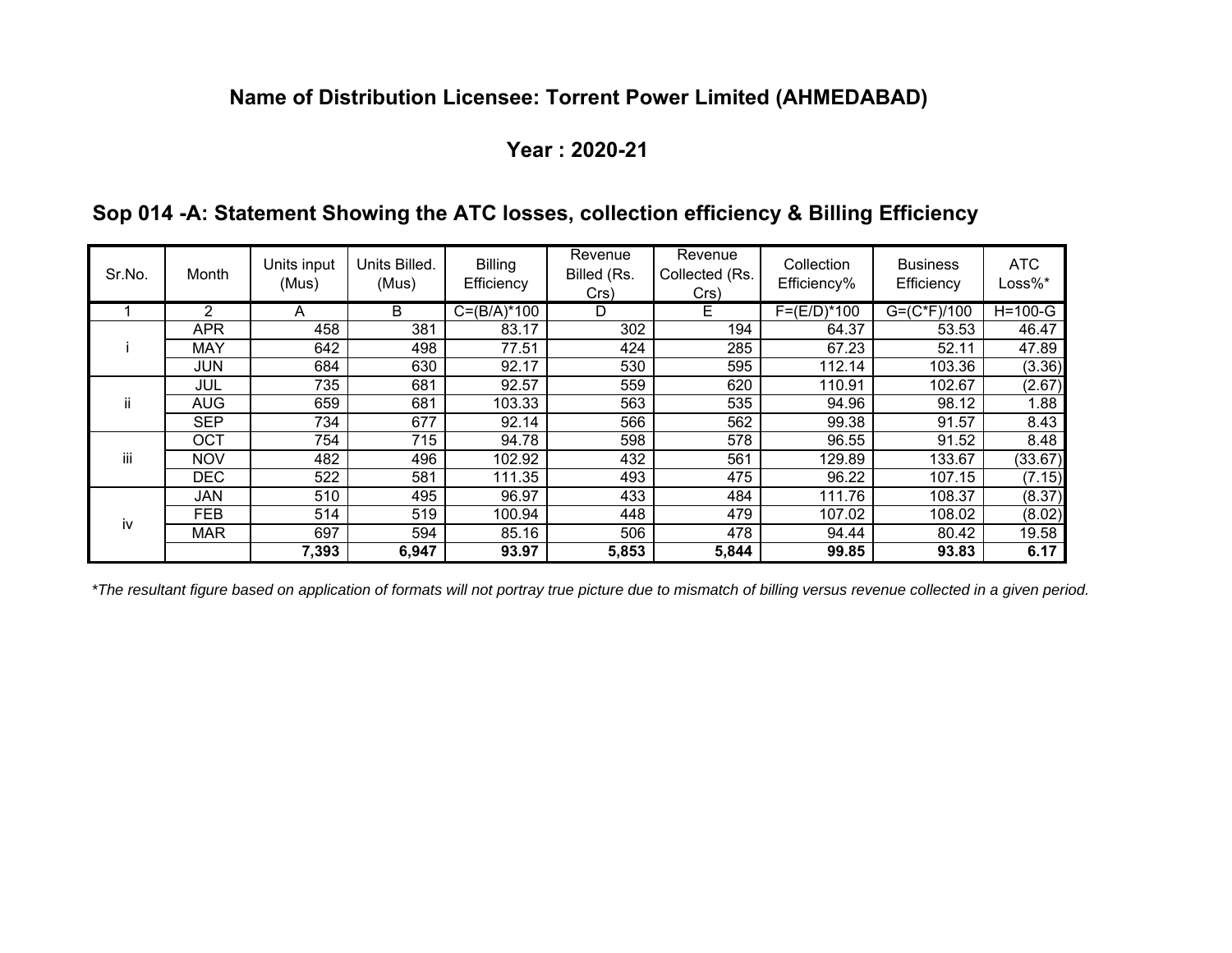# **Name of Distribution Licensee: Torrent Power Limited (SURAT)**

## **Year : 2020-21**

|  |  |  |  |  | Sop 014 -A: Statement Showing the ATC losses, collection efficiency & Billing Efficiency |  |
|--|--|--|--|--|------------------------------------------------------------------------------------------|--|
|  |  |  |  |  |                                                                                          |  |

| Sr.No. | Month      | Units input<br>(Mus) | Units Billed.<br>(Mus) | <b>Billing</b><br>Efficiency | Revenue<br>Billed (Rs. Crs) | Revenue<br>Collected<br>(Rs. Crs) | Collection<br>Efficiency% | <b>Business</b><br>Efficiency | ATC Loss%* |
|--------|------------|----------------------|------------------------|------------------------------|-----------------------------|-----------------------------------|---------------------------|-------------------------------|------------|
|        | 2          | A                    | B                      | $C = (B/A)^*100$             | D                           | Е                                 | $F = (E/D)^* 100$         | $G = (C*F)/100$               | $H=100-G$  |
|        | <b>APR</b> | 128                  | 98                     | 76.10                        | 74                          | 39                                | 51.97                     | 39.55                         | 60.45      |
|        | <b>MAY</b> | 153                  | 155                    | 101.14                       | 132                         | 104                               | 78.97                     | 79.87                         | 20.13      |
|        | <b>JUN</b> | 182                  | 197                    | 107.84                       | 164                         | 202                               | 122.79                    | 132.42                        | (32.42)    |
|        | JUL        | 167                  | 164                    | 98.43                        | 138                         | 174                               | 125.89                    | 123.91                        | (23.91)    |
| ii     | <b>AUG</b> | 181                  | 173                    | 95.17                        | 145                         | 141                               | 97.72                     | 93.00                         | 7.00       |
|        | <b>SEP</b> | 248                  | 234                    | 94.06                        | 190                         | 165                               | 86.93                     | 81.77                         | 18.23      |
|        | <b>OCT</b> | 313                  | 289                    | 92.56                        | 234                         | 202                               | 86.04                     | 79.64                         | 20.36      |
| iij    | <b>NOV</b> | 232                  | 240                    | 103.57                       | 195                         | 223                               | 114.30                    | 118.38                        | (18.38)    |
|        | <b>DEC</b> | 259                  | 238                    | 92.07                        | 194                         | 211                               | 108.84                    | 100.20                        | (0.20)     |
|        | <b>JAN</b> | 260                  | 251                    | 96.66                        | 200                         | 190                               | 94.73                     | 91.57                         | 8.43       |
| iv     | <b>FEB</b> | 262                  | 256                    | 97.67                        | 204                         | 213                               | 104.59                    | 102.15                        | (2.15)     |
|        | <b>MAR</b> | 328                  | 309                    | 94.14                        | 243                         | 224                               | 92.22                     | 86.82                         | 13.18      |
|        |            | 2,714                | 2,604                  | 95.94                        | 2,115                       | 2,089                             | 98.77                     | 94.76                         | 5.24       |

*\*The resultant figure based on application of formats will not portray true picture due to mismatch of billing versus revenue collected in a given period.*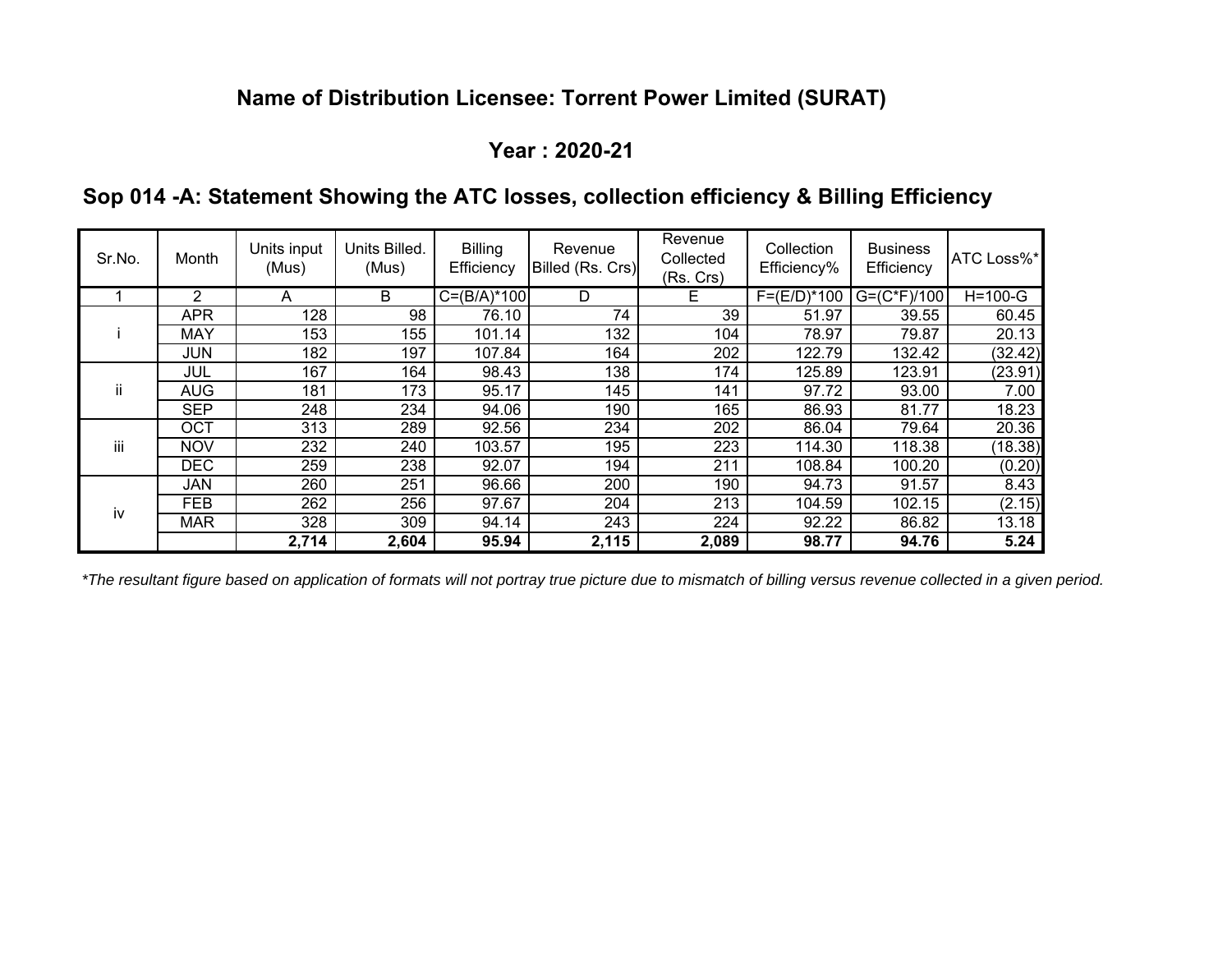#### **Name of Distribution Licensee: Torrent Power Limited (AHMEDABAD)**

#### **Year : 2020-21**

| Sop 015: Release of New Connection status |  |
|-------------------------------------------|--|
|-------------------------------------------|--|

| Name of<br>Area/<br><b>Cirlce</b> | <b>Consumer Category</b> | Total no. of<br>consumers<br>connected at the<br>begining of the<br>half - year/year | Pending at the<br>begining of the<br>Half year/year * | <b>New Application</b><br>received during<br>the half-<br>year/year | No. of connections<br>released during the<br>Half-year/year | No. of applications<br>pending at the end<br>of the Half -<br>year/year* | Total no. of consumers<br>connected at the end of<br>the Half - year/year |
|-----------------------------------|--------------------------|--------------------------------------------------------------------------------------|-------------------------------------------------------|---------------------------------------------------------------------|-------------------------------------------------------------|--------------------------------------------------------------------------|---------------------------------------------------------------------------|
|                                   | Residential              | 1526421                                                                              |                                                       | 11740                                                               | 11122                                                       | 473                                                                      | 1532569                                                                   |
|                                   | Non -RGP                 | 410563                                                                               | 0                                                     | 4196                                                                | 3874                                                        | 129                                                                      | 414791                                                                    |
|                                   | <b>LTMD</b>              | 35114                                                                                | 0                                                     | 195                                                                 | 203                                                         | 14                                                                       | 35175                                                                     |
| 1st Half                          | Agricultural (Total)     | 325                                                                                  | 0                                                     |                                                                     | $\overline{c}$                                              | 0                                                                        | 318                                                                       |
|                                   | Iнт                      | 1412                                                                                 | 6                                                     | 27                                                                  | 25                                                          | 4                                                                        | 1433                                                                      |
|                                   | Other                    | 5296                                                                                 | 10                                                    | 152                                                                 | 98                                                          | 30                                                                       | 5380                                                                      |
|                                   | <b>Total</b>             | 1979131                                                                              | 17                                                    | 16311                                                               | 15324                                                       | 650                                                                      | 1989666                                                                   |
|                                   | Residential              | 1532569                                                                              | 473                                                   | 21984                                                               | 20651                                                       | 923                                                                      | 1543587                                                                   |
|                                   | Non-RGP                  | 414791                                                                               | 129                                                   | 5563                                                                | 6040                                                        | 295                                                                      | 419820                                                                    |
| 2nd Half                          | <b>LTMD</b>              | 35175                                                                                | 14                                                    | 399                                                                 | 335                                                         | 21                                                                       | 35567                                                                     |
|                                   | Agricultural (Total)     | 318                                                                                  | 0                                                     | 0                                                                   | 2                                                           | 0                                                                        | 313                                                                       |
|                                   | <b>HT</b>                | 1433                                                                                 | 4                                                     | 51                                                                  | 50                                                          | 5                                                                        | 1468                                                                      |
|                                   | Other                    | 5380                                                                                 | 30                                                    | 314                                                                 | 280                                                         | 30                                                                       | 5696                                                                      |
|                                   | Total                    | 1989666                                                                              | 650                                                   | 28311                                                               | 27358                                                       | 1274                                                                     | 2006451                                                                   |
| Annual                            | Residential              | 1526421                                                                              |                                                       | 33724                                                               | 31773                                                       | 923                                                                      | 1543587                                                                   |
|                                   | Non-RGP                  | 410563                                                                               | 0                                                     | 9759                                                                | 9914                                                        | 295                                                                      | 419820                                                                    |
|                                   | <b>LTMD</b>              | 35114                                                                                | 0                                                     | 594                                                                 | 538                                                         | 21                                                                       | 35567                                                                     |
|                                   | Agricultural (Total)     | 325                                                                                  | 0                                                     |                                                                     | 4                                                           | 0                                                                        | 313                                                                       |
|                                   | IHT                      | 1412                                                                                 | 6                                                     | 78                                                                  | 75                                                          | 5                                                                        | 1468                                                                      |
|                                   | Other                    | 5296                                                                                 | 10                                                    | 466                                                                 | $\overline{378}$                                            | $\overline{30}$                                                          | 5696                                                                      |
|                                   | Total                    | 1979131                                                                              | 17                                                    | 44622                                                               | 42682                                                       | 1274                                                                     | 2006451                                                                   |

**Note:** All the columns are independent.

\* Pending applications exclude pendency due to consumer compliance and RO Permission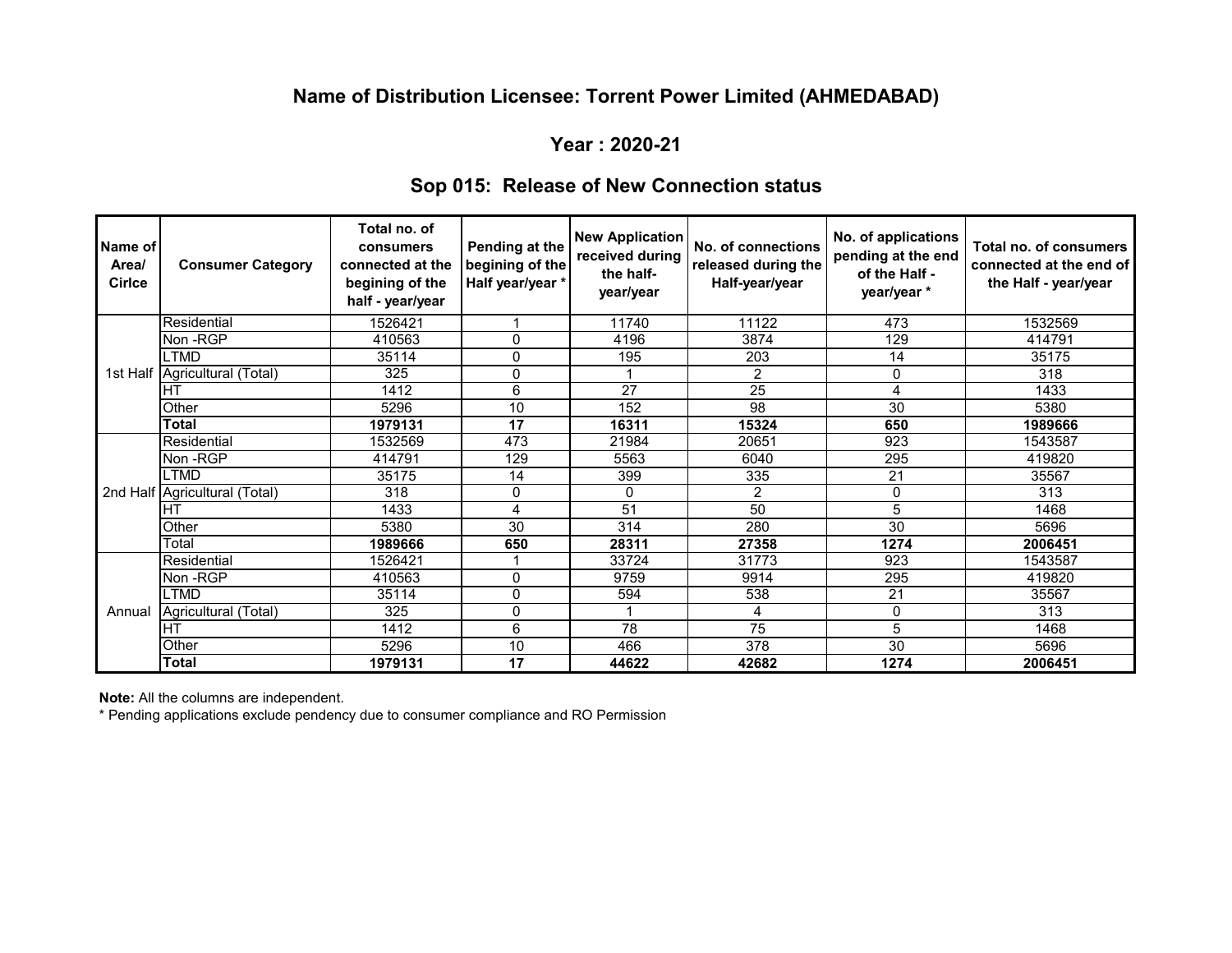# **Name of Distribution Licensee: Torrent Power Limited (SURAT)**

### **Year : 2020-21**

## **Sop 015: Release of New Connection status**

| Name of<br>Area/<br><b>Cirlce</b> | <b>Consumer</b><br>Category   | Total no. of<br>consumers<br>connected at the<br>begining of the<br>half - year/year | Pending at the<br>begining of the<br>Half year/year * | <b>New Application</b><br>received during<br>the half-<br>year/year | No. of connections<br>released during the<br>Half-year/year | No. of applications<br>pending at the end of<br>the Half-year/year * | Total no. of consumers<br>connected at the end of<br>the Half - year/year |
|-----------------------------------|-------------------------------|--------------------------------------------------------------------------------------|-------------------------------------------------------|---------------------------------------------------------------------|-------------------------------------------------------------|----------------------------------------------------------------------|---------------------------------------------------------------------------|
|                                   | Residential                   | 415308                                                                               | 0                                                     | 1502                                                                | 1454                                                        | 13                                                                   | 416481                                                                    |
|                                   | Non-RGP                       | 188050                                                                               |                                                       | 708                                                                 | 642                                                         | $\overline{19}$                                                      | 188555                                                                    |
|                                   | <b>TMD</b>                    | 14644                                                                                | 0                                                     | 31                                                                  | 28                                                          |                                                                      | 14588                                                                     |
| 1st Half                          | Agricultural (Total)          | 235                                                                                  | 0                                                     | 1                                                                   | 0                                                           | 0                                                                    | 233                                                                       |
|                                   | IНT                           | 248                                                                                  | $\mathbf{0}$                                          | $\overline{2}$                                                      |                                                             | $\mathbf{0}$                                                         | 248                                                                       |
|                                   | Other                         | 1861                                                                                 |                                                       | 9                                                                   | 8                                                           | $\mathbf{0}$                                                         | 1852                                                                      |
|                                   | <b>Total</b>                  | 620346                                                                               | $\mathbf{2}$                                          | 2253                                                                | 2133                                                        | 33                                                                   | 621957                                                                    |
|                                   | Residential                   | 416481                                                                               | 13                                                    | 3135                                                                | 3128                                                        | 21                                                                   | 417755                                                                    |
|                                   | Non-RGP                       | 188555                                                                               | 19                                                    | 1557                                                                | 1546                                                        | 9                                                                    | 189002                                                                    |
|                                   | <b>LTMD</b>                   | 14588                                                                                |                                                       | 111                                                                 | 106                                                         |                                                                      | 14664                                                                     |
|                                   | 2nd Half Agricultural (Total) | 233                                                                                  | $\Omega$                                              | 5                                                                   | 5                                                           | $\mathbf{0}$                                                         | 235                                                                       |
|                                   | Iнт                           | 248                                                                                  | 0                                                     | $\overline{7}$                                                      | $\overline{7}$                                              | 0                                                                    | 253                                                                       |
|                                   | Other                         | 1852                                                                                 | 0                                                     | 25                                                                  | 20                                                          | $\mathbf{0}$                                                         | 1863                                                                      |
|                                   | Total                         | 621957                                                                               | 33                                                    | 4840                                                                | 4812                                                        | 31                                                                   | 623772                                                                    |
| Annual                            | Residential                   | 415308                                                                               | 0                                                     | 4637                                                                | 4582                                                        | 21                                                                   | 417755                                                                    |
|                                   | Non-RGP                       | 188050                                                                               |                                                       | 2265                                                                | 2188                                                        | 9                                                                    | 189002                                                                    |
|                                   | <b>LTMD</b>                   | 14644                                                                                | 0                                                     | 142                                                                 | 134                                                         |                                                                      | 14664                                                                     |
|                                   | Agricultural (Total)          | 235                                                                                  | 0                                                     | 6                                                                   | 5                                                           | $\mathbf{0}$                                                         | 235                                                                       |
|                                   | lht                           | 248                                                                                  | $\mathbf{0}$                                          | 9                                                                   | 8                                                           | $\mathbf{0}$                                                         | 253                                                                       |
|                                   | Other                         | 1861                                                                                 |                                                       | 34                                                                  | $\overline{28}$                                             | $\mathbf{0}$                                                         | 1863                                                                      |
|                                   | Total                         | 620346                                                                               | 2                                                     | 7093                                                                | 6945                                                        | 31                                                                   | 623772                                                                    |

**Note:** All the columns are independent.

\* Pending applications exclude pendency due to consumer compliance and RO Permission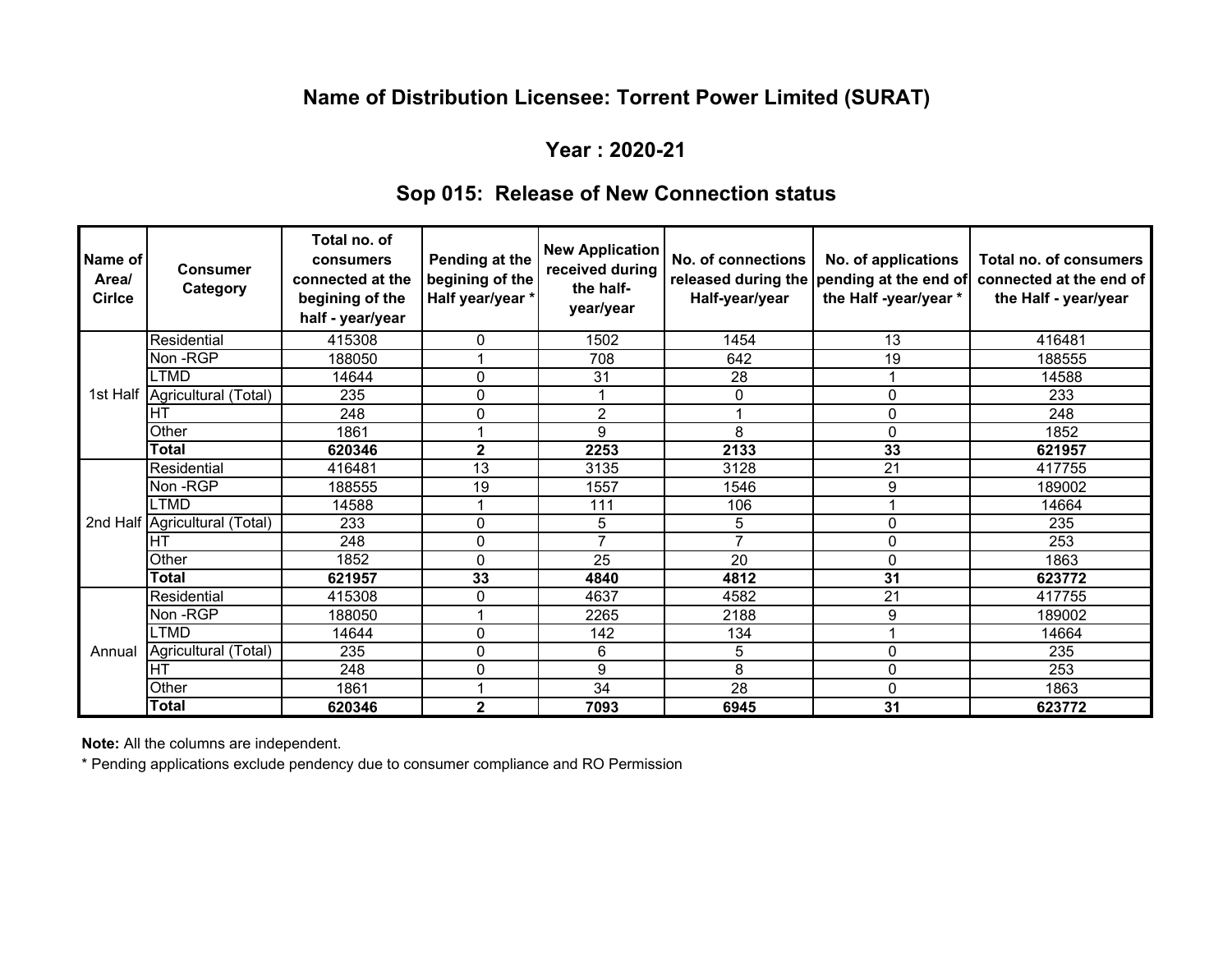#### **Year : 2020-21**

# **SoP 16: Compensation Details**

| Sr.no.         | Event                                                                                                                                     | Compensation                                                                                                  | No. of cases<br>where<br>compensation<br>was given (in<br>numbers) | Amt of<br>compensation paid<br>in $(Rs)$ |
|----------------|-------------------------------------------------------------------------------------------------------------------------------------------|---------------------------------------------------------------------------------------------------------------|--------------------------------------------------------------------|------------------------------------------|
|                | <b>Ahmedabad License Area</b>                                                                                                             |                                                                                                               |                                                                    |                                          |
| 1              | Duty to provide supply                                                                                                                    |                                                                                                               |                                                                    |                                          |
| $\mathbf{2}$   | a) New Connection                                                                                                                         |                                                                                                               |                                                                    |                                          |
| 3              | b) Additional Load                                                                                                                        |                                                                                                               |                                                                    |                                          |
| 4              | c) Temporary supply                                                                                                                       | Rs. 50 per day of delay from the limit                                                                        |                                                                    |                                          |
| 5              | d) Shifting service connection                                                                                                            | specified in the performance regulations                                                                      | $\blacksquare$                                                     |                                          |
| 6              | e) Transfer of service connection                                                                                                         |                                                                                                               |                                                                    |                                          |
| $\overline{7}$ | f) Change in Tariff category of<br>consumer                                                                                               |                                                                                                               |                                                                    |                                          |
| 8              | Complaints in billing                                                                                                                     | Rs 50 for non reply within the period<br>prescribed in regulation                                             |                                                                    |                                          |
| 9              | Replacement of meters                                                                                                                     | LT- Rs.25 per day of delay- maximum of Rs.<br>2,500 and HT- Rs. 250 per day of delay-<br>maximum of Rs. 5,000 |                                                                    |                                          |
| 10             | LT-Rs 25 for every 6hrs of delay- maximum<br>of Rs.500 and HT-Rs.50 for every 6 hrs<br>Interruption of supply<br>delay maximum Rs. 1000/- |                                                                                                               |                                                                    |                                          |
| 11             | Voltage fluctuations and complaints                                                                                                       | Rs. 50 for failure to visit or convey findings<br>within the stipulated period                                |                                                                    |                                          |
| 12             | Rs. 25 for each day of delay maximum<br>Responding to consumer's complaints<br>Rs.500                                                     |                                                                                                               |                                                                    |                                          |
| 13             | Grievance Handling                                                                                                                        | Rs.25 for failure in handling grievance.                                                                      |                                                                    |                                          |
|                | <b>TOTAL</b>                                                                                                                              |                                                                                                               |                                                                    |                                          |